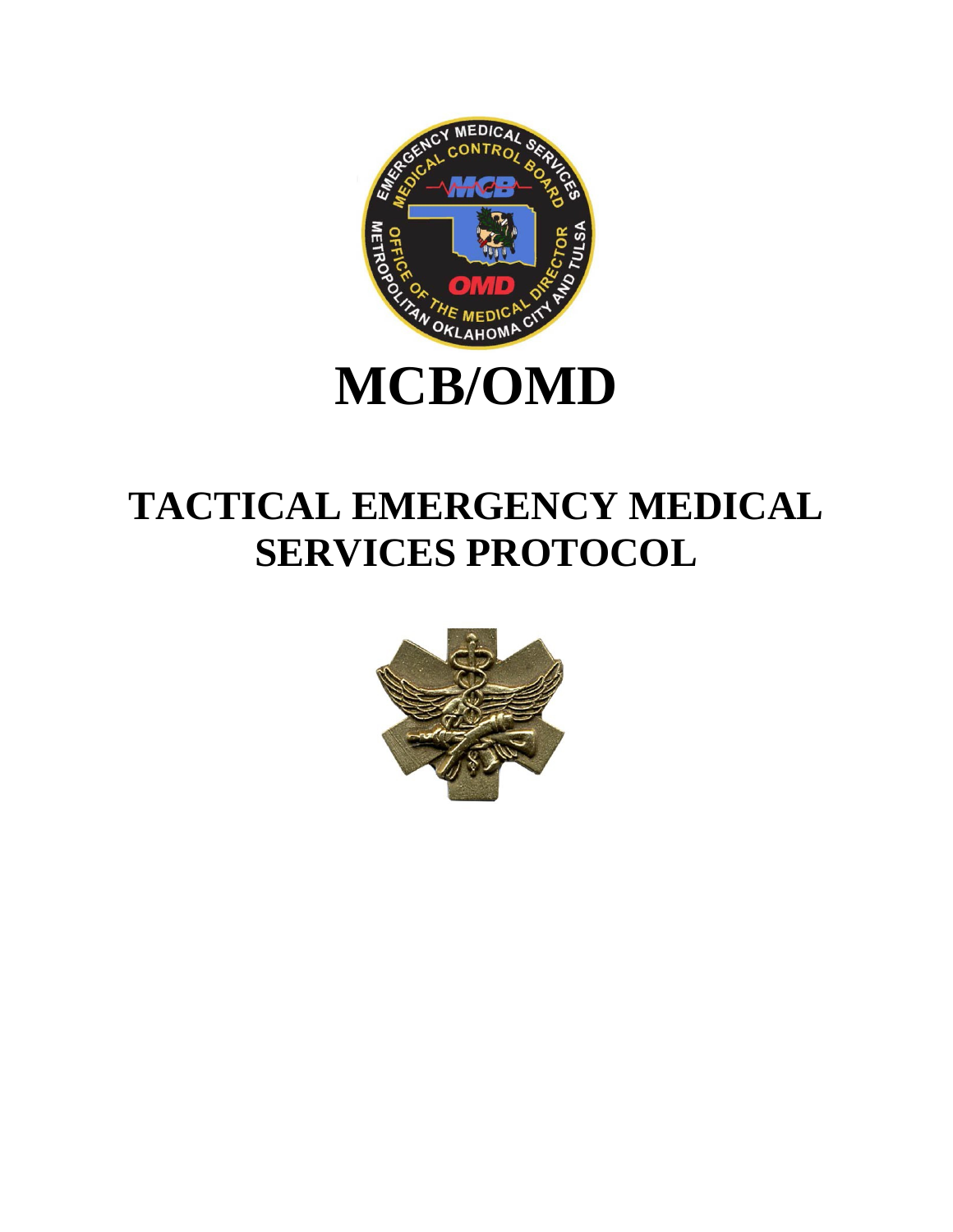



**DRAFT for MCB Review and Approval 1/3/2018, Effective Date: 2/1/2018, replaces 7/1/13 & all prior versions**

### **Table of Contents**

SECTION II Tactical Emergency Medical Services Protocol

- II.1 Purpose
- II.2 Training Requirements
- II.3 Medical Direction
- II.4 Special Policies and Procedures
	- II.4A Oral Hydration
		- II.4B IV Hydration
		- II.4C Advanced Airway
		- II.4D Tourniquets
		- II.4E Hemostatic Agents
		- II.4F Dental Care
		- II.4G Wound Closure
		- II.4H Over the Counter (OTC) Medications
		- II.4I Sleep-Wake Cycle Medications
		- II.4J Tranexamic Acid Administration
- II.5 Quality Improvement

Supplement Tactical Protocols (STP)

- II.6 Tourniquet
- II.7 Hemostatic Agent: Combat Gauze
- II.8 Hemostatic Agent: Hemcon
- II.9 Dental Injuries
- II.10 Wound Closures: Dermabound
- II.11 Wound Closures: Staples
- II.12 Over the Counter (OTC) Medications
- II.13 Tranexamic Acid Administration
- II.14 Surgical Cricothyrotomy
- II.15 Junctional Tourniquet
- Appendix A Fluid Replacement Table
- Appendix B List of OTC and Authorized Medications
	- B.1 Operational vs Non-Operational Definition
	- B.2 Operational Medications
	- B.3 Acetaminophen (Tylenol)
	- B.4 Calcium Carbonate (TUMS)
	- B.5 Cimetidine (Tagamet)
	- B.6 Clove Oil
	- B.7 Cyanoacrylate Tissue Adhesive (Dermabond)
	- B.8 Fexofenadine/Pseudoephedrine (Allegra-D)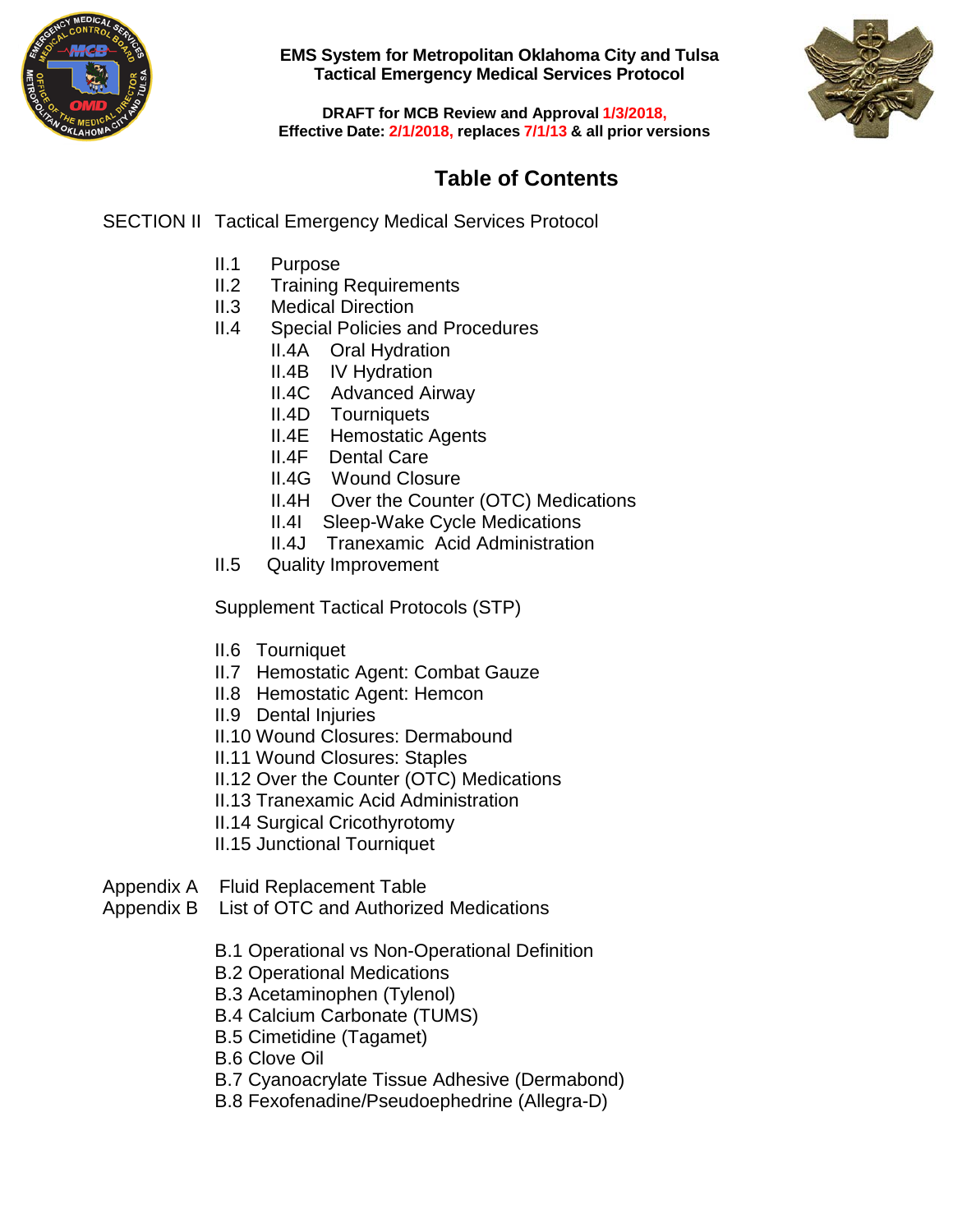



**DRAFT for MCB Review and Approval 1/3/2018, Effective Date: 2/1/2018, replaces 7/1/13 & all prior versions**

### **Table of Contents – Continued**

- B.9 Ibuprofen (Motrin/Advil)
- B.10 Loperamide (Immodium)
- B.11 Naproxen (Aleve/Naprosyn)
- B.12 Omperazole (Prilosec)
- B.13 Proparacaine / Tetracaine (Alcaine)
- B.14 Pseudoephedrine (Sudafed)
- B.15 Non-Operational Medications
- B.16 Dimehydrinate (Dramamine)
- B.17 Diphydramine (Benadryl)
- B.18 Ondansetron (Zofran)
- B.19 Hemostatic Agent / Dressing (CG/Hemcon)
- B.20 Tranexamic Acid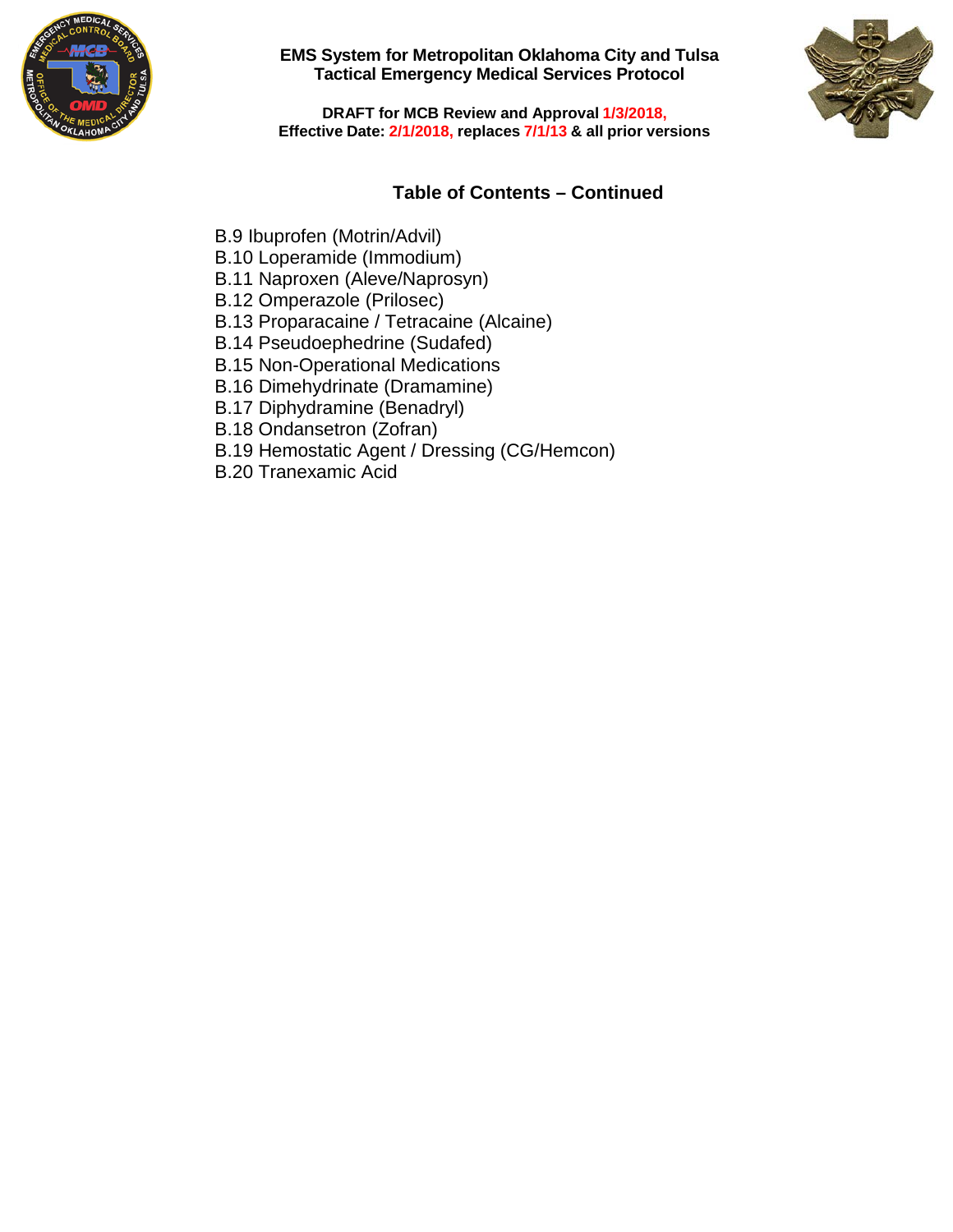



**DRAFT for MCB Review and Approval 1/3/2018, Effective Date: 2/1/2018, replaces 7/1/13 & all prior versions**

## **PROTOCOL II.1: Purpose**

- 1. The purpose of the Tactical Emergency Medical Services Unit (TEMS Unit) is to support law enforcement or homeland security operations by facilitating the health and safety of critical public safety personnel inside the perimeter of high risk, large-scale, and extended operations. These events may include, but not be limited to, high-risk search warrants, barricaded persons, hostage situations, extraordinary deployments and Weapons of Mass Destruction events*.*
- 2. The Special Operations Tactical Medical Support (SO-TAC) provider is not directly responsible for any person(s) outside the direct field of operations, whose care may safely be provided by the local EMS Operational Program.
- 3. These protocols supplement the current version of the Medical Control Board Treatment Protocols for EMS System for Metropolitan Oklahoma City & Tulsa and at the Office of the Medical Director (OMD) discretion, may incorporate other protocol components,
- 4. The Tactical Emergency Medical Services Protocols shall be used only by OMD credentialed Special Operations – Tactical Medical Support (SO-TAC) who is sponsored by an OMD and EMSA approved law enforcement agency and are operating under law enforcement command.
- 5. SO-TAC Providers at the ALS levels may administer the medications and perform the procedures listed in these protocols only after receiving specific training on their use and only under the direction of OMD or on-line Medical Control.
- 6. Once the patient is removed from the law enforcement perimeter of operation, the TEMS protocol will end, the Medical Control Board Treatment Protocols for EMS System for Metropolitan Oklahoma City & Tulsa will be implemented, and the transition of care will be made to the local EMS agency.
	- a. An exception may be made when the SO-TAC Provider's specialized training is needed to manage a specific illness/injury.
	- b. If the SO-TAC EMS Provider's specialized training is needed to manage the patient's illness/injury, then the highest-trained SO-TAC Provider shall ride to the hospital with the patient to maintain medications that are not specified by the Medical Control Board Treatment Protocols for EMS System for Metropolitan Oklahoma City & Tulsa.
	- c. If, during transport, SO-TAC personnel encounter a significant conflict between TEMS protocols and those of the transporting EMS agency, they will contact On-line Medical Control and request a dual consult with the local Base Station Physician.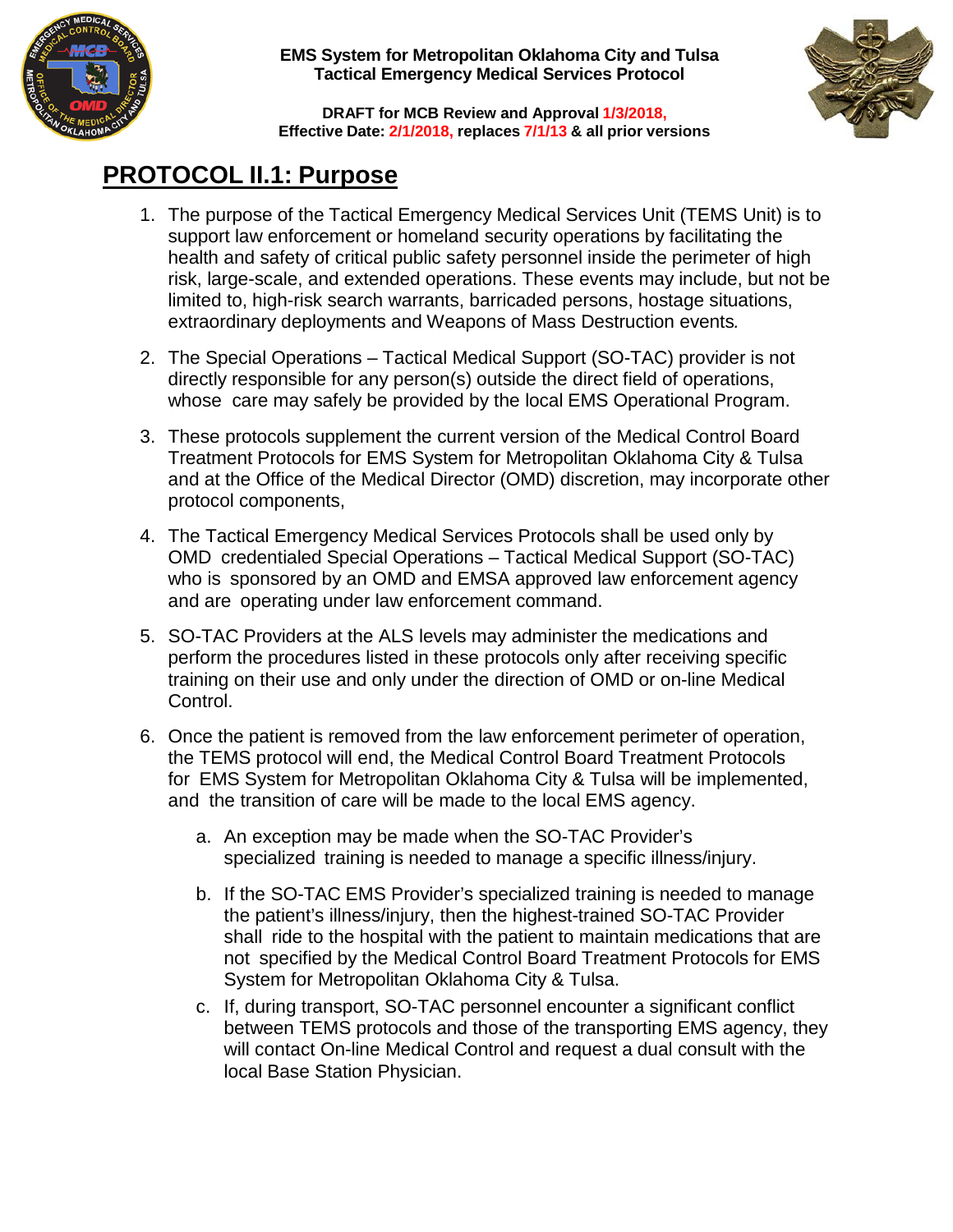



**DRAFT for MCB Review and Approval 1/3/2018, Effective Date: 2/1/2018, replaces 7/1/13 & all prior versions**

# **PROTOCOL II.2: Training Requirements**

- 1. All TEMS Unit members will be certified by a National, State, and/or Local certifying agency in tactical pre-hospital medicine. Currently, the predominant certifying agency is the Counter Narcotics Terrorism Operations Medical Support (CONTOMS) program granted by the Department of Defense in cooperation with the Uniformed Services Health Sciences Division of the United States Government. MCB Credentialing requires NAEMT Tactical Combat Causality Care or NAEMT Tactical Emergency Casualty Care and an EMT-Tactical certification in addition to the current credentialing requirements.
- 2. In the absence of a CONTOMS/TCCC program, equivalent training may be utilized AFTER approval by the OMD in cooperation with the local law enforcement agencies.
- 3. OMD has approved the Rescue Training Inc. certified EMT-T class for substitution of the CONTOMS certification. This is ONLY approved substitute course.
- 4. EMSA will provide for 36 training hours per calendar year for the TEMS Unit members. 24 of these training hours will be tactical in nature. An additional 8 hours will address TEMS specific issues. The remaining four (4) hours needed to meet current EMT-T/TCCC suggested standards will be determined by the TEMS Coordinator in conjunction with the OMD and may come from Continuing Education classes taught throughout the year by other medical components.
- 5. TEMS Unit members who fail to acquire the required number of training hours per calendar year will be restricted from participation until the required training hours can be successfully completed.
- 6. Continued failure to acquire the required number of training hours, attend scheduled training days, or respond to call-outs, will result in removal from the Unit.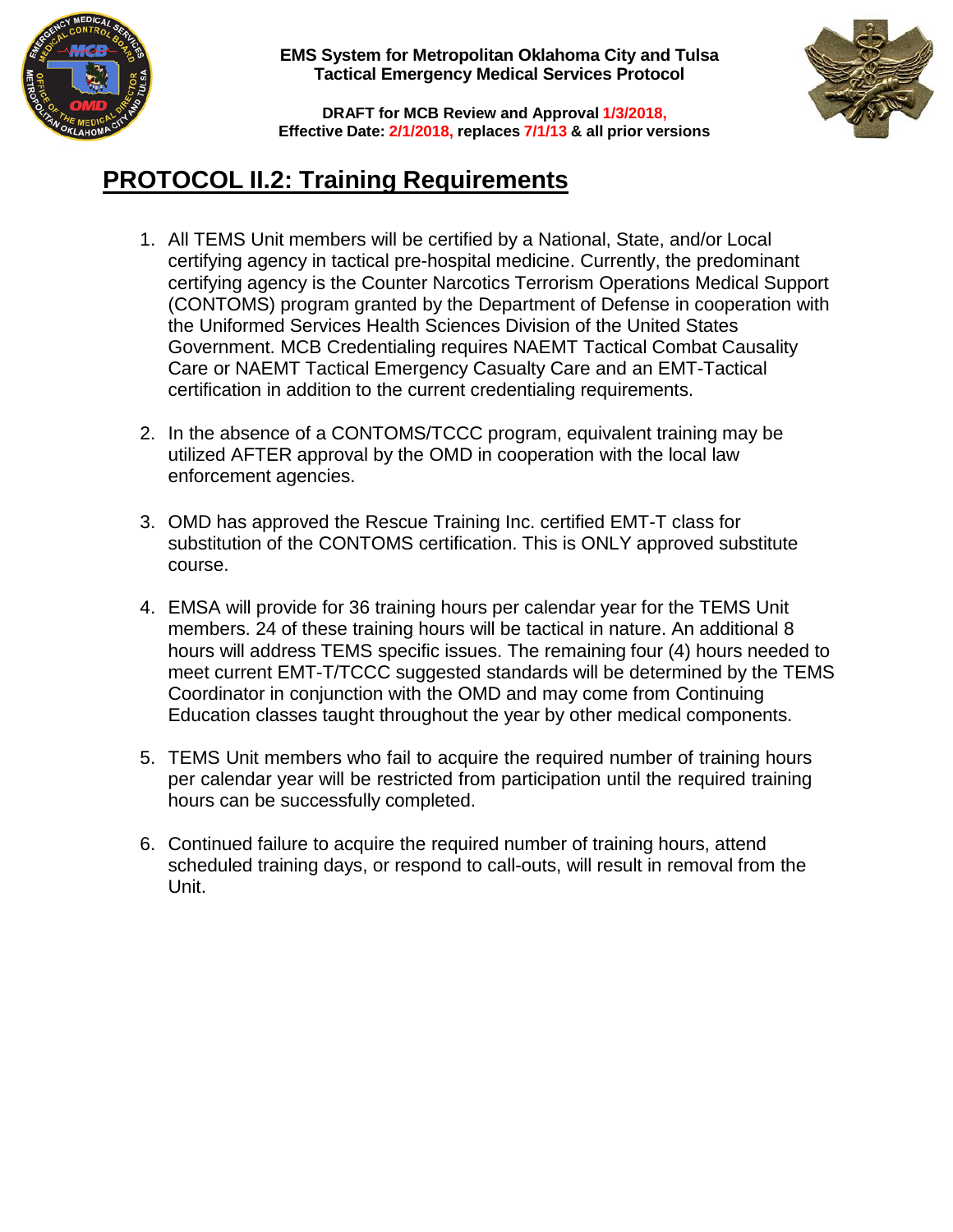



**DRAFT for MCB Review and Approval 1/3/2018, Effective Date: 2/1/2018, replaces 7/1/13 & all prior versions**

# **PROTOCOL II.3: Medical Direction**

- 1. TEMS Unit members will operate under the medical protocols of the MCB.
- 2. All protocols that are considered to be standing orders will also be considered standing orders for TEMS Unit members on assignment.
- 3. When necessary, TEMS Unit members will consult with on-line medical control physicians regarding patient care and should not hesitate to contact local EMS providers should the need arise.
- 4. The Medical Director will approve any additional special policies and procedures specific to the tactical environment.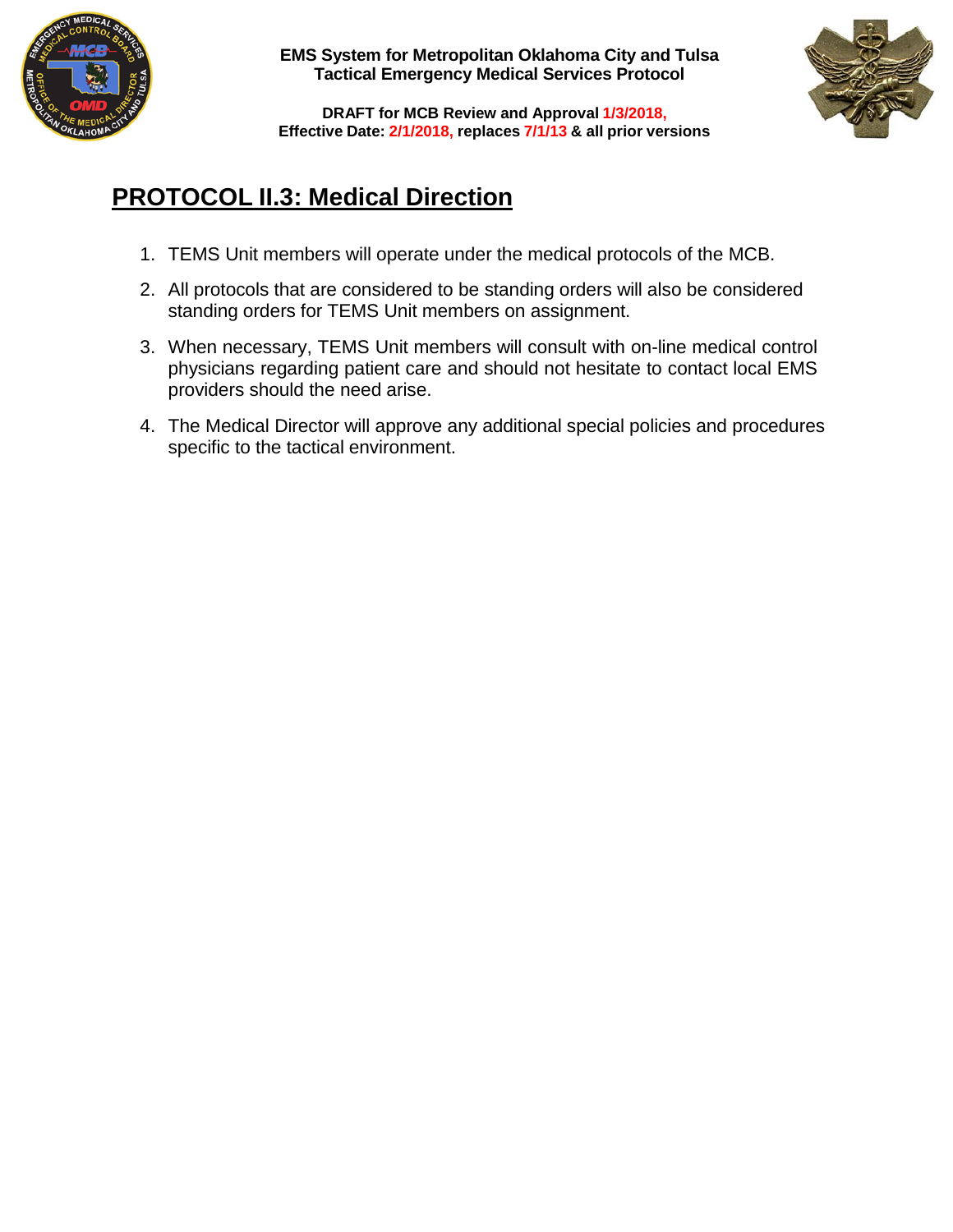



**DRAFT for MCB Review and Approval 1/3/2018, Effective Date: 2/1/2018, replaces 7/1/13 & all prior versions**

# **PROTOCOL II.4: Special Policies and Procedures**

The Medical Director has approved the following special policies and procedures specific to the tactical environment:

- A. Oral Hydration
- B. IV Hydration
- C. Advanced Airway
- D. Tourniquets
- E. Hemostatic Agents
- F. Dental Care
- G. Wound Closure
- H. Over the Counter Medications
- I. Sleep-Wake Cycle Medications
- J. Tranexamic Acid Administration
- K. Occlusive Dressings for thoracic injuries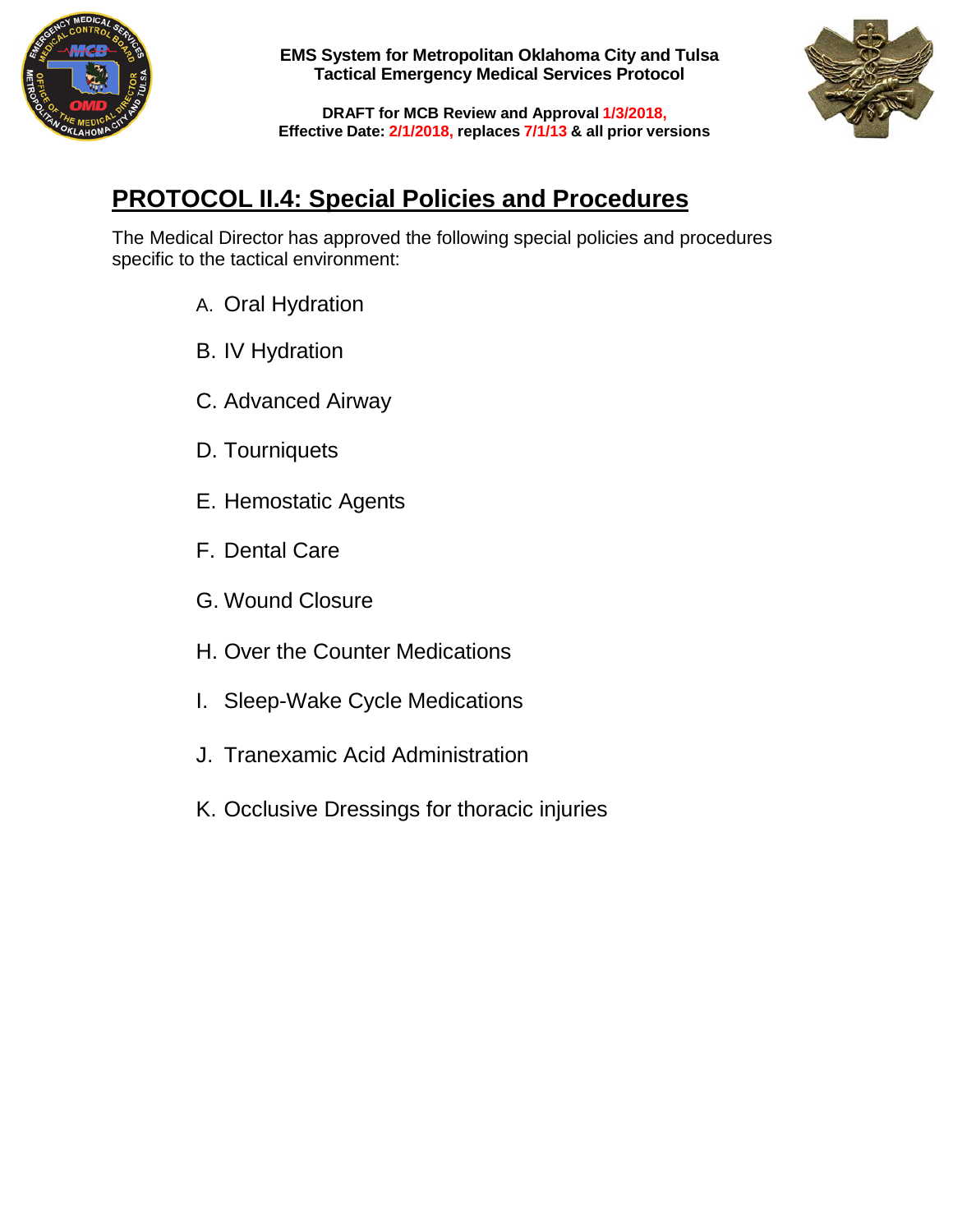



**DRAFT for MCB Review and Approval 1/3/2018, Effective Date: 2/1/2018, replaces 7/1/13 & all prior versions**

# **PROTOCOL II.4.A: Oral Hydration**

1. Ideally, oral hydration should take place on a routine basis. The SO-TAC providers should reference the Fluid Replacement Guidelines for Warm Weather Training chart. (appendix A) These charts will then allow the SO-TAC provider to determine the amount of oral fluids to be administered on an hourly basis in conjunction with recommended work/rest cycles.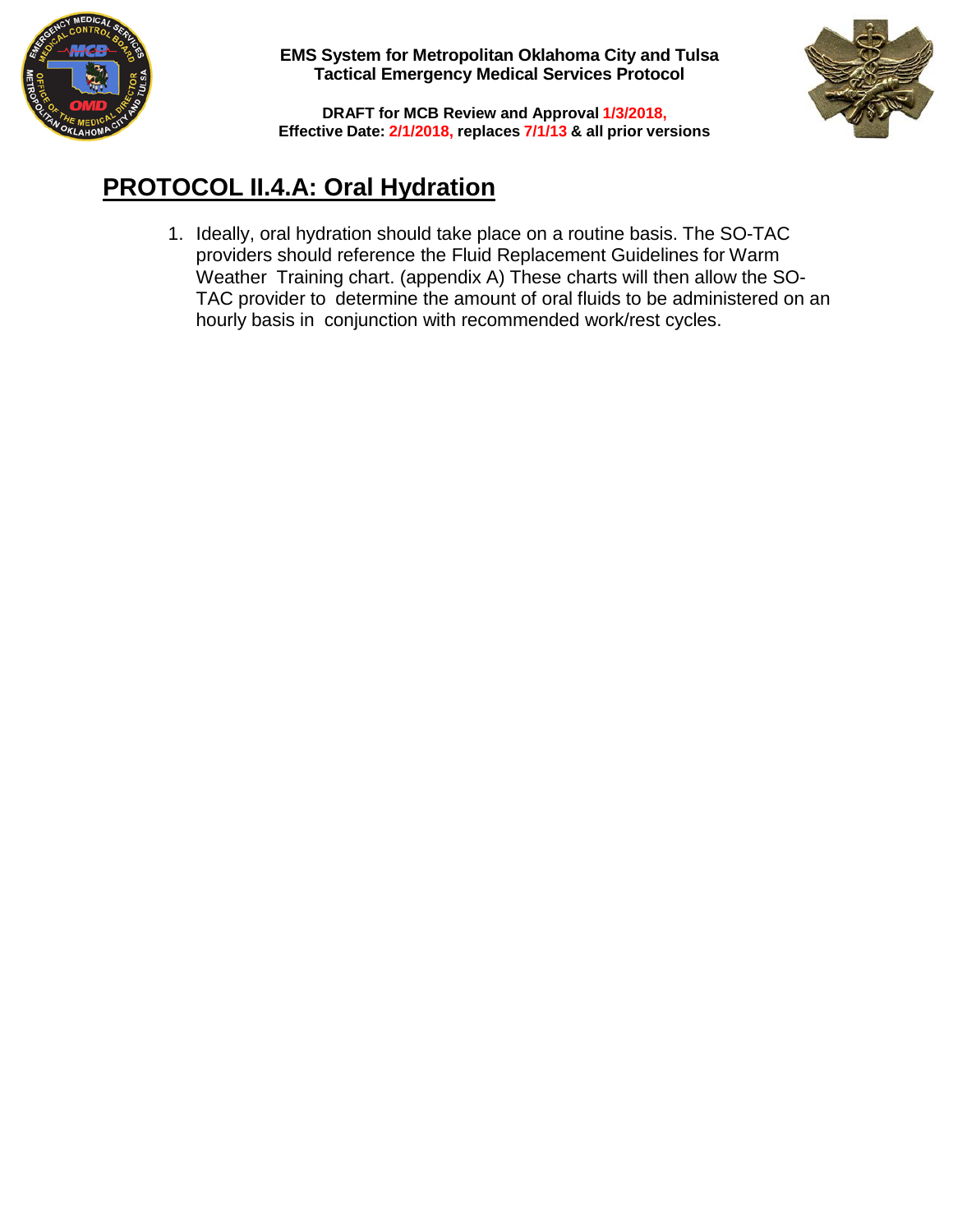



**DRAFT for MCB Review and Approval 1/3/2018, Effective Date: 2/1/2018, replaces 7/1/13 & all prior versions**

# **PROTOCOL II.4.B: IV Hydration**

- 1. SO-TAC ALS providers, at their discretion, may initiate intravenous access on members of the supported Law Enforcement Special Operations personnel for the purposes of fluid hydration.
- 2. A total of 10 15 mL/kg of normal saline may be administered for the purposes of hydration prior to prolonged incidents and/or incidents during noticeably humid and/or warm weather.
- 3. In the event of clinical dehydration in any member of the supported Law Enforcement Special Operations team during an incident, the SO-TAC ALS provider shall recommend that member's removal from duty, initiate intravenous access, and deliver a total of 20 mL/kg normal saline with a maximum volume of two (2) liters. If the member's symptoms have resolved, that member may return to duty. If dehydration symptoms persist, the member should be treated per the Medical Control Board Treatment Protocols for EMS System for Metropolitan Oklahoma City & Tulsa.
- 4. At any time in the assessment and treatment for IV hydration, if contraindications exist to fluid therapy, the SO-TAC ALS provider shall consult the on-line medical control physician for further direction.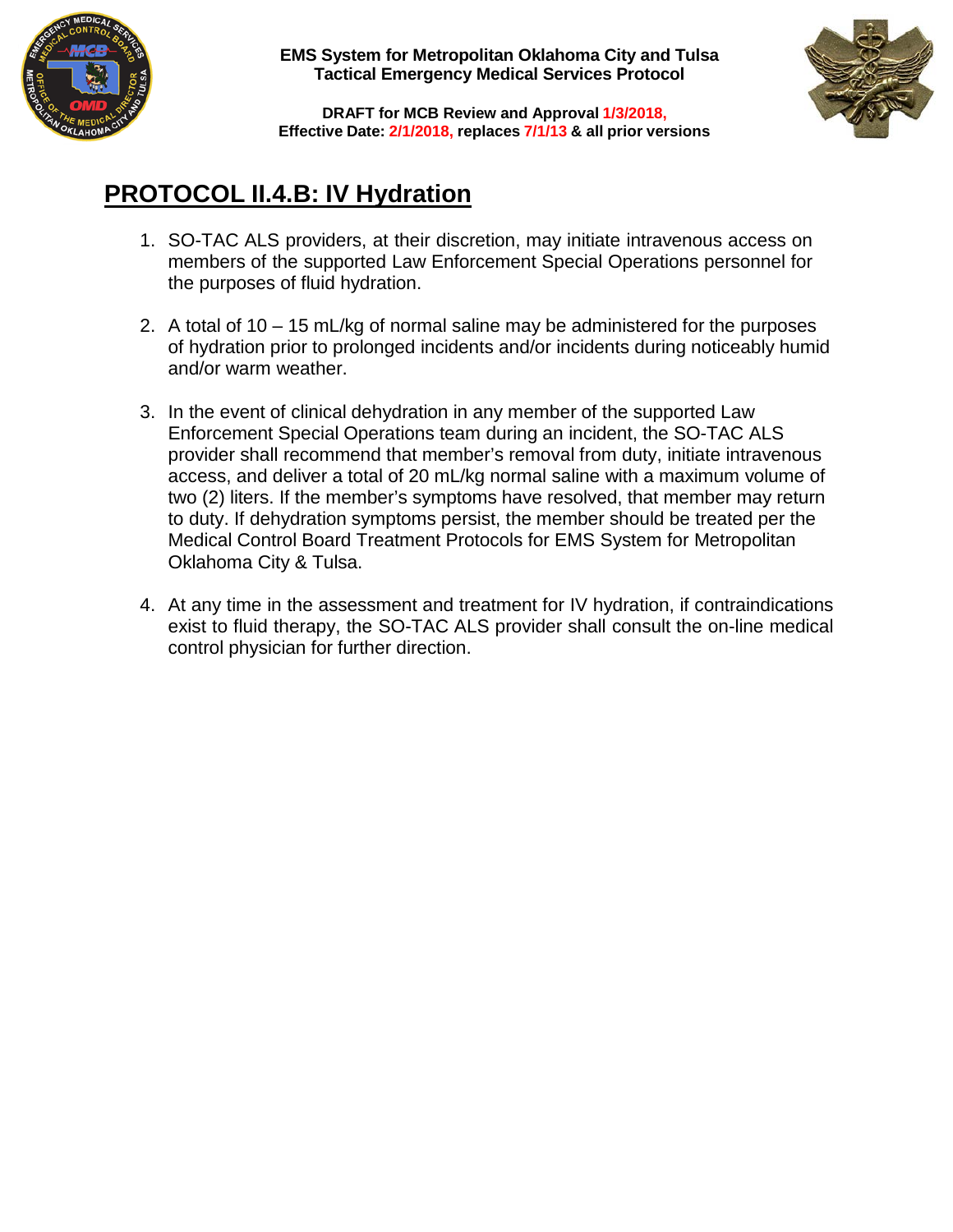



**DRAFT for MCB Review and Approval 1/3/2018, Effective Date: 2/1/2018, replaces 7/1/13 & all prior versions**

# **PROTOCOL II.4.C: Advanced Airway**

- 1. SO-TAC ALS providers while in the tactical environment may need to place an advanced airway. Due to the unavailability of Capnography in the tactical environment the King Airway will be the primary tool used for the advanced airway unless contra-indicated per Medical Control Board Treatment Protocols for EMS System for Metropolitan Oklahoma City & Tulsa.
- 2. SO-TAC ALS providers while in the tactical environment may need to perform a surgical cricothyrotomy to manage life-threatening catastrophic airway events when standard tactical airway procedures cannot be performed or have failed.
- 3. See Supplement Tactical Protocol section for protocol on usage.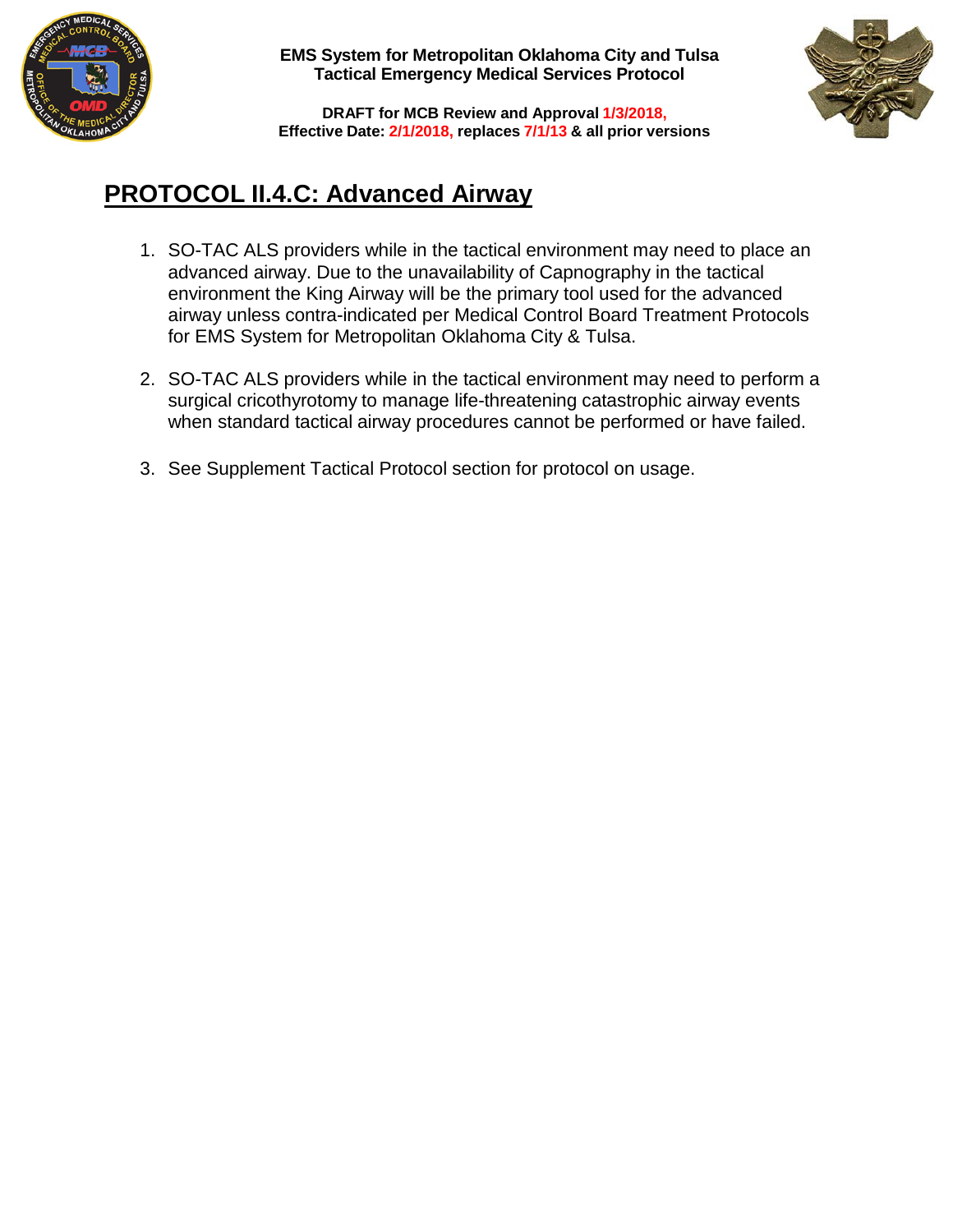



**DRAFT for MCB Review and Approval 1/3/2018, Effective Date: 2/1/2018, replaces 7/1/13 & all prior versions**

# **PROTOCOL II.4.D: Tourniquets**

- 1. SO-TAC providers while in the tactical environment may need to place a tourniquet to stop bleeding when Life-threatening limb hemorrhage is not controlled with direct pressure or other simple measures.
- 2. Application in the tactical environment warrants placement of a tourniquet as the first line hemorrhage control device for a life-threatening limb hemorrhage.
- 3. See Supplement Tactical Protocol section for protocol on usage.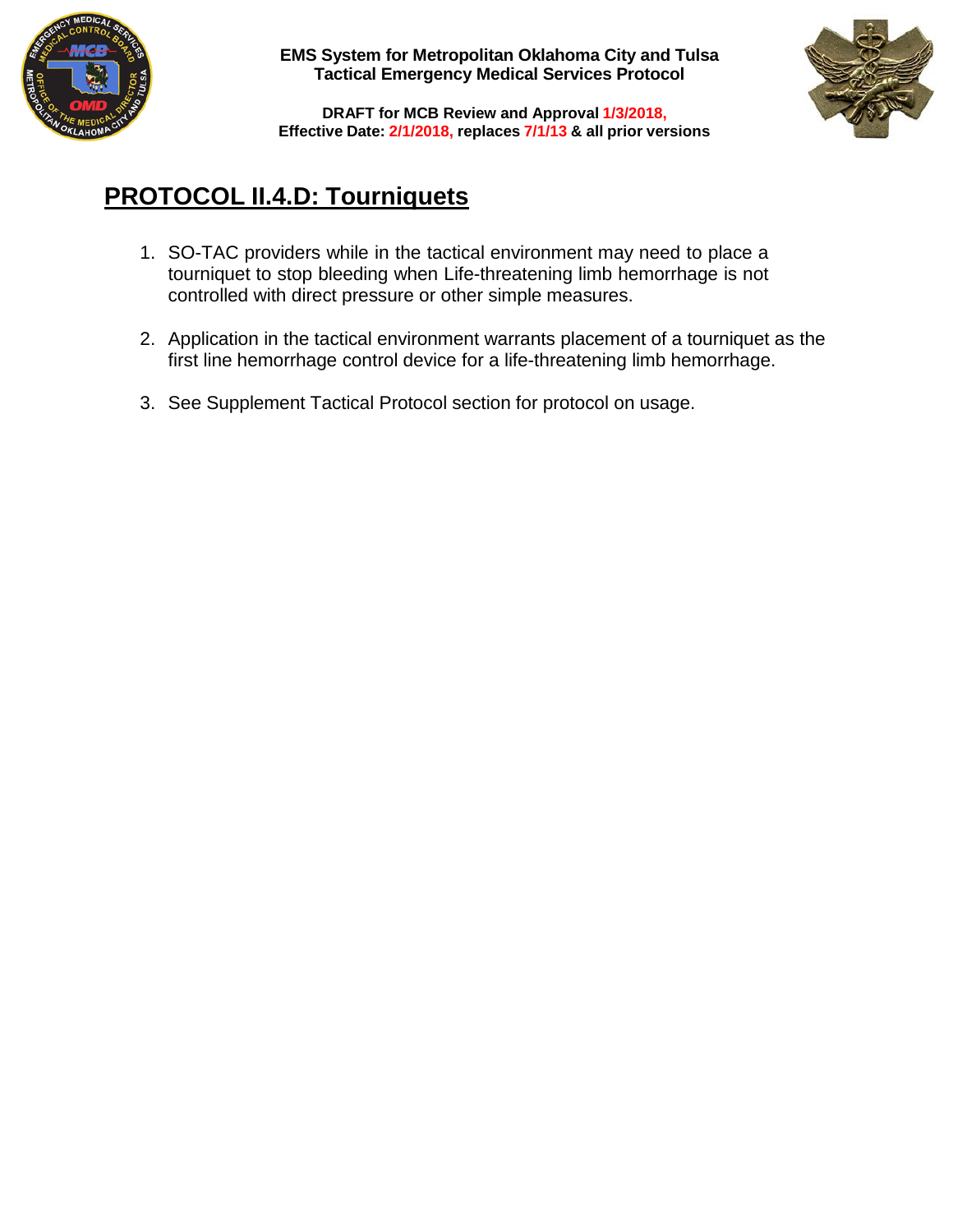



**DRAFT for MCB Review and Approval 1/3/2018, Effective Date: 2/1/2018, replaces 7/1/13 & all prior versions**

# **PROTOCOL II.4.E: Hemostatic Agents**

- 1. SO-TAC providers while in the tactical environment may need to apply a hemostatic agent to stop massive life-threatening arterial external extremity or truncal bleeding that is uncontrolled by direct pressure, indirect pressure or tourniquet.
- 2. Application of hemostatic agents is intended to be used in the tactical environment.
- 3. See Supplement Tactical Protocol section for protocol on usage.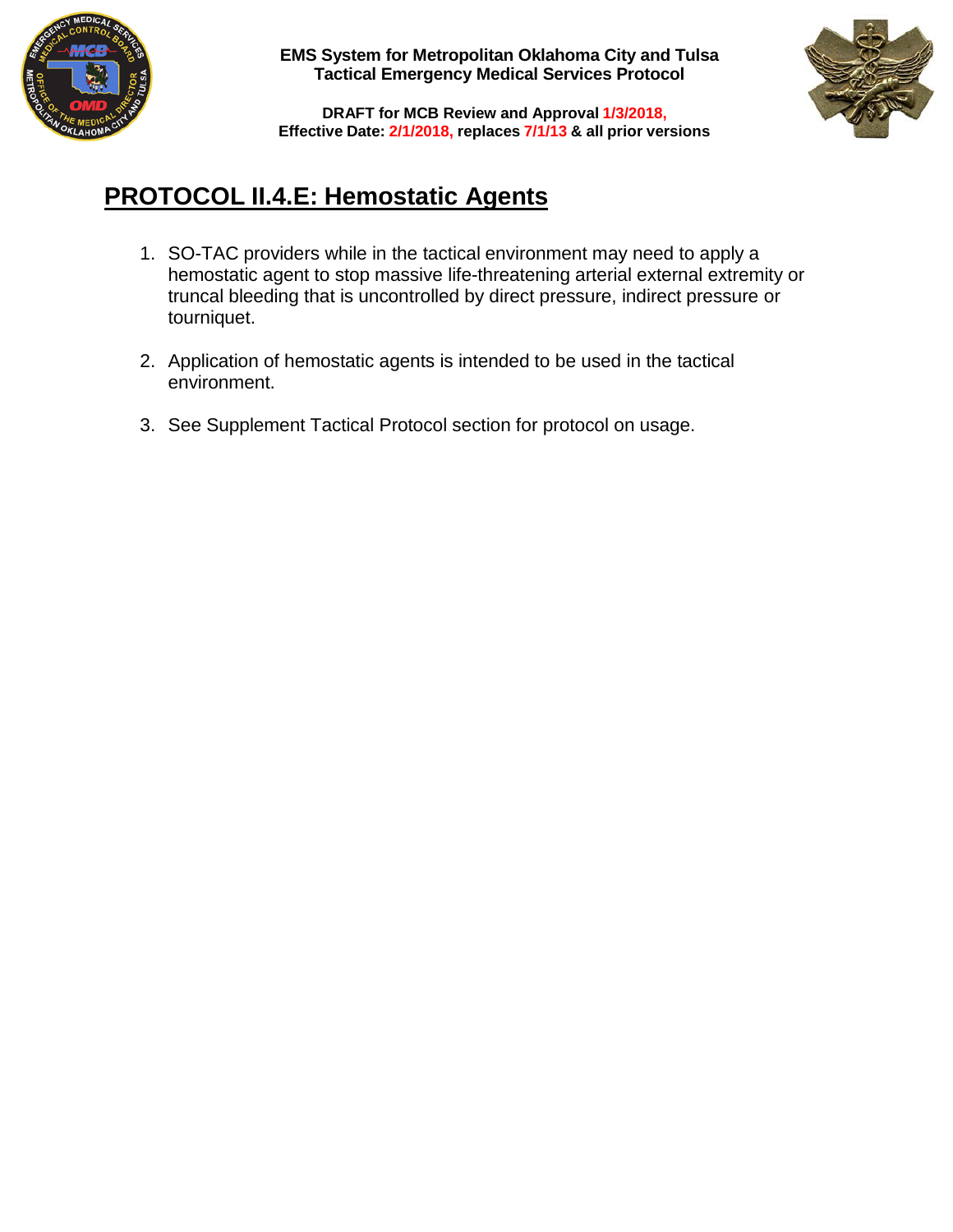



**DRAFT for MCB Review and Approval 1/3/2018, Effective Date: 2/1/2018, replaces 7/1/13 & all prior versions**

# **PROTOCOL II.4.F: Dental Care**

- 1. SO-TAC providers, at their discretion, while in the tactical environment may need to treat general dental pain or minor dental emergencies in the protracted tactical environment.
- 2. All SO-TAC provider treatment of dental injuries should be considered a TEMPORARY treatment only. Refer the patient to a dentist for follow-up as soon as possible.
- 3. See Supplement Tactical Protocol section for protocol on usage.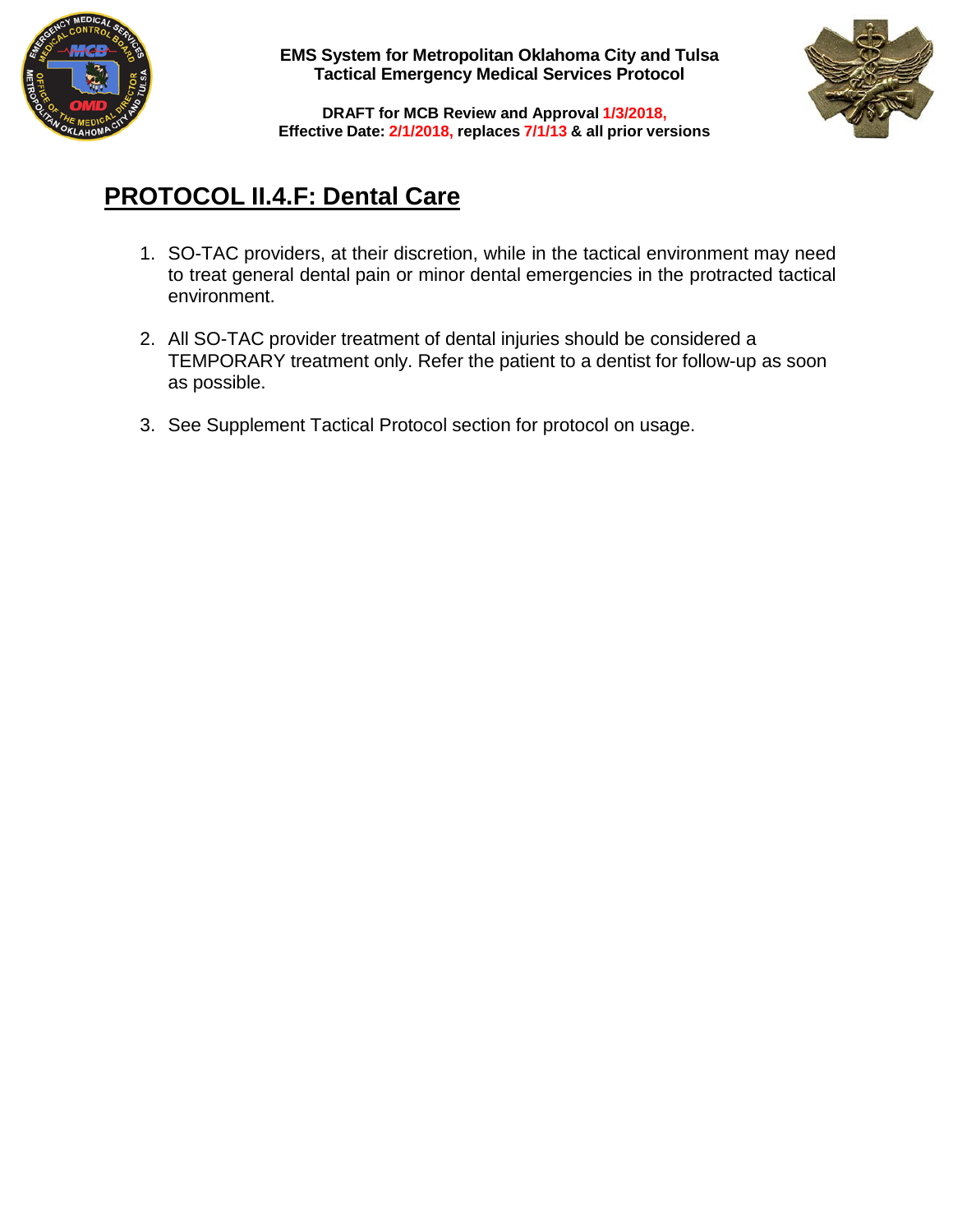



**DRAFT for MCB Review and Approval 1/3/2018, Effective Date: 2/1/2018, replaces 7/1/13 & all prior versions**

# **PROTOCOL II.4.G: Wound Closure**

- 1. SO-TAC ALS providers, at their discretion, while in the tactical environment and during prolonged incidents may need to close a wound.
- 2. The purpose of this policy is NOT to constitute definitive wound closure but to limit blood loss, pain and risk of secondary contamination / infection in an open wound.
- 3. See Supplement Tactical Protocol section for protocol on usage.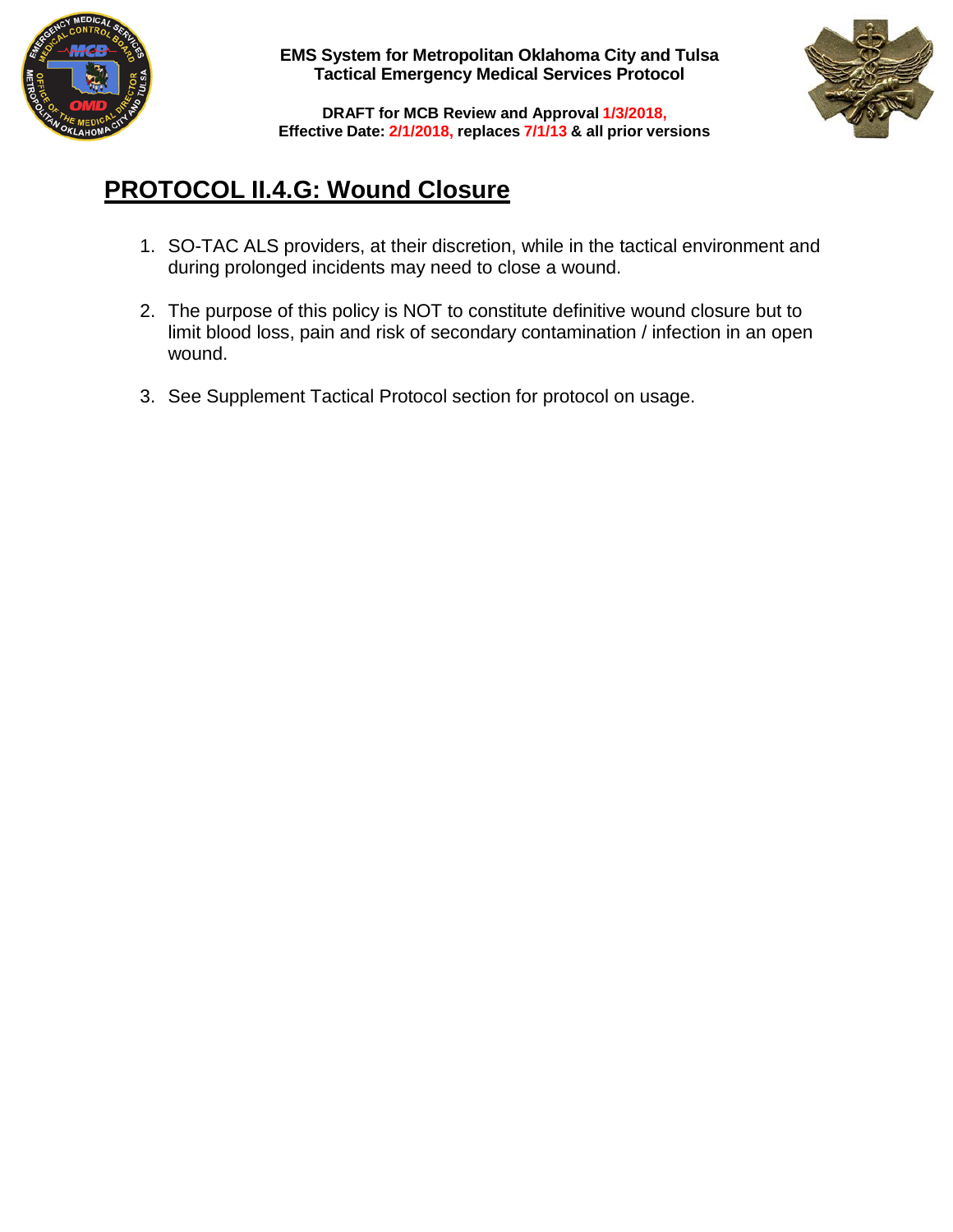



**DRAFT for MCB Review and Approval 1/3/2018, Effective Date: 2/1/2018, replaces 7/1/13 & all prior versions**

# **PROTOCOL II.4.H: Over the Counter Medications**

- 1. SO-TAC providers, at their discretion and upon the expressed desire of members of the sponsoring law enforcement Special Operations team, may make available non-sedating OTC medications.
- 2. SO-TAC providers shall not prescribe OTC medications.
- 3. If a potentially sedating OTC is taken by a Special Operations team member that member will be considered non-operational as detailed in the Supplement Tactical Protocol section.
- 4. SO-TAC providers should ensure, to the best of their abilities that no contraindications exist to the Special Operations team member selected OTC medication.
- 5. In instance where SO-TAC providers deem treatment and evaluation beyond OTC medication, in the best interest of the Special Operations team member, SO-TAC providers shall advise the Special Operations team member to seek such treatment and shall not make available OTC medication.
- 6. See list of OTC meds permitted by Medical direction.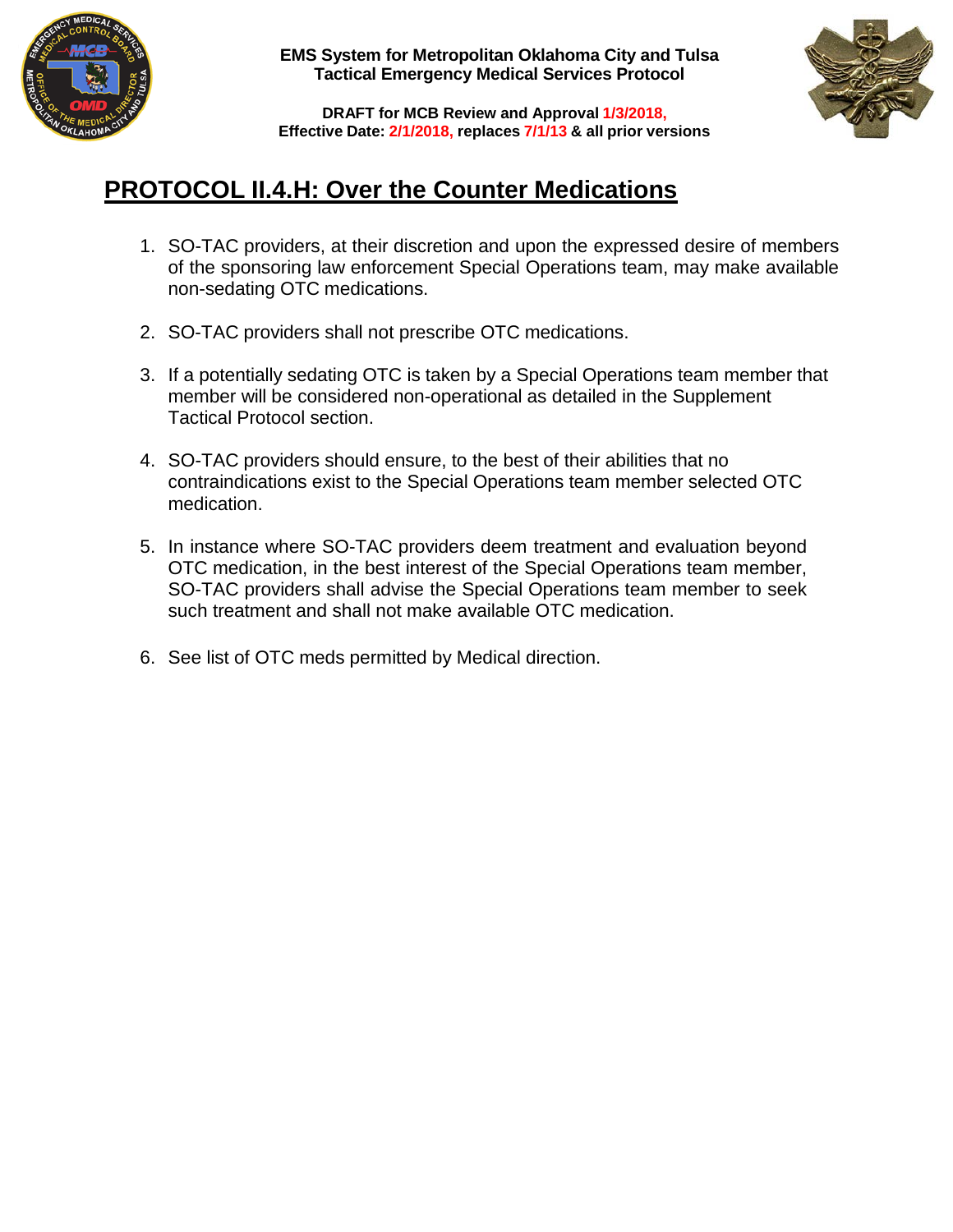



**DRAFT for MCB Review and Approval 1/3/2018, Effective Date: 2/1/2018, replaces 7/1/13 & all prior versions**

# **PROTOCOL II.4.I: Sleep-Wake Cycle Meds**

- 1. SO-TAC ALS providers, at their discretion, and during prolonged incidents that disrupt reasonable sleep-wake cycles of Special Operations team members, may dispense sleep-wake cycle medication as prescribed by the team Medical Director.
- 2. Special Operations team members rotation to promote reasonable sleep-wake cycles is recommended and highly preferred to the use of sleep-wake cycle medication.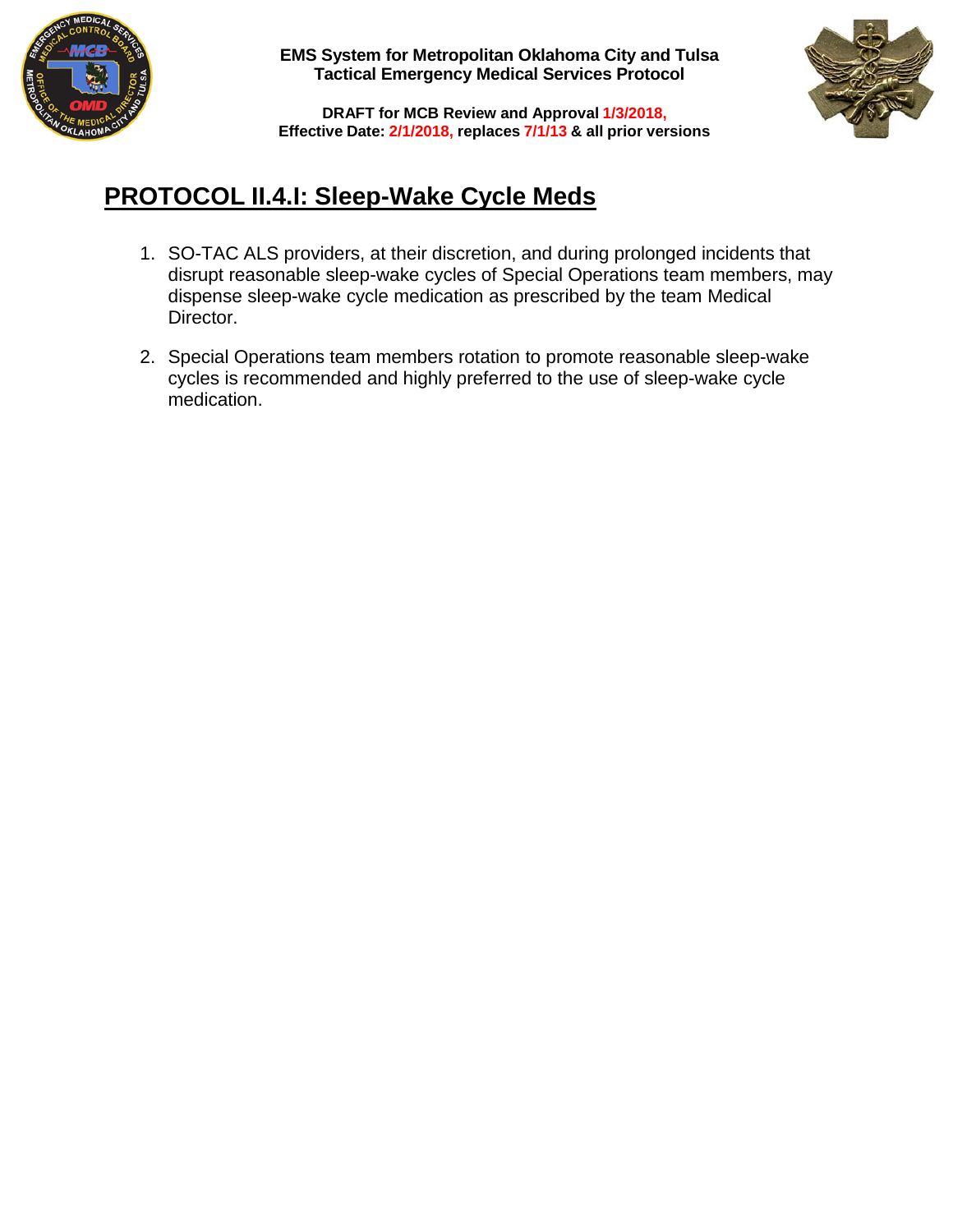



**DRAFT for MCB Review and Approval 1/3/2018, Effective Date: 2/1/2018, replaces 7/1/13 & all prior versions**

# **PROTOCOL II.4.J: Tranexamic Acid Administration**

- 1. SO-TAC ALS providers while in the tactical environment may need to administer Tranexamic Acid to treat adults in sustained hemorrhagic shock.
- 2. See Supplement Tactical Protocol section for protocol on usage.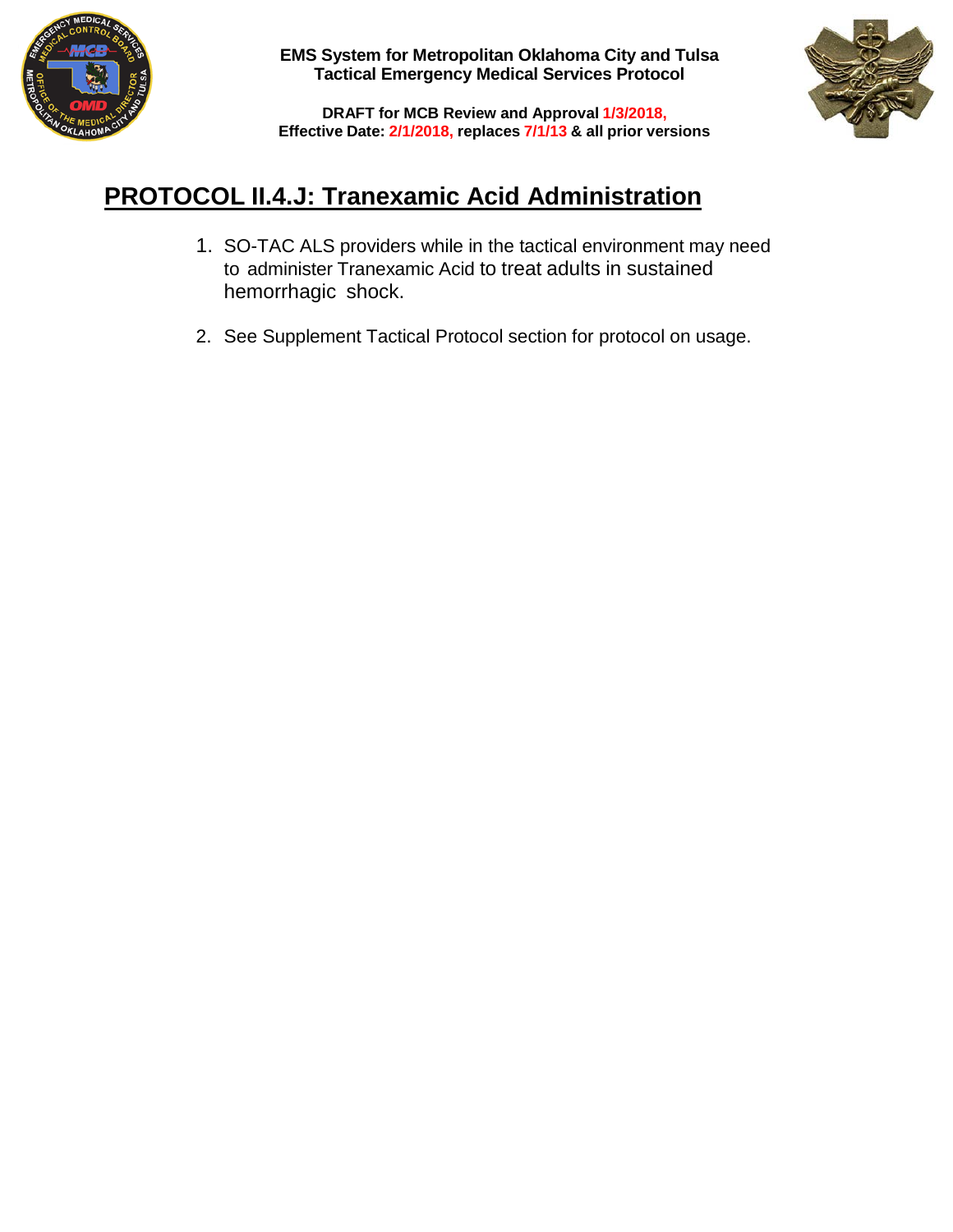



**DRAFT for MCB Review and Approval 1/3/2018, Effective Date: 2/1/2018, replaces 7/1/13 & all prior versions**

# **PROTOCOL II.5: Quality Improvement**

- 1. The EMSA quality improvement officer or TEMS coordinator will be responsible for maintaining all appropriate documentation for the TEMS Program.
- 2. The EMSA quality improvement officer or TEMS coordinator will be responsible for development and maintenance of a TEMS personnel and activity database.
- 3. Quarterly and annual review of Tactical EMS clinical procedures will be performed by the EMSA quality improvement manager or TEMS coordinator, the System Medical Director or his representative, and SO-TAC providers to evaluate and improve procedures. A quarterly report will be forwarded to the OMD for the necessary distribution in warranted situations.
- 4. The EMSA quality improvement officer or TEMS coordinator, along with the System Medical Director or his representative, will be responsible for making recommendations to the Medical Control Board for modifications to training programs, standing orders, etc.
- 5. All situations involving utilization of skills normally approved by verbal medical control orders shall be reviewed by the OMD. The exception shall be the distribution of approved over-the-counter medications to members of the law enforcement agency supported by the TEMS program.
- 6. All patients evaluated and treated by SO-TAC providers require the completion of an incident report, with the exception of self-administered over-the-counter medications. This incident report will be forwarded to the OMD for review. In event of multiple casualties, the SO-TAC provider shall provide an operational overview of the medical situation, subject to editing of potentially classified material by the involved law enforcement agency. Individual patient care reports will be completed by the transporting EMS personnel.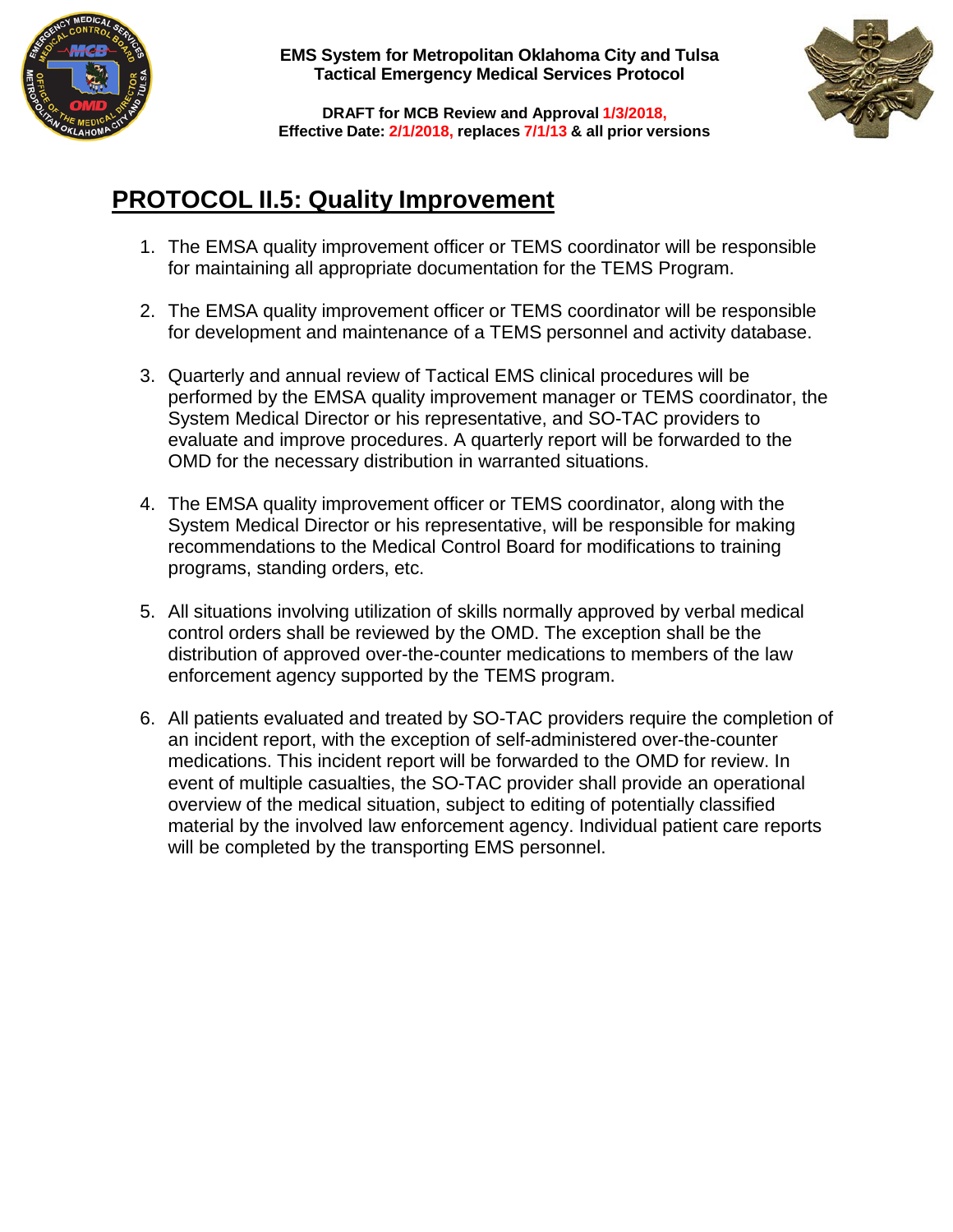



**DRAFT for MCB Review and Approval 1/3/2018, Effective Date: 2/1/2018, replaces 7/1/13 & all prior versions**

# **Supplement Tactical Protocols**

The Medical Director has approved the following supplement tactical protocols specific to the tactical environment:

- II.6 Tourniquet
- II.7 Hemostatic Agent: Combat Gauze
- II.8 Hemostatic Agent: Hemcon
- II.9 Dental Injuries
- II.10 Wound Closure: Dermabond
- II.11 Wound Closure: Staples
- II.12 Over the Counter Medications
- II.13 Tranexamic Acid Administration
- II.14 Surgical Cricothyrotomy
- II.15 Junctional Tourniquet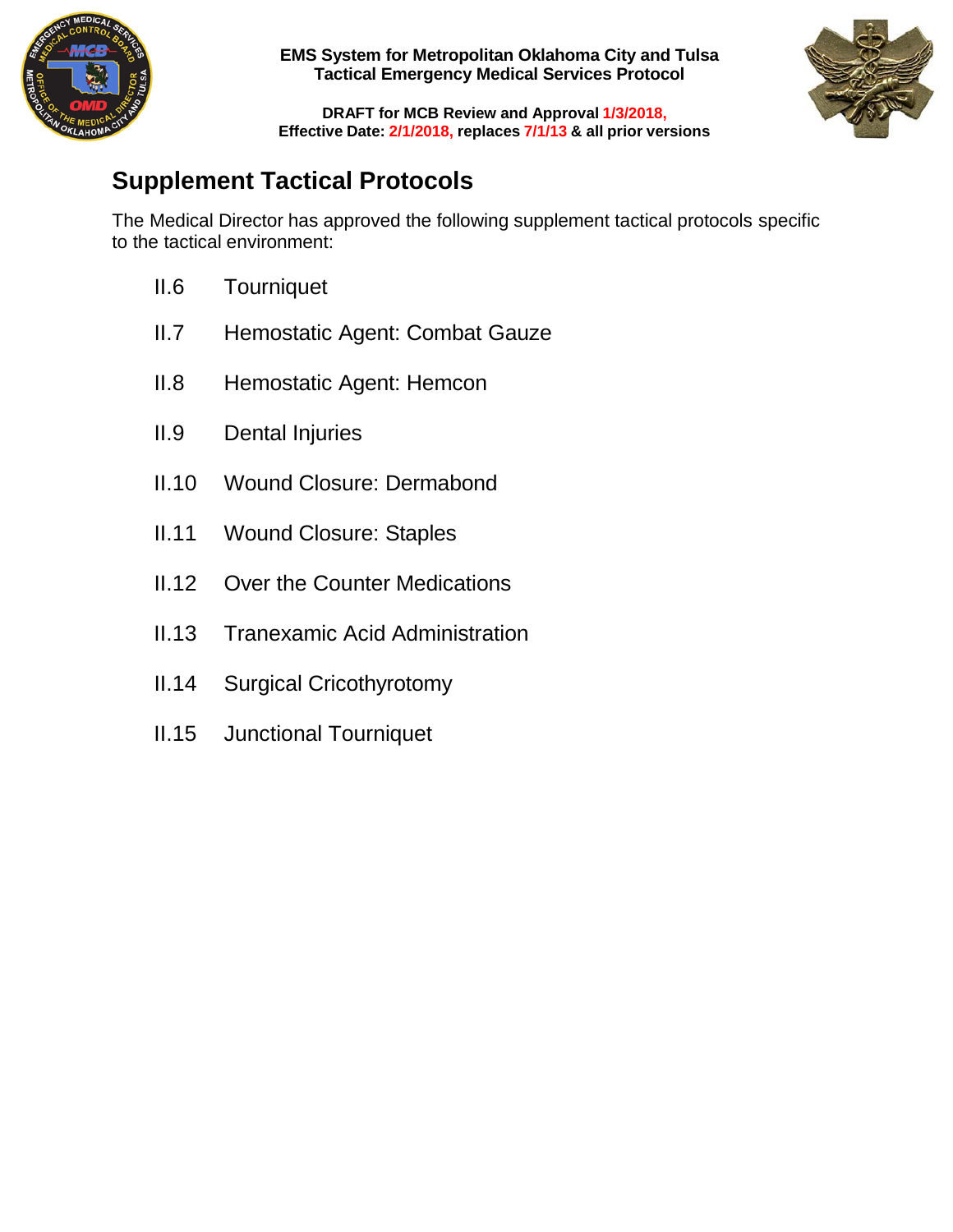



**DRAFT for MCB Review and Approval 1/3/2018, Effective Date: 2/1/2018, replaces 7/1/13 & all prior versions**

### **STP: PROTOCOL II.6: Tourniquet**

- 1. **Setting:** Prehospital and hospital
- 2. **Indications for tourniquet use:** to stop bleeding when Life-threatening limb hemorrhage is not controlled with direct pressure or other simple measures, as may occur with a mangled extremity. Traumatic amputation has occurred.

### 3. **Application during Care Under Fire:**

i. Apply the tourniquet proximal to the bleeding site, over the uniform Initial tourniquet placement should be as high as possible on the limb.

### ii. **Combat Application Tourniquet (CAT)**

### i. **Placement**

- i. Route the self-adhering band around the extremity.
- ii. Pass the band through the slit of the buckle.
- iii. Pull the self-adhering band tight.
- iv. Twist the rod until bright red bleeding stops.
- v. Lock the rod in place with the clip.
- vi. Record the date/time of application on the tourniquet.

### iii. **SOF-T Wide**

### i. **Placement**

- i. Route the band around the extremity.
- ii. Clip the buckles together.
- iii. Pull the band tight.
- iv. Twist the rod until bright red bleeding stops.
- v.Lock the rod in place within the Tri-ring.
- vi. Record the time of application on the tourniquet.

### 4. **Evaluation**

- i. The tourniquet is effectively applied when there is cessation of bleeding from the injured extremity, indicating total occlusion of arterial blood flow.
- ii. Any pre-existing distal pulse should be absent at that time as well.

### 5. **Application during Tactical Field Care Phase.**

- i. If tourniquet not yet applied to control life-threatening external hemorrhage i.place a tourniquet in the Care Under Fire application method
- ii. If Tourniquet already placed and there is a delay in TACEVAC.
	- i. Expose the injury location
	- ii. Properly place a second tourniquet 2-3 inches above the wound and secure.
	- iii. Loosen the original tourniquet and leave in place.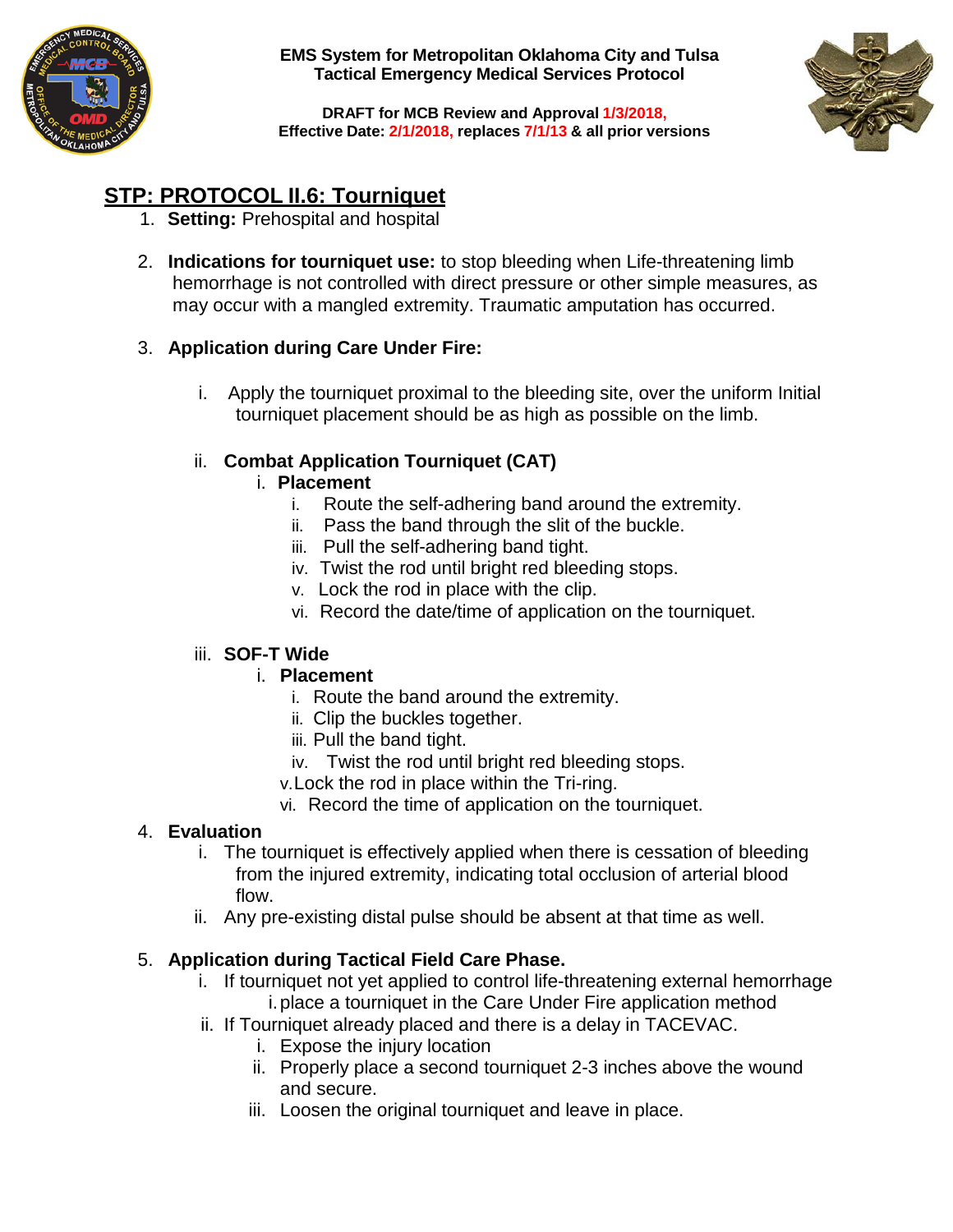



**DRAFT for MCB Review and Approval 1/3/2018, Effective Date: 2/1/2018, replaces 7/1/13 & all prior versions**

### **STP: PROTOCOL II.6: Tourniquet (Cont.)**

- iv. Evaluate the wound for continued hemorrhage control.
- v. If hemorrhage control not maintained; re-tighten the original tourniquet and attempt previous steps in sequence.

### 6. **Tourniquet time and removal**

- i. Tourniquets should be removed as soon as possible under conditions where the hemorrhage can be directly controlled.
- ii. Tourniquet placement must be communicated in patient reports for all prehospital to hospital and inter-hospital transfers.
- iii. Tourniquet time > 6 hours is associated with distal tissue loss

### 7. **Training:**

i. Appropriate tourniquet use requires initial and annual renewal training with skill demonstration. OMD must approve and evaluate the initial training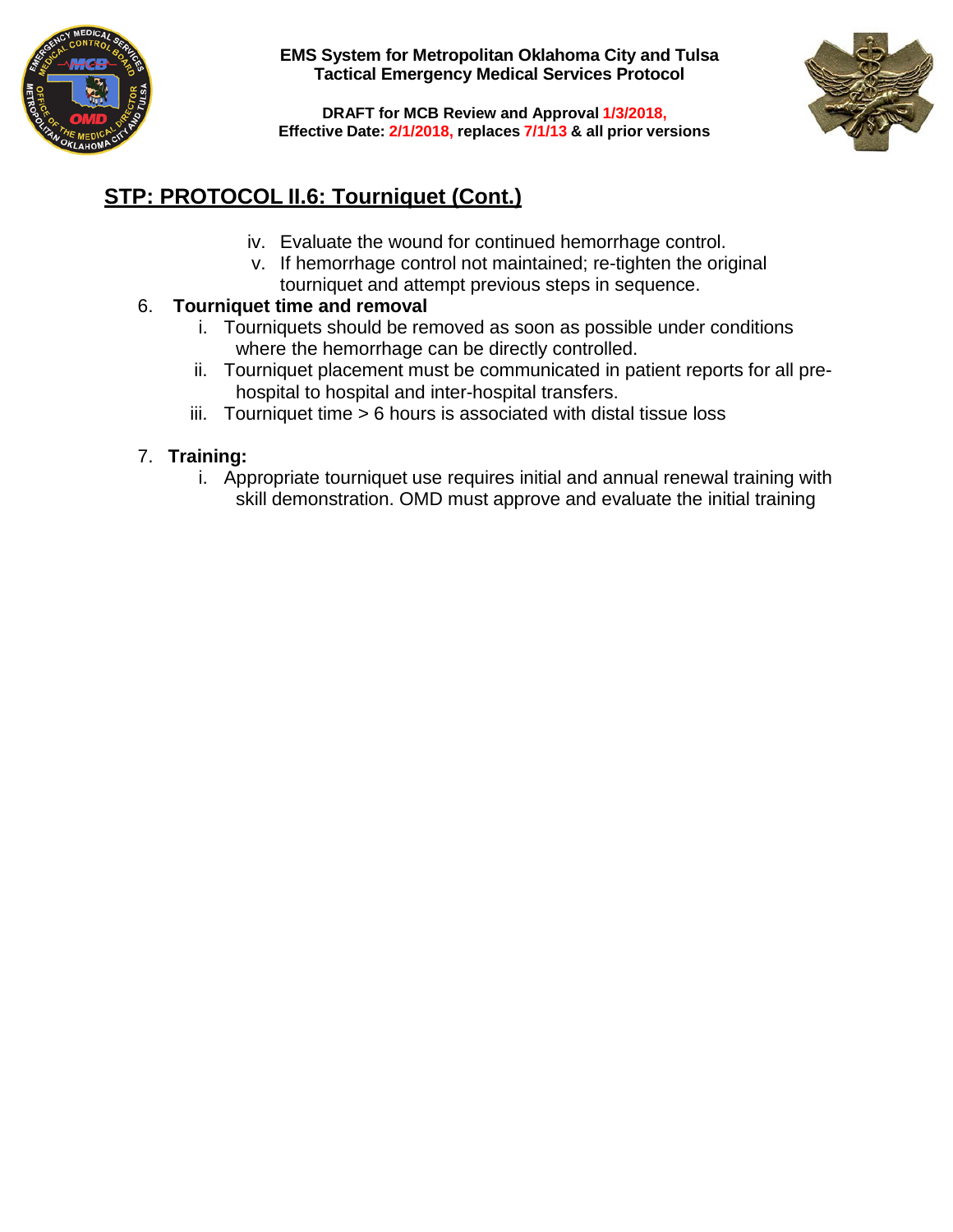



**DRAFT for MCB Review and Approval 1/3/2018, Effective Date: 2/1/2018, replaces 7/1/13 & all prior versions**

### **STP: PROTOCOL II.7: Hemostatic Agent : Combat Gauze**

- 1. **Setting:** Tactical environment
- 2. **Indications for Hemostatic agents use:** to stop massive life threatening arterial external extremity or truncal bleeding that is uncontrolled by direct pressure, indirect pressure or tourniquet.

### 3. **Application:**

- i. Expose the wound by removing clothing in proximity to the injury.
- ii. Blot or scoop away excess blood away from the wound.
- iii. Immediately insert the gauze into the wound directly onto the artery.
- iv. Pack the wound with the gauze. If any excess, pile the gauze on top of the wound.
- v. Apply FIRM pressure to the wound for 5 minutes.
- vi. If bleeding persists, remove gauze and insert a new roll of Combat Gauze as described above.
- vii. Cover the wound with a pressure dressing or equivalent dressing and maintain pressure.
- viii. Document the location and time the hemostatic agent was applied.

- i. The hemostatic agent is effectively applied when there is cessation of bleeding from the wound indicating total occlusion of arterial blood flow.
- ii. Asses for Hypovolemia and treat accordingly.
- iii. Evaluate for sensitivity to the treatment. Treat according to MCB Prehospital Operating Protocols if sensitivity found.
- 5. **Training:** Appropriate hemostatic agent use requires initial and annual renewal training with skill demonstration. OMD must approve and evaluate the initial training.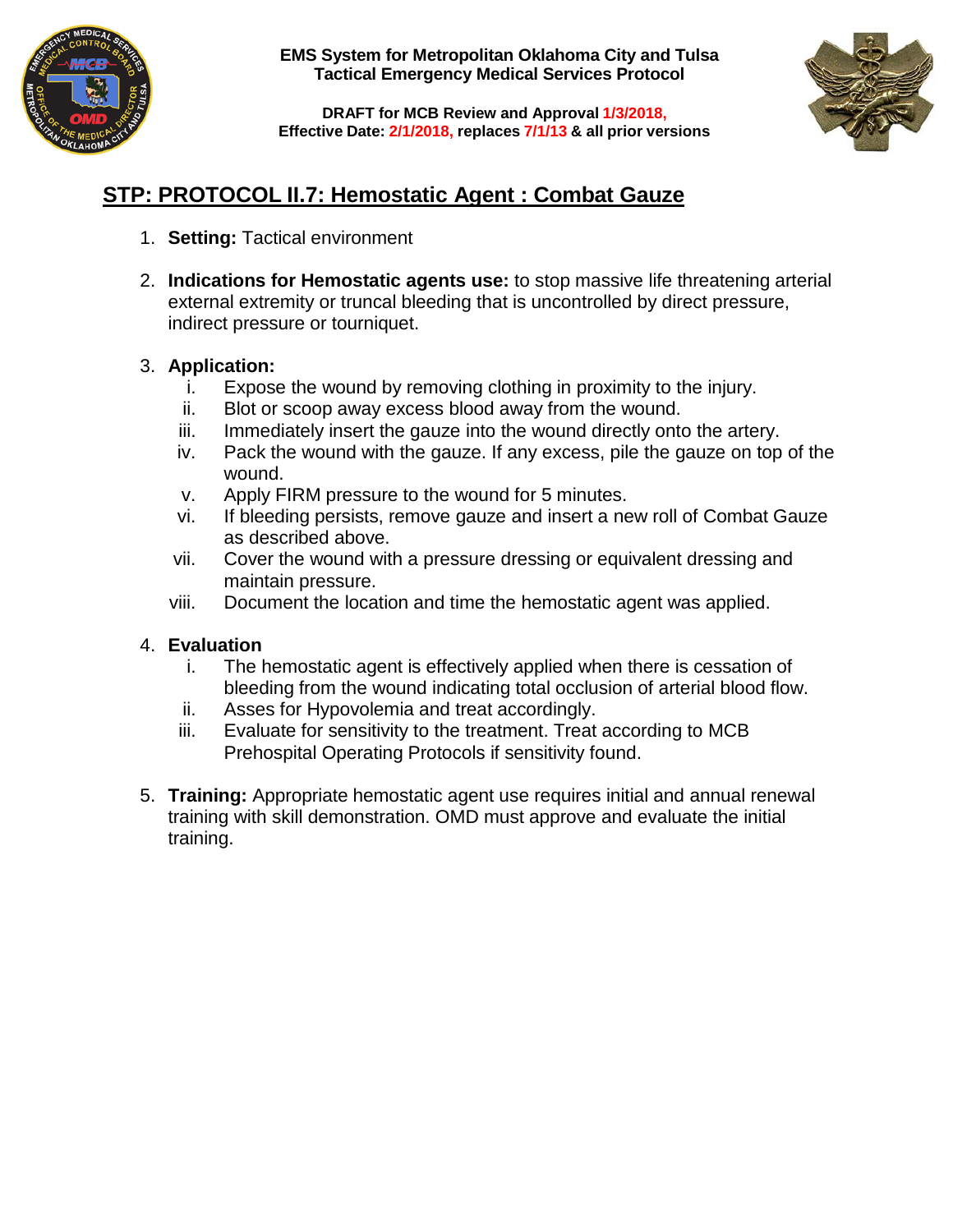



**DRAFT for MCB Review and Approval 1/3/2018, Effective Date: 2/1/2018, replaces 7/1/13 & all prior versions**

### **STP: PROTOCOL II.8: Chitosan (Hemcon) dressing**

- 1. **Setting:** Tactical environment
- 2. **Indications for Hemostatic agents use:** to stop massive life-threatening arterial external extremity or truncal bleeding that is uncontrolled by direct pressure, indirect pressure or tourniquet.

### 3. **Application:**

- i. Expose the wound by removing clothing in proximity to the injury.
- ii. Blot or scoop away excess blood away from the wound.
- iii. Immediately insert the gauze into the wound directly onto the artery.
- iv. Pack the wound with the gauze. If any excess, pile the gauze on top of the wound.
- v. Apply FIRM pressure to the wound for 5 minutes.
- vi. If bleeding persists, remove gauze and insert a new roll of Hemcon as described above.
- vii. Cover the wound with a pressure dressing or equivalent dressing and maintain pressure.
- viii. Document the location and time the hemostatic agent was applied.

- i. The hemostatic agent is effectively applied when there is cessation of bleeding from the wound indicating total occlusion of arterial blood flow.
- ii. Asses for Hypovolemia and treat accordingly.
- iii. Evaluate for sensitivity to the treatment. Treat according to
- iv. MCB Prehospital Operating Protocols if sensitivity found.
- 5. **Training:** Appropriate hemostatic agent use requires initial and annual renewal training with skill demonstration. OMD must approve and evaluate the initial training.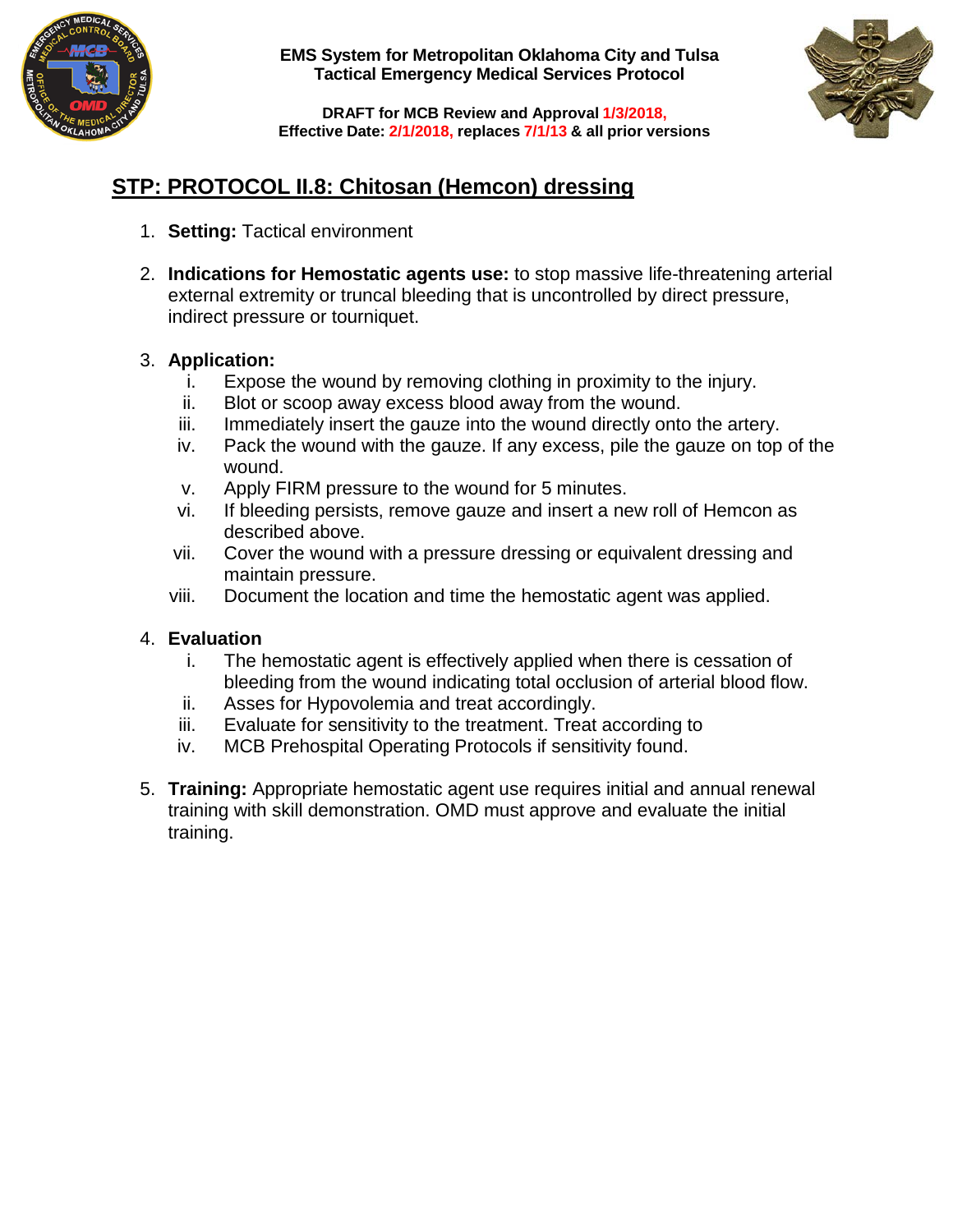



**DRAFT for MCB Review and Approval 1/3/2018, Effective Date: 2/1/2018, replaces 7/1/13 & all prior versions**

### **STP: PROTOCOL II.9: Dental Injuries**

- 1. **Setting:** Tactical environment
- 2. **Indications for Treatment of Dental Injuries:** to stop intermittent or continuous dental pain or heat / cold sensitivity from a tooth injury.

### 3. **Application:**

- i. Record the assessment of the injury
- ii. Examine the surrounding tissues for other injury or missing pieces
- iii. Remove the fractured piece.
- iv. Place small rolls of gauze to hold the lip away from the tooth.
- v. Apply Eugenol (Oil of Cloves) on the broken surface to decrease the pain.
- vi. Mix zinc oxide powder and Eugenol into a putty-paste.
- vii. Cover the broken surface with the zinc oxide "cement."
- viii. Keep dry 10 minutes and allow hardening.
- ix. Smooth off any comers as the cement hardens.
- x. Use wax paper or plastic over surface and allow a gentle bite if an occlusive surface is involved.

- i. All EMS treatment of dental injuries should be considered a TEMPORARY treatment only.
- ii. Refer the patient to a dentist for follow-up as soon as possible.
- iii. Check for sharp edges and proper bite.
- iv. Evaluate for sensitivity to the treatment. Treat according to MCB Prehospital Operations Protocols if sensitivity found.
- 5. **Training:** Appropriate Dental injury protocol use requires initial and annual renewal training with skill demonstration. OMD must approve and evaluate the initial training.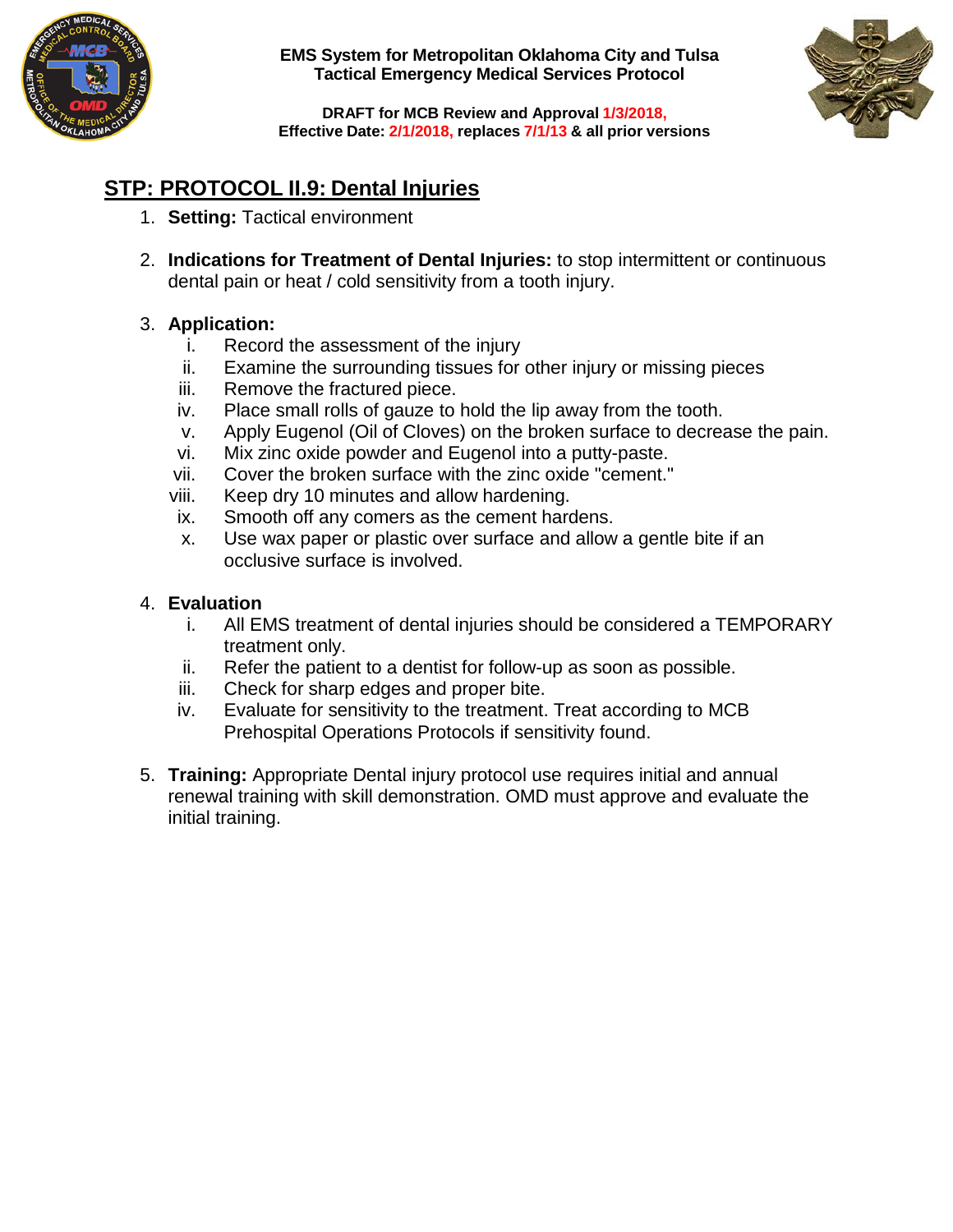



**DRAFT for MCB Review and Approval 1/3/2018, Effective Date: 2/1/2018, replaces 7/1/13 & all prior versions**

### **STP: PROTOCOL II.10: Wound closure (Dermabond)**

- 1. **Setting:** Tactical environment
- 2. **Indications for Wound Closure:** To limit blood loss, pain, and risk of secondary contamination / injury to an open wound with a delay in transportation to definitive care will be or is anticipated to be several hours.

### 3. **Application**

- i. Expose the wound by removing clothing.
- ii. Blot away excess blood away from the wound with Kerlex or equivalent gauze.
- iii. Thoroughly clean the wound.
- iv. Hold the edges of the wound together to close the edges. Keep the edges together while applying the adhesive
- v. Crush the vial the Dermabond comes in with the thumb and index finger and turn it upside down.
- vi. Squeeze the vial gently while brushing the vial back and forth on the wound several times taking care not to insert the vial into the wound.
- vii. Allow the area to dry for 30 seconds and then repeat the application again allowing 30 more seconds.

### 4. **Evaluation**

- i. This is **not** intended to constitute definitive wound closure this will minimize the potential for increased infection risk and increased retained foreign body risk.
- ii. Advise patient of requirement for further evaluation by physician
- iii. Evaluate for the wound to be completely closed.
- iv. Evaluate for sensitivity to the adhesive. Treat according to MCB Prehospital Operating Protocols if sensitivity found.

### 5. **Contraindications**

- i. Grossly contaminated wounds
- ii. Greater than two hours since infliction of wound
- iii. Macerated/crushed surrounding tissue
- 6. **Training:** Appropriate wound closure protocol use requires initial and annual renewal training with skill demonstration. OMD must approve and evaluate the initial training.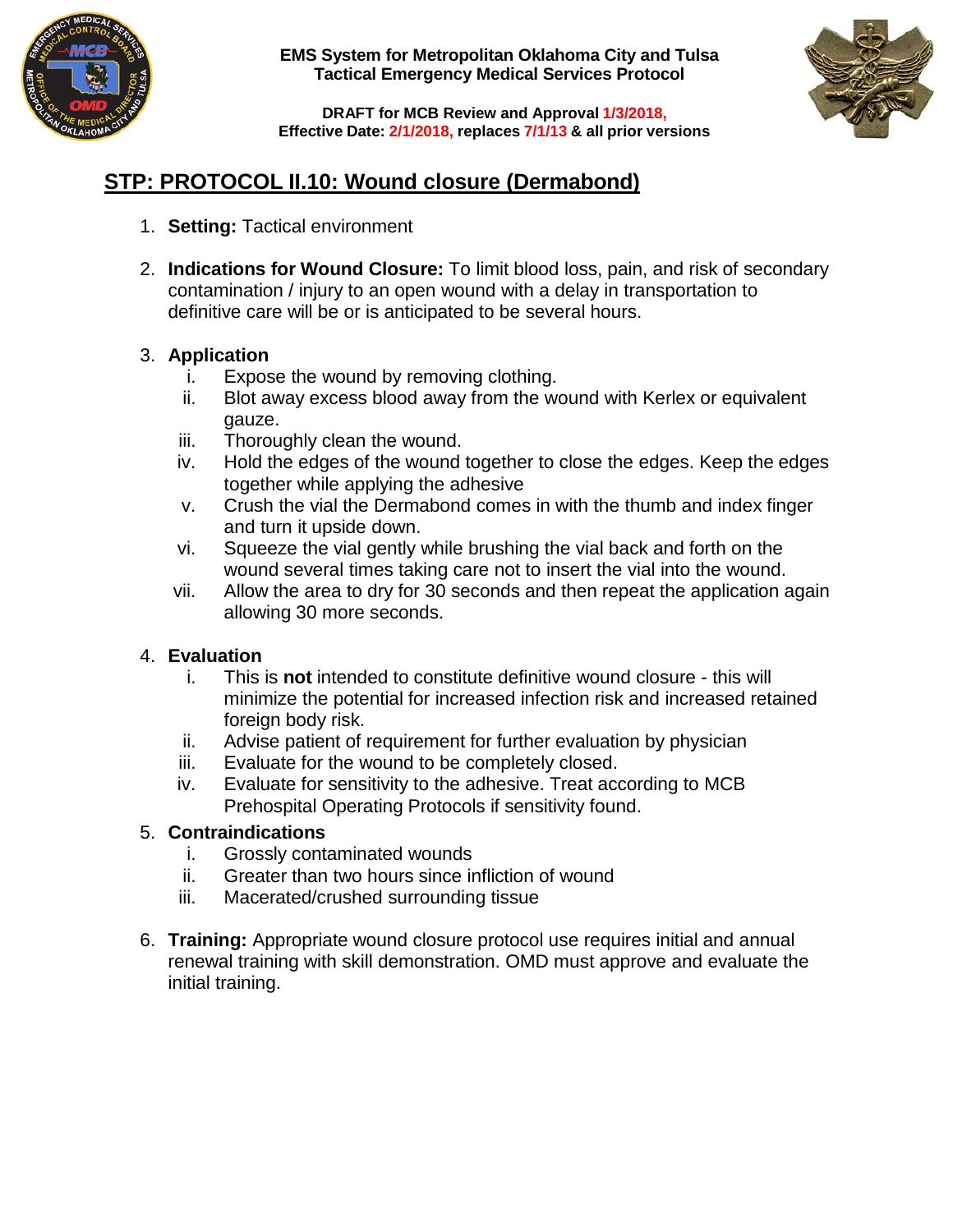



**DRAFT for MCB Review and Approval 1/3/2018, Effective Date: 2/1/2018, replaces 7/1/13 & all prior versions**

### **STP: PROTOCOL II.11: Wound Closures: Staples**

- 1. **Setting:** Tactical environment
- 2. **Indications for Wound Closure:** To limit blood loss, pain, and risk of secondary contamination / injury to an open wound with a delay in transportation to definitive care will be or is anticipated to be several hours.

### 3. **Application**

- i. Expose the wound by removing clothing.
- ii. Blot away excess blood away from the wound with Kerlex or equivalent gauze.
- iii. Thoroughly clean the wound.
- iv. The edges of the wound are aligned and held together with forceps or fingers.
- v. The stapling device is held against the wound at the point at which the staple is to be placed.
- vi. By squeezing the trigger on the stapling device, the staple is automatically placed into the skin.

### 4. **Evaluation**

- i. This is **not** intended to constitute definitive wound closure this will minimize the potential for increased infection risk and increased retained foreign body risk.
- ii. Advise patient of requirement for further evaluation by physician
- iii. Evaluate for the wound to be completely closed.
- iv. Evaluate for sensitivity to the staples. Treat according to MCB Prehospital Operating Protocols if sensitivity found.

### 5. **Contraindications**

- i. Grossly contaminated wounds
- ii. Greater than six hours since infliction of wound
- iii. Macerated/crushed surrounding tissue
- 6. **Training:** Appropriate wound closure protocol use requires initial and annual renewal training with skill demonstration. OMD must approve and evaluate the initial training.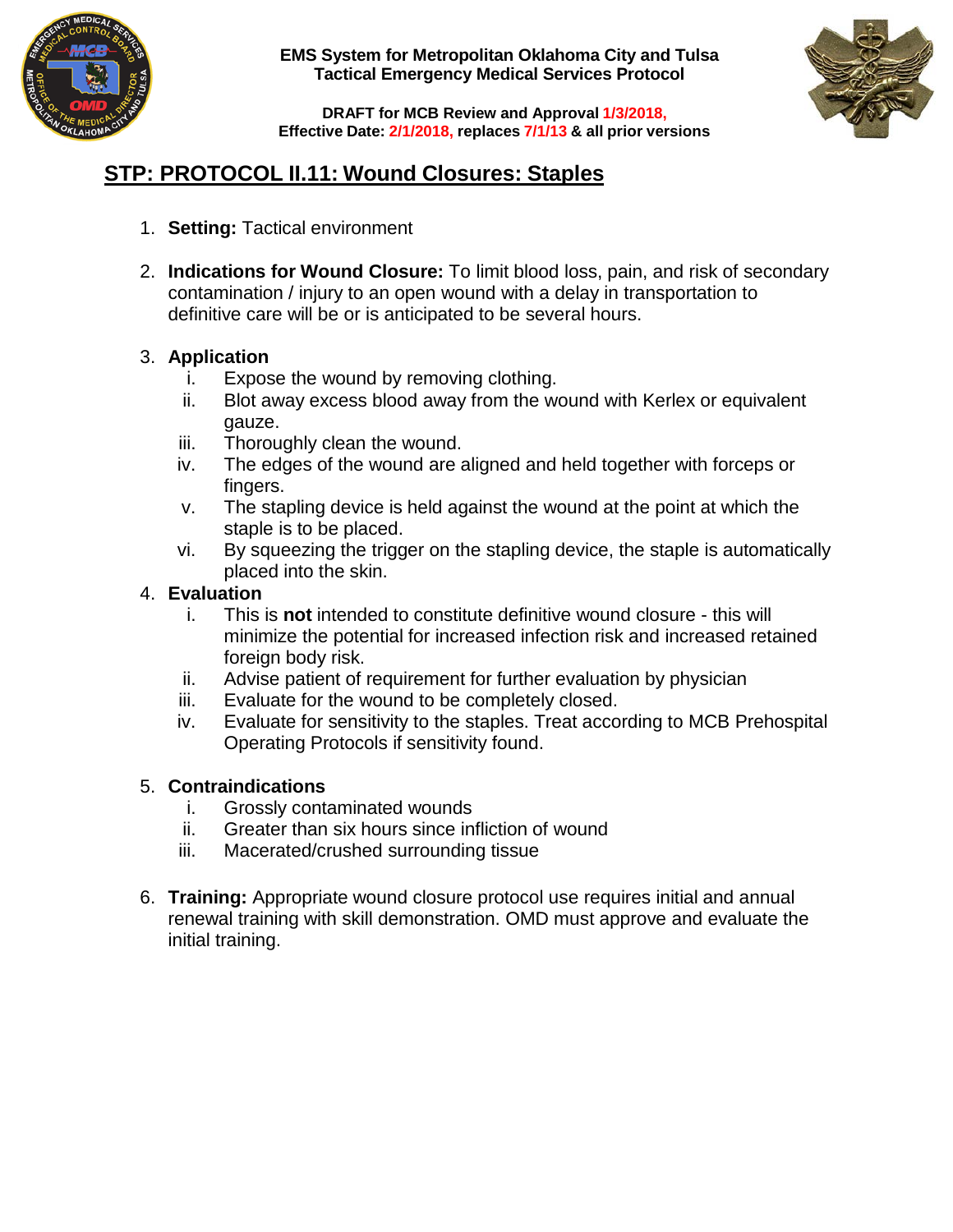



**DRAFT for MCB Review and Approval 1/3/2018, Effective Date: 2/1/2018, replaces 7/1/13 & all prior versions**

### **STP: PROTOCOL II.12: Over the Counter (OTC) Medications**

1. **Indications for usage:** Upon the expressed desire of members of the Special Operations team for OTC medications.

### 2. **List of OTC medications available: (See Appendix B)**

- i. Non-Steroidal Anti-Inflammatory Drugs (NSAIDs)
	- 1. Ibuprofen (Motrin/Advil)<br>2. Naproxen (Aleve/Napros
		- 2. Naproxen (Aleve/Naprosyn)
	- 3. Acetaminophen (Tylenol)
- ii. Antihistamines / Decongestants
	- 1. Fexofenadine + Pseudoephedrine (Allegra-D)
	- 2. Pseudoephedrine (Sudafed)
- iii. Gastrointestinal
	- 1. Cimetidine (Tagamet or equivalent H2 blocker)
	- 2. Omperazole (Prilosec or equivalent Proton Pump Inhibitor)
	- 3. Loperamide (Immodium)
	- 4. Dimenhydrinate (Dramamine),
	- 5. 5-HT3 Antagonist (Zofran)
	- 6. TUMS (Calcium Carbonate)
- iv. Opthalmologicals
	- 1. Proparacaine or Tetracaine (Alcaine) ophthetic
- v. Topical dental analgesia
	- 1. Clove oil

- i. SO-TAC Providers shall **NOT** prescribe OTC medications.
- If a potentially sedating OTC is taken by a SWAT team member that member will be considered non-operational as detailed in the Supplement Tactical Protocol section
- iii. Ensure to the best of your abilities that no contraindications exist to SWAT team member selected OTC medication,
- iv. In instance where it is deemed that the treatment and evaluation is beyond OTC medication, in the best interest of the Special Operations team member, tactical paramedics shall advise the Special Operations team member to seek such treatment and shall not make available OTC medication.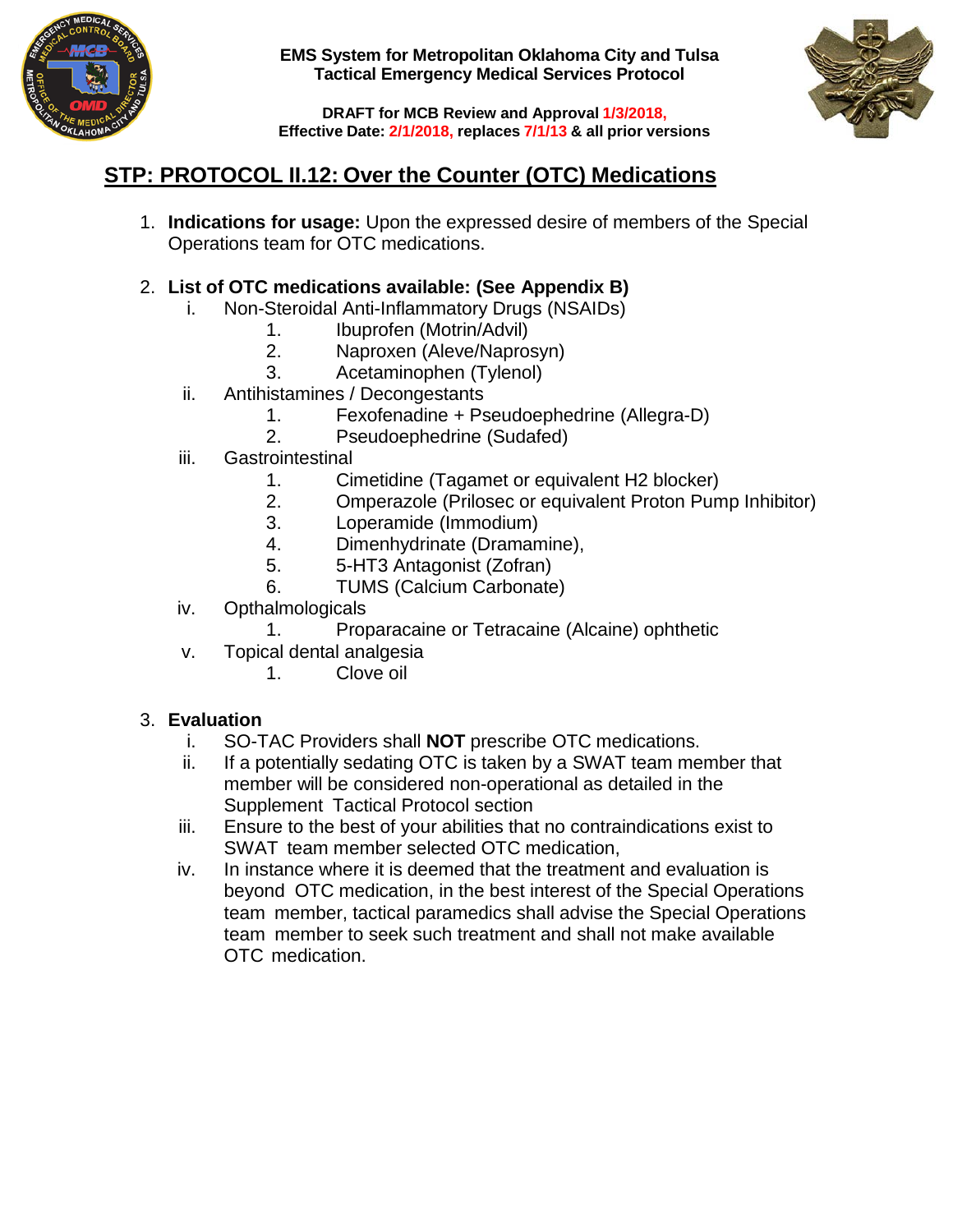



**DRAFT for MCB Review and Approval 1/3/2018, Effective Date: 2/1/2018, replaces 7/1/13 & all prior versions**

### **STP: PROTOCOL II.13: Tranexamic Acid Administration**

- 1. **Setting:** Tactical environment
- 2. **Indications:** In the setting of hemorrhagic shock from trauma less than 3 hours old with suspected need for massive blood transfusion due to marked internal or external blood loss with a sustained tachycardia 110 beats per minute or greater and sustained hypotension systolic BP 90 mmHg or less.

### 3. **Application:**

- i. 1 GRAM IVPB over 10 minutes.
- ii. Administer in 100mL or 250mL NS.

### 4. **Evaluation:**

- i. Evaluate for sensitivity
- ii. Evaluate for infiltrated IV site

### 5. **Contraindications:**

- i. Non-hemorrhagic shock
- ii. Non-traumatic hemorrhagic shock
- iii. Hemorrhagic shock stabilized with other hemostatic agents/measures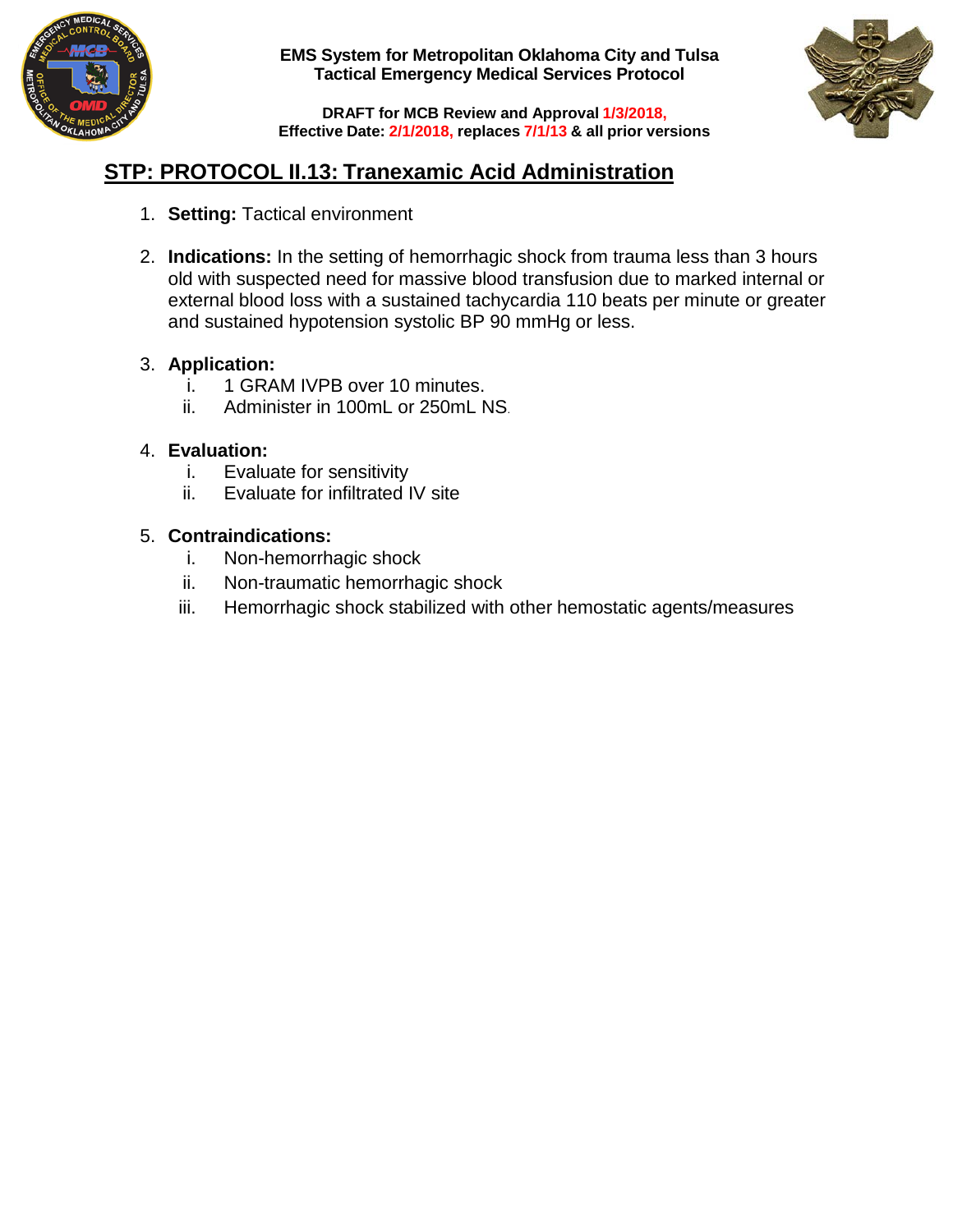



**DRAFT for MCB Review and Approval 1/3/2018, Effective Date: 2/1/2018, replaces 7/1/13 & all prior versions**

### **STP: PROTOCOL II.14: Surgical Cricothyrotomy**

- **1. Setting:** Tactical environment
- **2. Indications for Surgical Cricothyrotomy:** To manage life-threatening catastrophic airway events when standard tactical airway procedures cannot be performed or have failed

### **3. Contraindications:**

i. Under the age of 12 y/o

### **4. Application:**

- i. Place the patient into a supine position
- ii. Have all supplies (including suction and BVM) available and ready
- iii. Locate the cricothyroid membrane utilizing correct anatomical landmarks
- iv. and prep the area
- v. With scalpel, make a 1.0 to 2.0 cm shallow, vertical incision over the skin from the thyroid cartilage to the cricoid cartilage
- vi. puncture the membrane by placing the scalpel in the middle of the membrane against the thyroid cartilage
- vii. Enlarge the incision by cutting the membrane with the scalpel to the left and then back to the right approximately  $\frac{1}{4}$  inch in either direction
- viii. Using a tracheal hook to maintain the surgical opening, insert the cuffed tube into the trachea
- ix. Inflate the cuff with 5-10cc of air and ventilate the patient while manually stabilizing the tube
- x. Assess tube placement
- xi. Secure the tube

### **5. Evaluation:**

- i. Evaluate for the wound for uncontrolled hemorrhage
- ii. Evaluate for proper ventilation support
- iii. Evaluate for the below stated complications

### **6. Complications:**

- i. Soft tissue damage around the surgical site and to trachea
- ii. Failure to place tube into trachea
- iii. Placing the distal end of the tube in a superior direction.

### **7. Training:**

- i. Appropriate surgical cricothyrotomy protocol use requires initial and annual renewal training with skill demonstration.
- ii. OMD must approve and evaluate the initial training.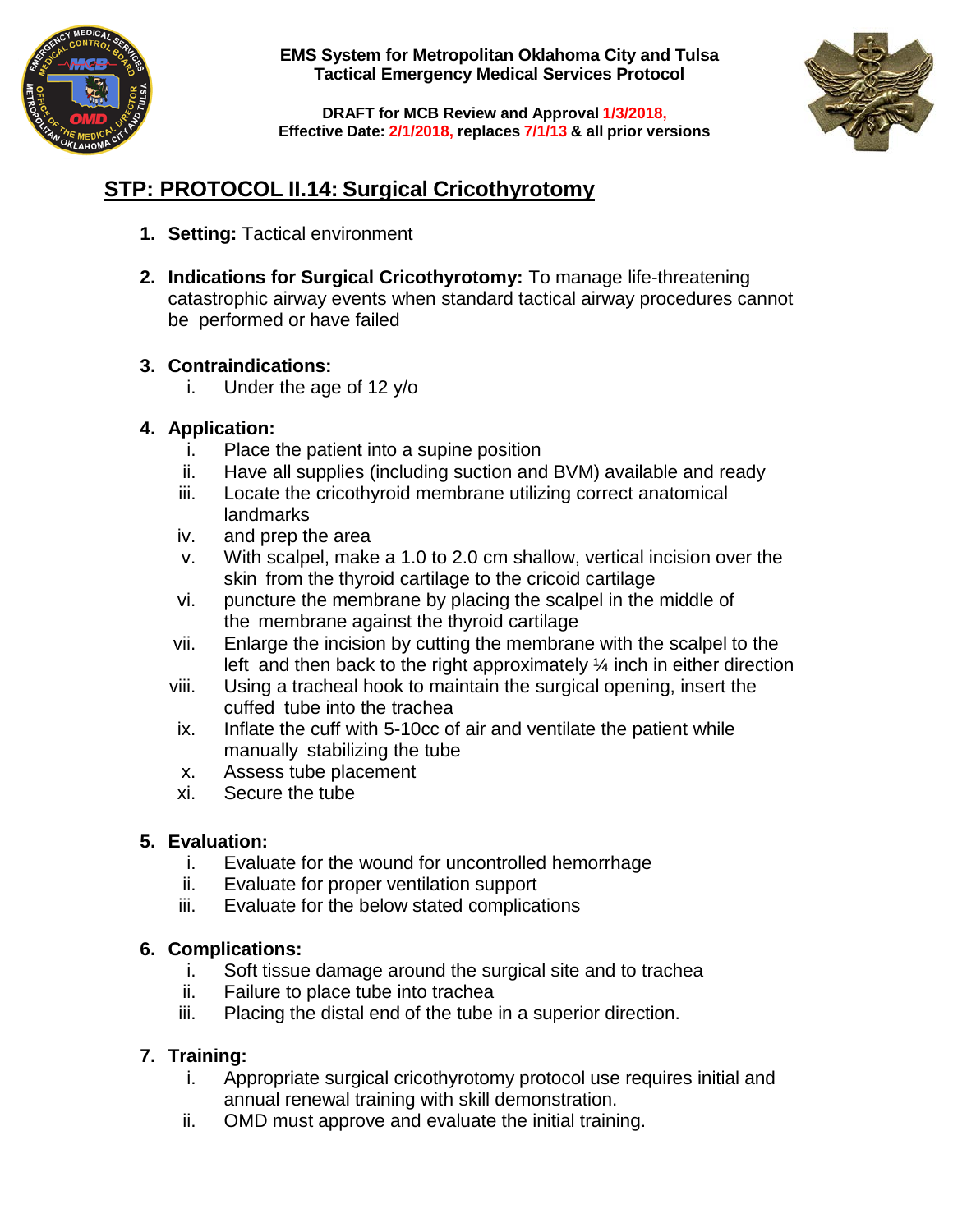



**DRAFT for MCB Review and Approval 1/3/2018, Effective Date: 2/1/2018, replaces 7/1/13 & all prior versions**

### **STP: PROTOCOL II.15: Junctional Tourniquet**

### **1. Indication(s):**

i. Axillary and/or inguinal hemorrhage unable to be effectively controlled by other hemostatic measures. The junctional tourniquet may be first line hemorrhage control if indicated by clinical assessment.

### **2. Application:**

### **ii. Axillary hemorrhage:**

- a. Apply tourniquet in the axilla as high as possible.
- b. Place D-ring on injured side, aligning it with side of the neck.
- c. Connect buckle and secure strap in place by pulling the BROWN handles part until click is heard.
- d. Maintain tension and secure strap by pressing it down on velcro.
- e. Attach extender to the Target Compression Device (TCD) prior to application and place strap on brown velcro.
- f. Connect strap using large clip to D-ring on front of the tourniquet.
- g. Connect accessory strap to cord on back of the tourniquet using small clip, as close as possible to the patient's mid-line.
- h. Position TCD with extender directly under and parallel to the clavicle.
- i. Tighten strap as much as possible using the BROWN handle.
- j. Use hand pump to inflate the TCD while maintaining the correct position of the TCD until hemorrhage stops.
- k. TO REMOVE, unbuckle the belt. (Removal prior to ED arrival is NOT recommended.)
- l. Monitor and adjust as necessary.

### **iii. Inguinal hemorrhage:**

- a. Remove objects from patient clothing pockets and pelvic area. Ideally, quickly remove clothing to fully expose bleeding area.
- b. Slide belt underneath the patient, positioning TCD over area to be compressed. **Note:** The belt may attach on the patient's left or right, depending on location of injury.
- c. Use sterile gauze or hemostatic dressing (if available) targeting directly over the wound.
- d. For bi-lateral application, use a second TCD.
- e. Hold TCD in place and connect belt using the buckle.
- f. Pull the BROWN handles away from each other until buckle secures and click is heard.
- g. Fasten any excess belt in place by pressing it down on velcro. A second click may be heard.
- h. Use hand pump to inflate TCD(s) until hemorrhage stops.
- i. TO REMOVE, unbuckle the belt. (Removal prior to ED arrival is NOT recommended.)
- j. Monitor and adjust as necessary.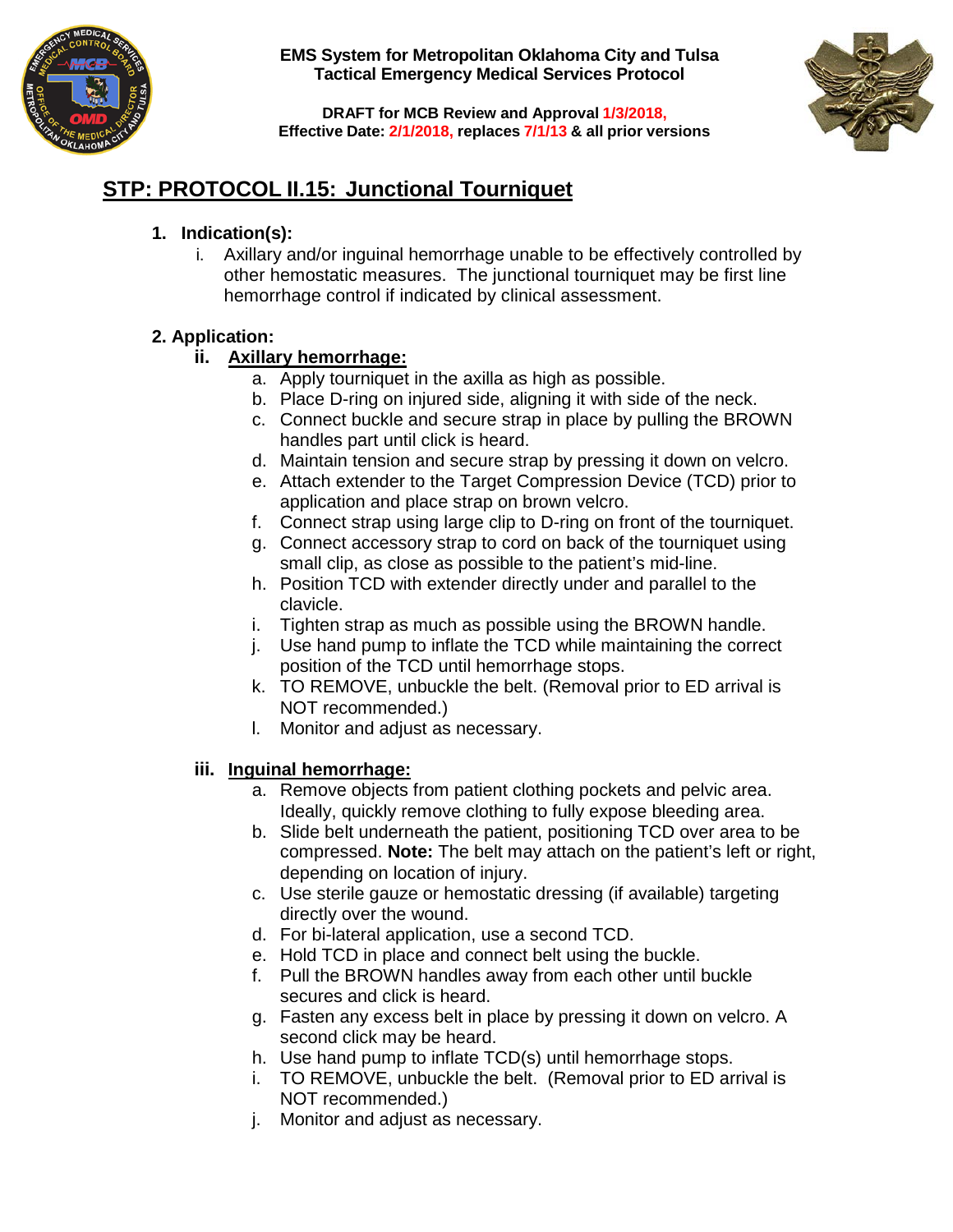



**DRAFT for MCB Review and Approval 1/3/2018, Effective Date: 2/1/2018, replaces 7/1/13 & all prior versions**

## **Appendix A**

### **Fluid Replacement Guidelines for Warm Weather Training**

# **HEAT INDEX**

| Heat<br>Category               | <b>WBGT</b><br>Index<br>$F^0$ | Easy Work     |                           | Moderate Work |                           | Hard Work     |                           |
|--------------------------------|-------------------------------|---------------|---------------------------|---------------|---------------------------|---------------|---------------------------|
|                                |                               | Work/<br>Rest | Water<br>Intake,<br>QT/HR | Work/<br>Rest | Water<br>Intake,<br>QT/HR | Work/<br>Rest | Water<br>Intake,<br>QT/HR |
|                                | 78-81.9                       | <b>NL</b>     | $\frac{1}{2}$             | NL            | $^{3}/_{4}$               | 40/20         | $^{3}/_{4}$               |
| $\overline{2}$<br><b>Green</b> | 82-84.9                       | <b>NL</b>     | $\frac{1}{2}$             | 50/10         | $\frac{3}{4}$             | 30/30         | $\mathbf{1}$              |
| 3<br>Yellow                    | 85-87.9                       | <b>NL</b>     | $\frac{3}{4}$             | 40/20         | $\frac{3}{4}$             | 30/30         | $\mathbf{1}$              |
| 4<br><b>Red</b>                | 88-89.9                       | <b>NL</b>     | $^{3}/_{4}$               | 30/30         | $\frac{3}{4}$             | 20/40         | 1                         |
| 5<br><b>Black</b>              | >90                           | 50/10         | 1                         | 20/40         | 1                         | 10/50         | 1                         |

- $\triangleright$  NL= no limit to work time per hour.
- $\triangleright$  Rest means minimal physical activity (sitting or standing) accomplished in shade, if possible.
- $\triangleright$  CAUTION: Hourly fluid intake should not exceed 11/4 quarts.
- $\triangleright$  Daily fluid intake should NOT exceed 12 liters.
- Wearing body armor adds 5° F to WBGT Index.

You may obtain your WBGT from online calculators using data from a weather site (i.e. wunderground.com, weather.com, etc…), APPs (i.e. weatherFX), or using a WBGT thermometer.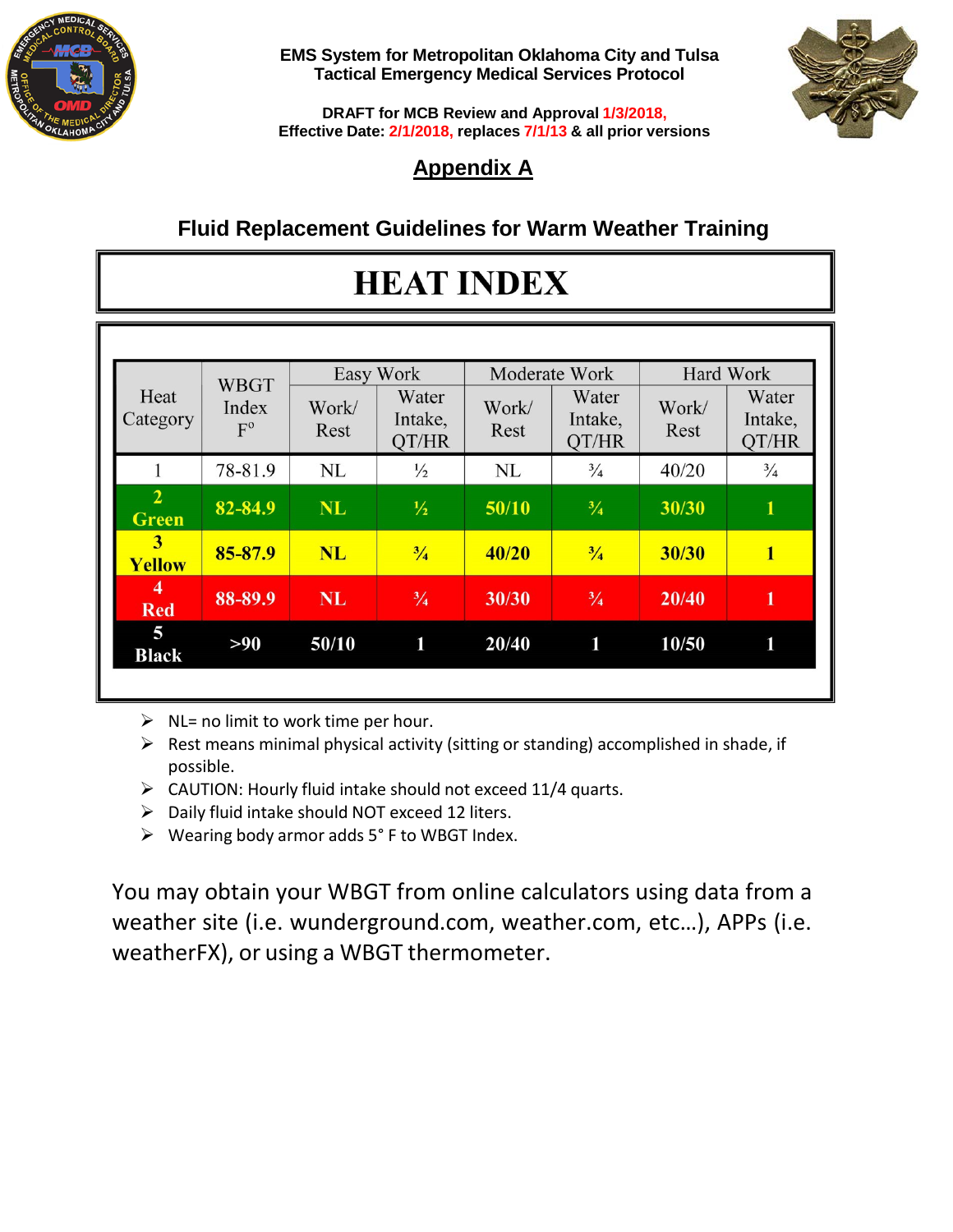



**DRAFT for MCB Review and Approval 1/3/2018, Effective Date: 2/1/2018, replaces 7/1/13 & all prior versions**

## **Appendix B: List of OTC and Authorized Medications**

The Medical Director has approved the following OTC and prescribed medications specific to the tactical environment:

Acetaminophen (Tylenol)

Calcium Carbonate (TUMS)

Cimetidine (Tagamet or equivalent H2 blocker)

Clove oil

Combat Gauze

Cyanoacrylate Tissue Adhesive (Dermabond)

Dimenhydrinate (Dramamine)

Diphydramine (Benadryl)

Fexofenadine + Pseudoephedrine (Allegra-D)

**Hemcon** 

Ibuprofen (Motrin/Advil)

Loperamide (Immodium)

Naproxen (Aleve/Naprosyn)

Omperazole (Prilosec or equivalent Proton Pump Inhibitor)

Ondansetron (Zofran)

Pseudoephedrine (Sudafed)

Proparacaine or Tetracaine (Alcaine) ophthetic

Tranexamic Acid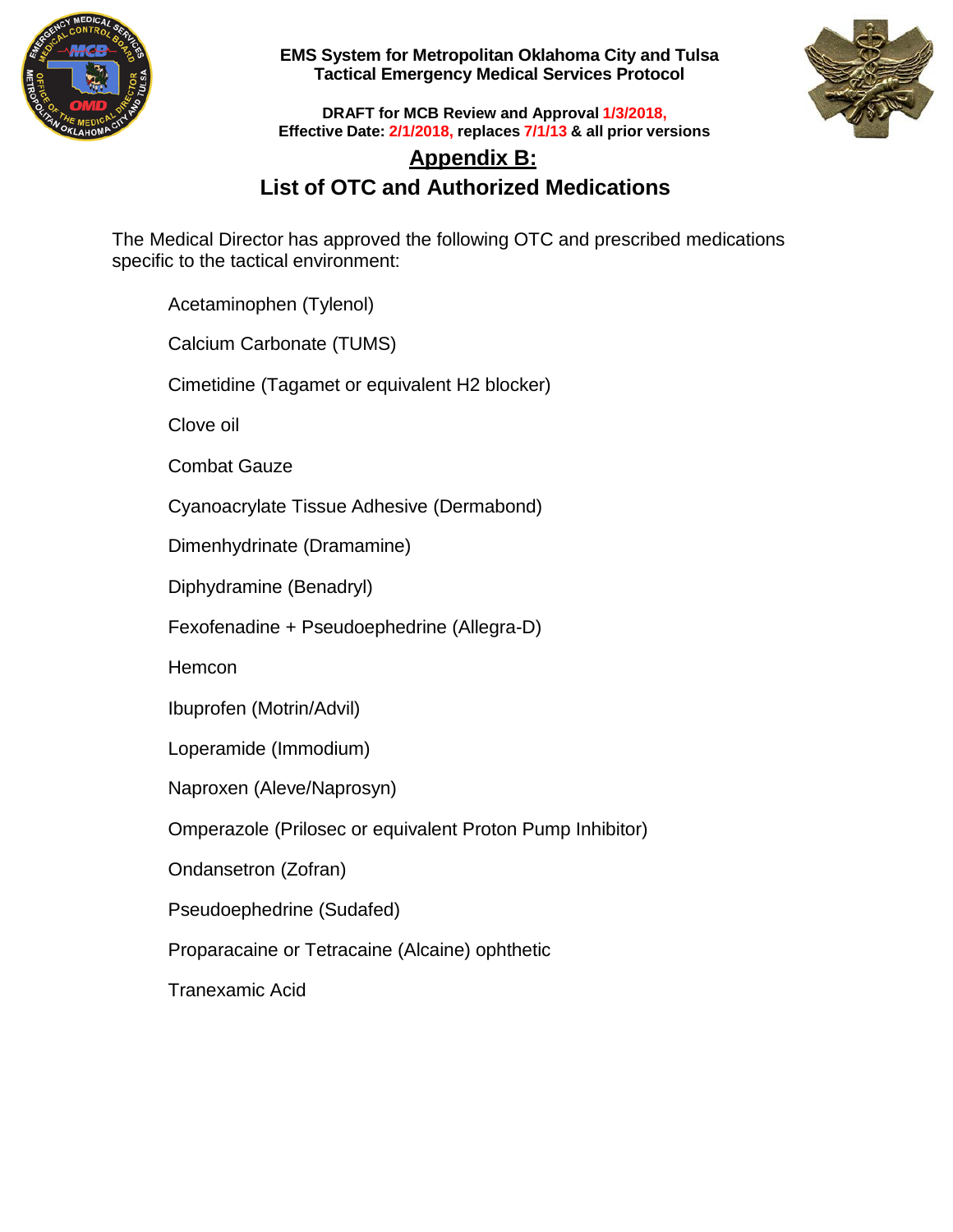



**DRAFT for MCB Review and Approval 1/3/2018, Effective Date: 2/1/2018, replaces 7/1/13 & all prior versions**

### **Appendix B.1 Definitions of Operational vs. Non-operational**

### **OPERATIONAL:**

The medication when taken by a Law Enforcement member who may continue to perform his/her assigned duties.

### **NON-OPERATIONAL:**

Once the medication has been administered, the Law Enforcement member is removed from his/her assigned duties since the medication or the associated medical/traumatic complaint may impair his/her ability to perform critical Law Enforcement tasks and duties.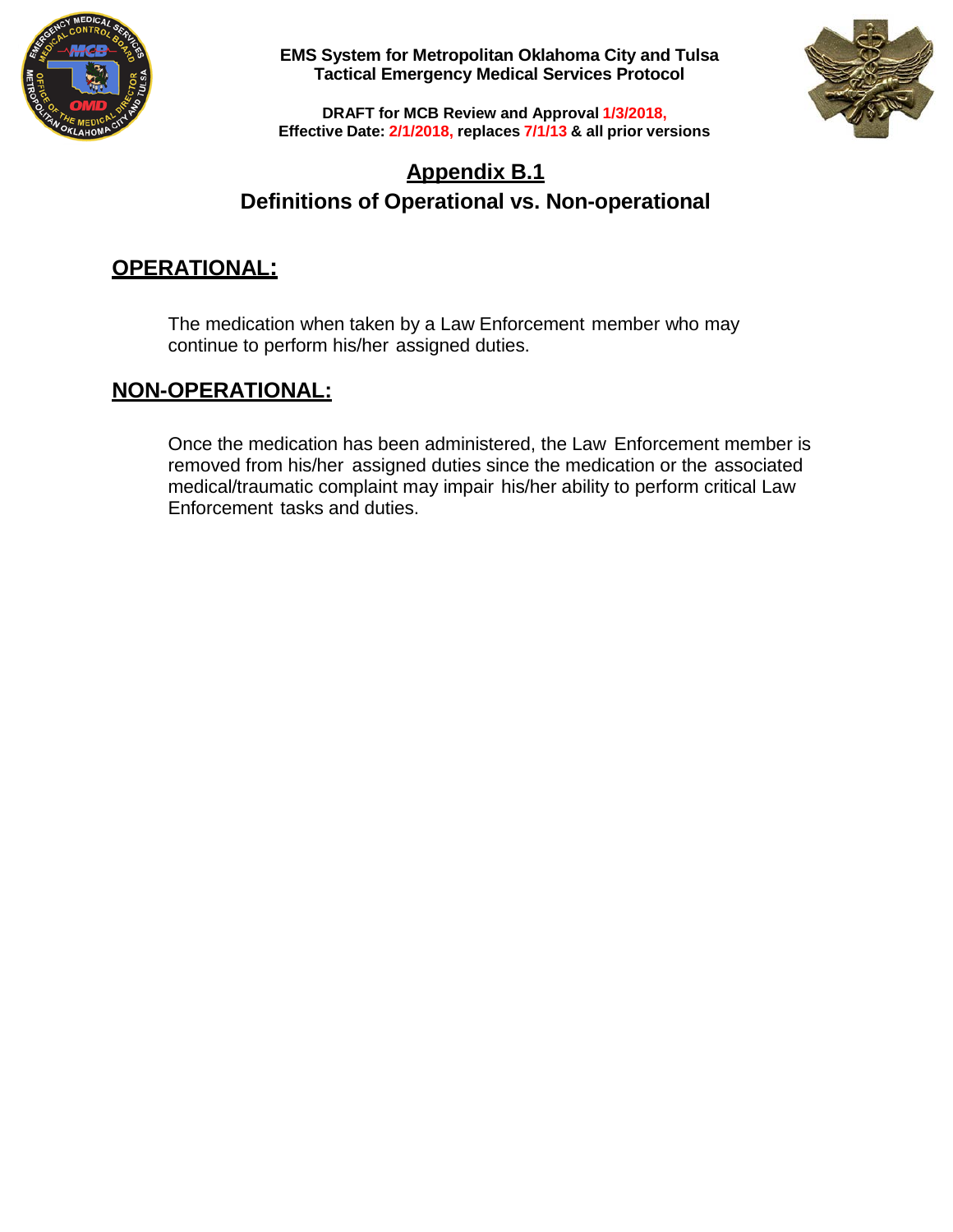



**DRAFT for MCB Review and Approval 1/3/2018, Effective Date: 2/1/2018, replaces 7/1/13 & all prior versions**

### **Appendix B.2 Operational Medications**

The Medical Director has approved the following Over the Counter Medications specific to the tactical environment to be considered an Operational Medication:

Acetaminophen(Tylenol) Calcium Carbonate (TUMS) Cimetidine (Tagamet) Clove Oil Cyanoacrylate Tissue Adhesive (Dermabond) Fexofenadine / Pseudoephedrine (Allegra-D) Ibuprofen (Motrin / Advil) Loperamide (Immodium) Naproxen (Aleve / Naprosyn) Omperazole (Prilosec) Proparacaine / Tetracaine (Alcaine) Pseudoephedrine(Sudafed)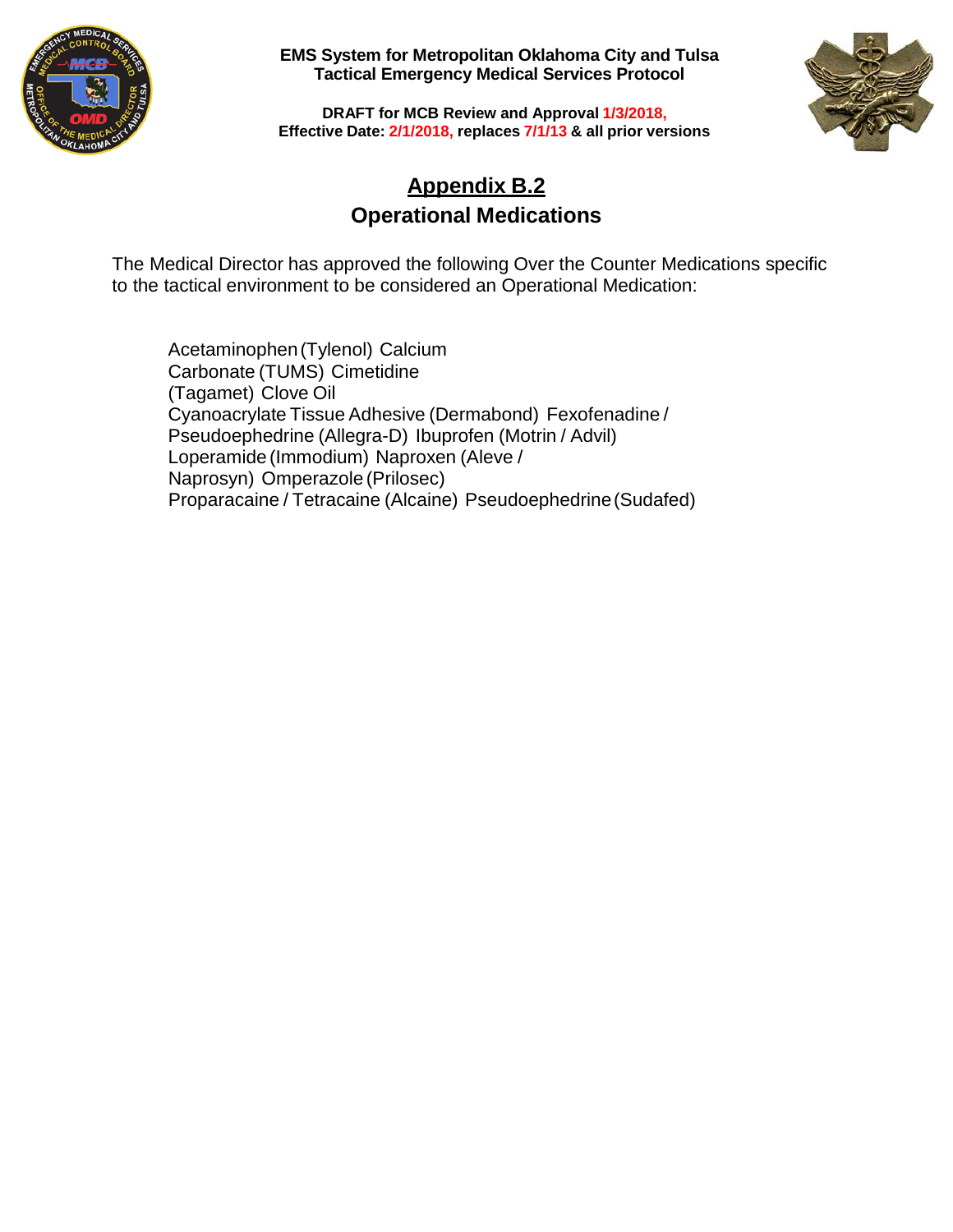



**DRAFT for MCB Review and Approval 1/3/2018, Effective Date: 2/1/2018, replaces 7/1/13 & all prior versions**

## **Appendix B.3 Acetaminophen (Tylenol)**

### **AVAILABILITY:**

- i. 325mg Tablet
- ii. 500mg Tablet

### **ACTION:**

i. Pain medication

### **INDICATIONS:**

i. Mild to moderate pain

### **CONTRAINDICATIONS:**

- i. Known hypersensitivity
- ii. Liver disease<br>iii. PUD/GERD/C
- PUD/GERD/GI bleed

### **PRECAUTIONS:**

- i. Sensitivity<br>ii. Passes thr
- Passes through Breast Milk

### **OPERATIONAL STATUS:**

i. **Operational**

### **SIDE EFFECTS:**

i. GI upset

### **INTERACTIONS:**

### **DOSAGE:**

i. 650-1000mg Q4 to 6 hours PO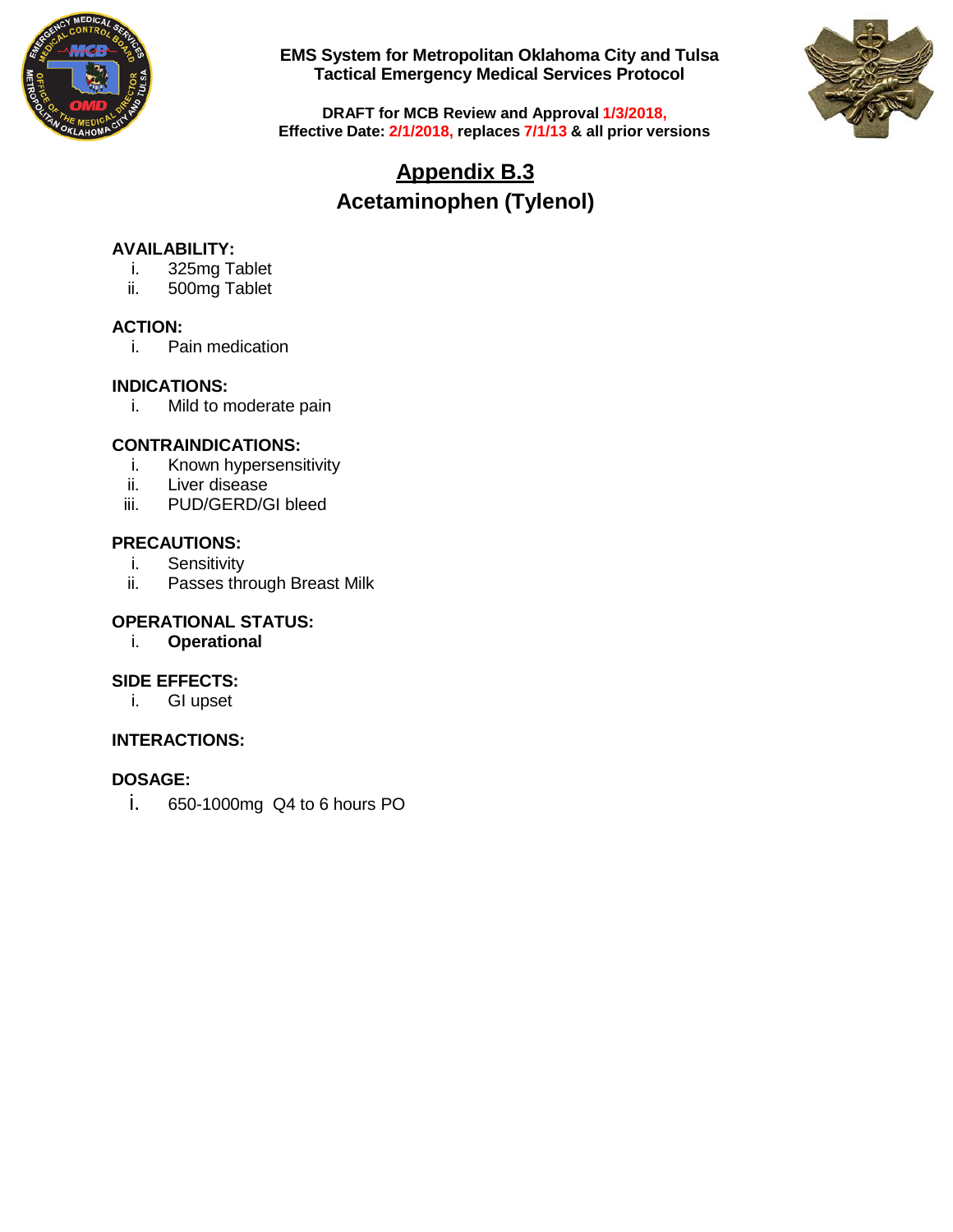



**DRAFT for MCB Review and Approval 1/3/2018, Effective Date: 2/1/2018, replaces 7/1/13 & all prior versions**

### **Appendix B.4 Calcium Carbonate (TUMS)**

### **AVAILABILITY:**

- i. 500mg (Tums Regular, Tums Freshers)
- ii. 750mg (Tums Extra, Tums Kids, Tums Smoothies)
- iii. 1000mg (Tums Ultra)
- iv. 1177mg (Tums Chewy Delights)

# **ACTION:**

neutralizes hydrochloric acid in gastric secretions

### **INDICATIONS:**

i. PUD / GERD

### **CONTRAINDICATIONS:**

- i. Known hypersensitivity<br>ii. Ceftriaxone administrat
- Ceftriaxone administration

### **PRECAUTIONS:**

i. Renal calculi

#### **OPERATIONAL STATUS:**

i. **Operational**

### **SIDE EFFECTS:**

### **INTERACTIONS:**

### **DOSAGE:**

i. 2 to 3 tablets chewed as symptoms occur; not to exceed 7 tablets per day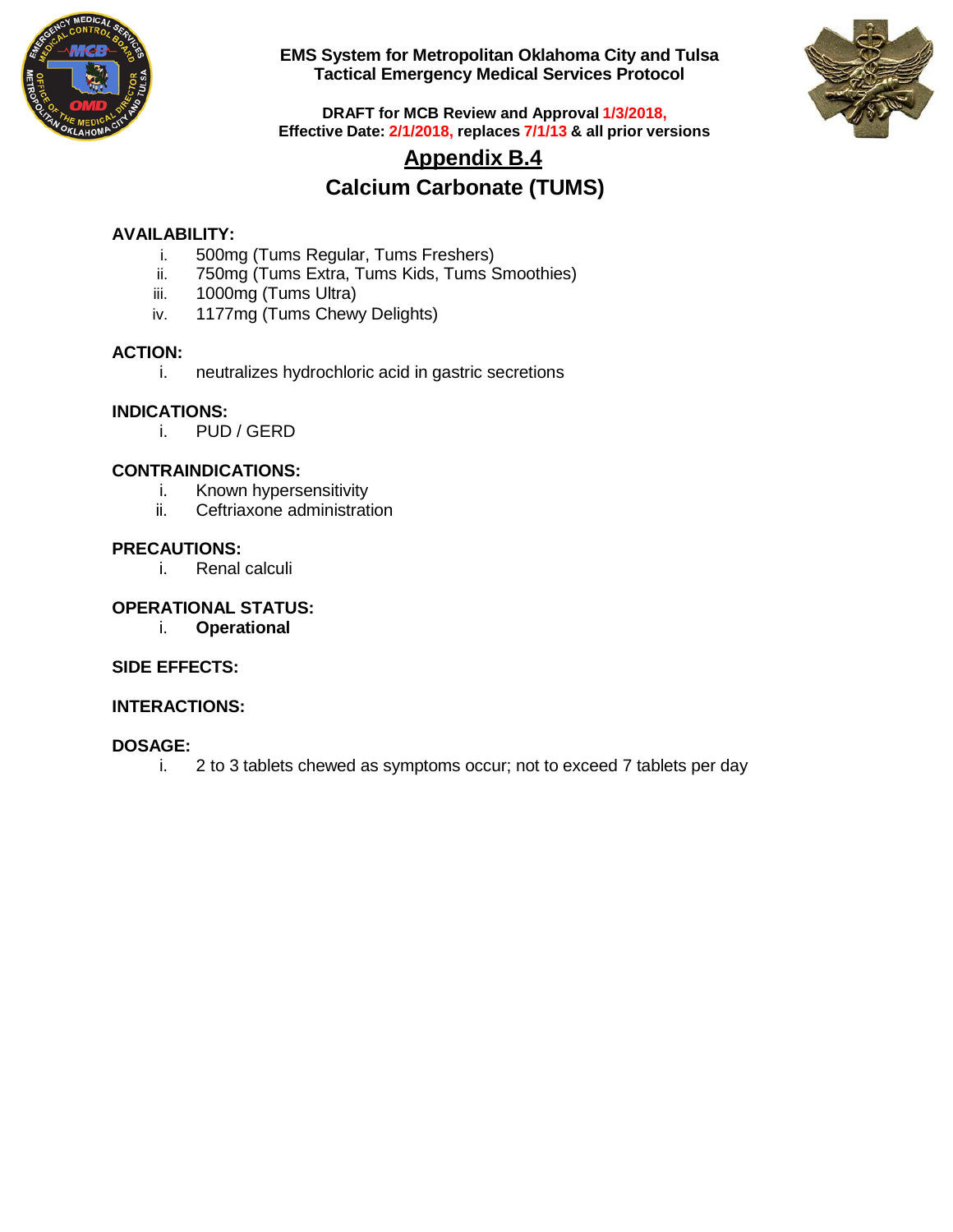



**DRAFT for MCB Review and Approval 1/3/2018, Effective Date: 2/1/2018, replaces 7/1/13 & all prior versions**

## **Appendix B.5: Cimetidine (Tagamet)**

### **AVAILABILITY:**

- i. 200, 300, 400mg tablet ii. 300mg IV/IM
- 300mg IV/IM

### **ACTION:**

i. Proton pump inhibitor

### **INDICATIONS:**

- i. PUD / GERD<br>ii. Esophagitis
- ii. Esophagitis<br>iii. Gastritis
- Gastritis

### **CONTRAINDICATIONS:**

- i. Known hypersensitivity
- ii. Concomitant H-2 blocker use

### **PRECAUTIONS:**

### **OPERATIONAL STATUS:**

i. **Operational**

### **SIDE EFFECTS:**

### **INTERACTIONS:**

- 200mg IV/IM/PO every 6-8 hours
- ii. 300mg IV/IM/PO every 6-8 hours
- iii. 400mg twice daily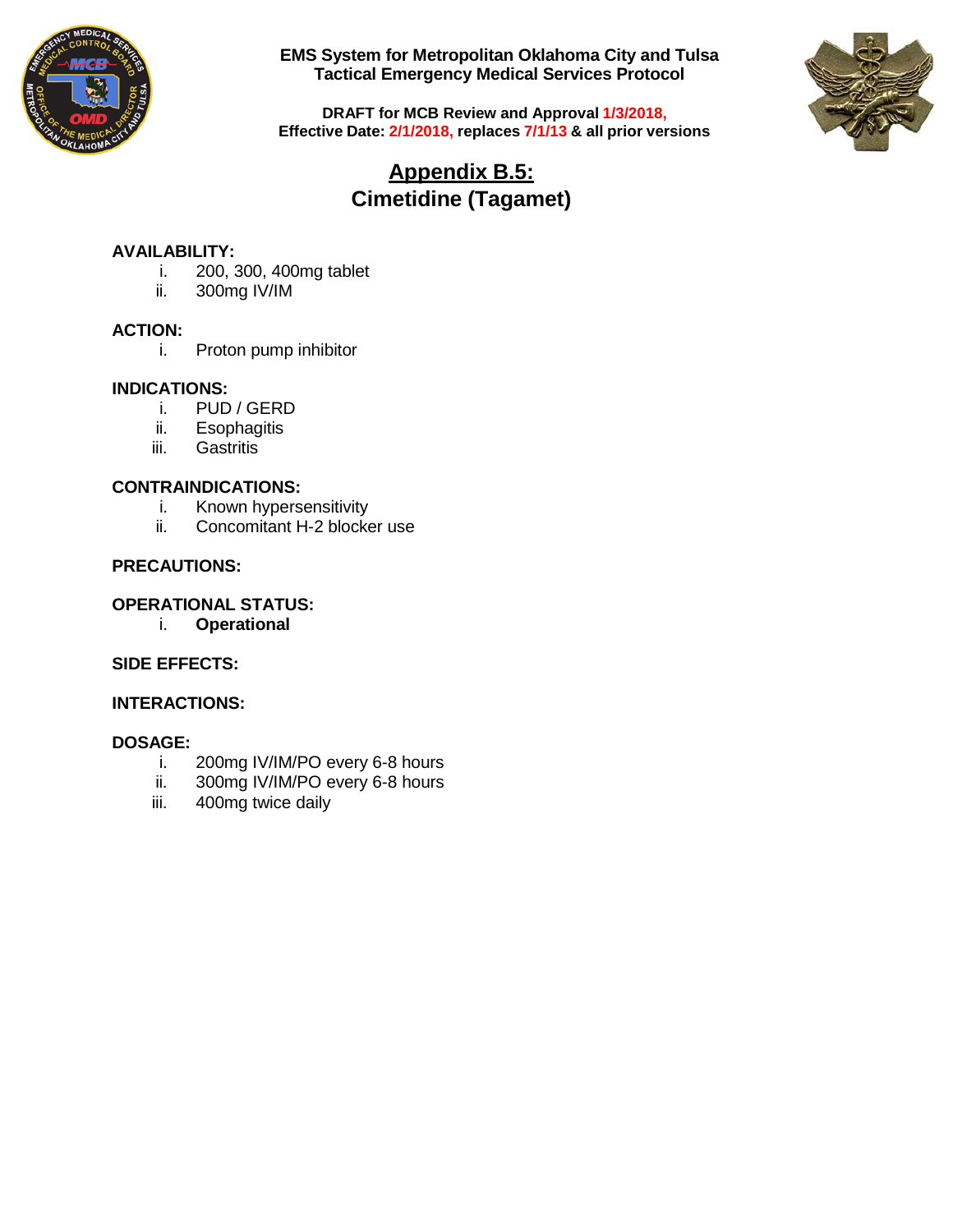



**DRAFT for MCB Review and Approval 1/3/2018, Effective Date: 2/1/2018, replaces 7/1/13 & all prior versions**

> **Appendix B.6 Clove Oil**

### **AVAILABILITY:**

i. Topical Liquid (OTC)

### **ACTION:**

i. Topical (dental) anesthetic

#### **INDICATIONS**:

i. Dental pain / injury

### **CONTRAINDICATIONS:**

i. Known hypersensitivity

#### **PRECAUTIONS:**

i. Penetrating / open intra-oral wounds

# **OPERATIONAL STATUS:**

i. **Operational**

### **SIDE EFFECTS:**

### **INTERACTIONS:**

### **DOSAGE:**

i. 0.1cc Topically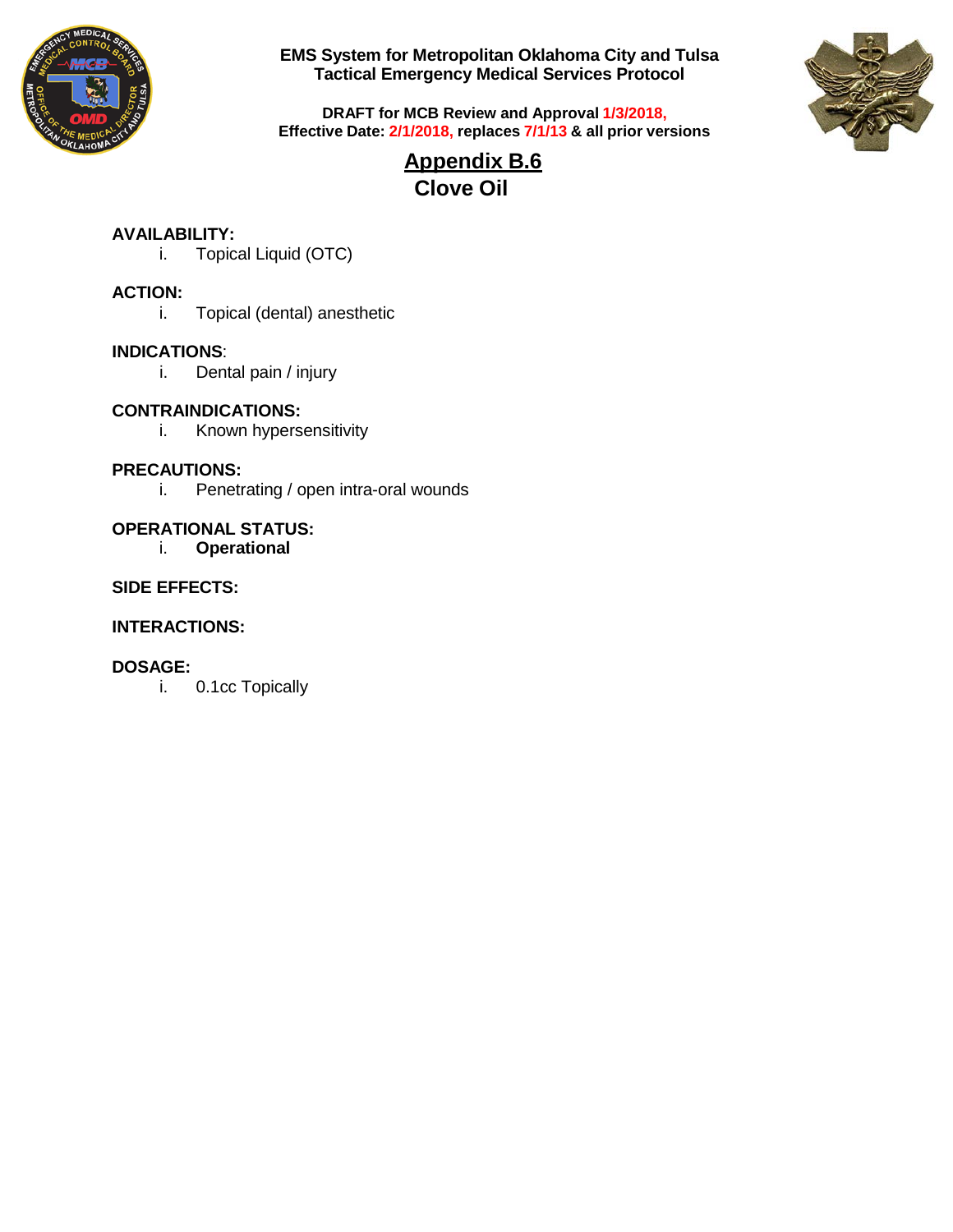



**DRAFT for MCB Review and Approval 1/3/2018, Effective Date: 2/1/2018, replaces 7/1/13 & all prior versions**

### **Appendix B.7 Cyanoacrylate Tissue Adhesive (Dermabond)**

### **AVAILABILITY:**

i. Single use ampoules

### **ACTION:**

i. Tissue adhesive

### **INDICATIONS:**

i. Minor trauma

### **CONTRAINDICATIONS:**

i. Known hypersensitivity

### **PRECAUTIONS:**

i. Avoid near eyes

### **OPERATIONAL STATUS:**

**i. Operational**

### **SIDE EFFECTS:**

i. Transient local discomfort

### **INTERACTIONS:**

i. N/A

### **DOSAGE:**

i. As required for wound closure, 2-4 layered applications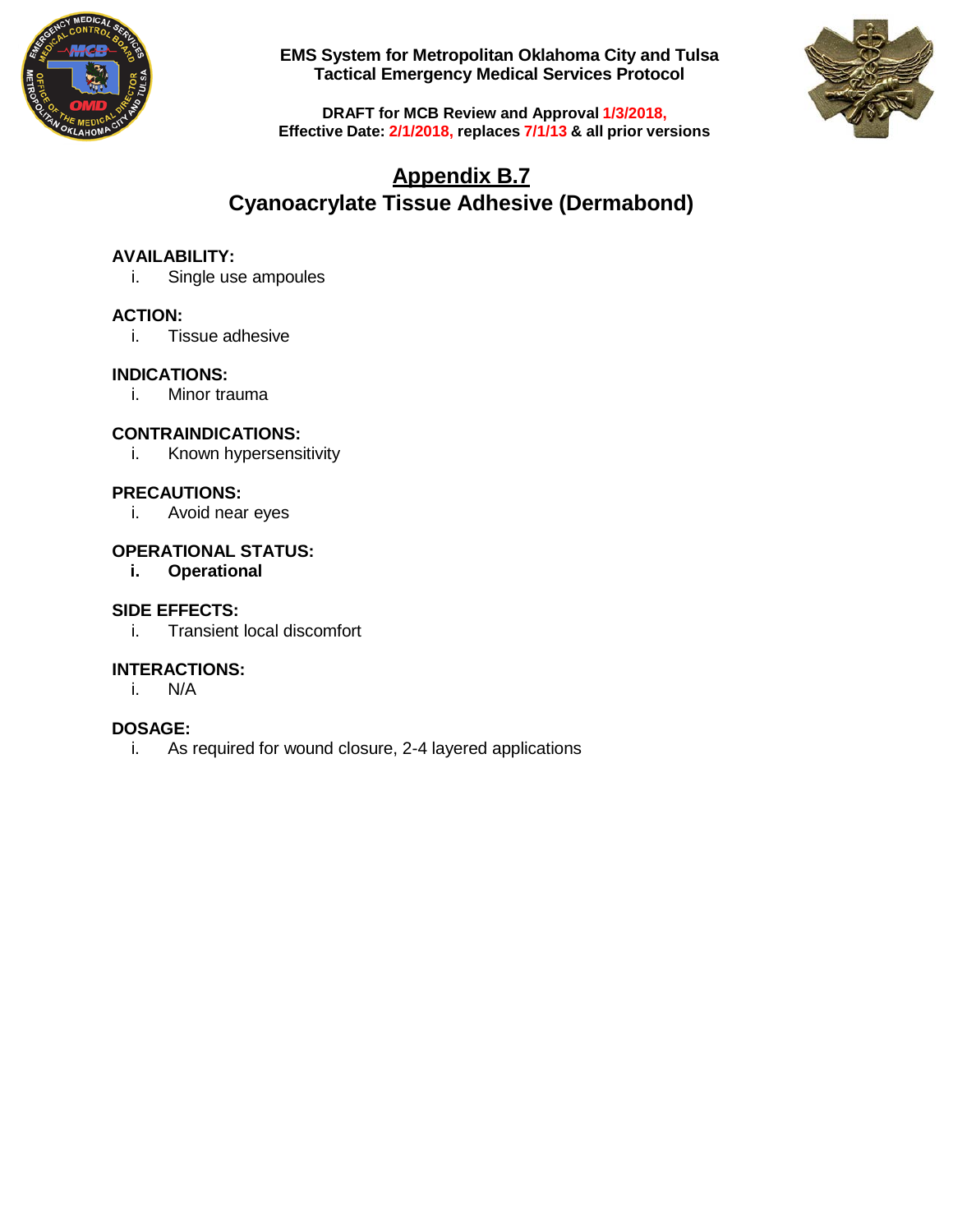



**DRAFT for MCB Review and Approval 1/3/2018, Effective Date: 2/1/2018, replaces 7/1/13 & all prior versions**

### **Appendix B.8 Fexofenadine & Pseudoephedrine (Allegra-D)**

### **AVAILABILITY:**

i. Fexofenadine HCL 60mg / Pseudoephedrine HCL 120mg Tablet

### **ACTION:**

i. Non-sedating antihistamine with decongestant

### **INDICATIONS:**

i. Allergy symptoms with nasal congestion / symptoms

### **CONTRAINDICATIONS:**

- i. Known hypersensitivity
- ii. Current MAOI use

### **PRECAUTIONS:**

- i. Hypertension history
- ii. Cardiac History

### **OPERATIONAL STATUS:**

i. **Operational**

### **SIDE EFFECTS:**

### **INTERACTIONS:**

### **DOSAGE:**

i. 1 Tablet q12hrs PO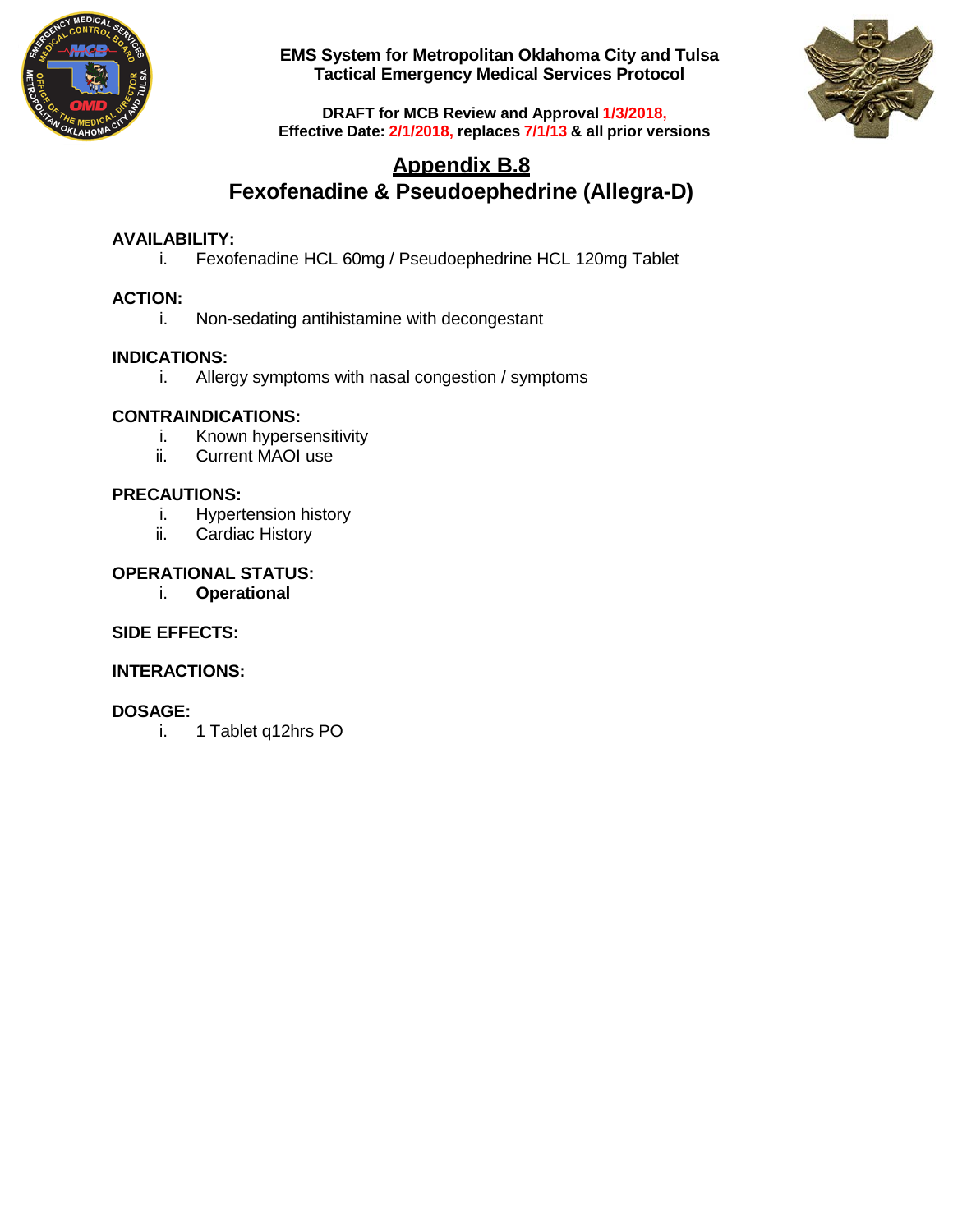



**DRAFT for MCB Review and Approval 1/3/2018, Effective Date: 2/1/2018, replaces 7/1/13 & all prior versions**

## **Appendix B.9 Ibuprofen (Motrin/Advil)**

### **AVAILABILITY:**

- i. Tablet: 200mg (OTC)
- ii. 100mg/5ml suspension

### **ACTION:**

i. Non-steroidal anti-inflammatory pain medication

### **INDICATIONS:**

i. Mild to moderate pain

### **CONTRAINDICATIONS:**

- i. Known hypersensitivity
- ii. Renal insufficiency (not failure)<br>iii. PUD/GERD/GI bleed history
- PUD/GERD/GI bleed history

### **PRECAUTIONS:**

- i. Do not use with other NSAIDs<br>ii. Caution with concomitant sterc
- Caution with concomitant steroid use.
- iii. aL CB (D in 3rd trimester)  $a_{+}$

### **OPERATIONAL STATUS:**

i. **Operational**

# **SIDE EFFECTS:**<br>*i.* GI ups

- GI upset / nausea
- ii. GI bleeding risk

### **INTERACTIONS:**

### **DOSAGE:**

i. 400-600mg PO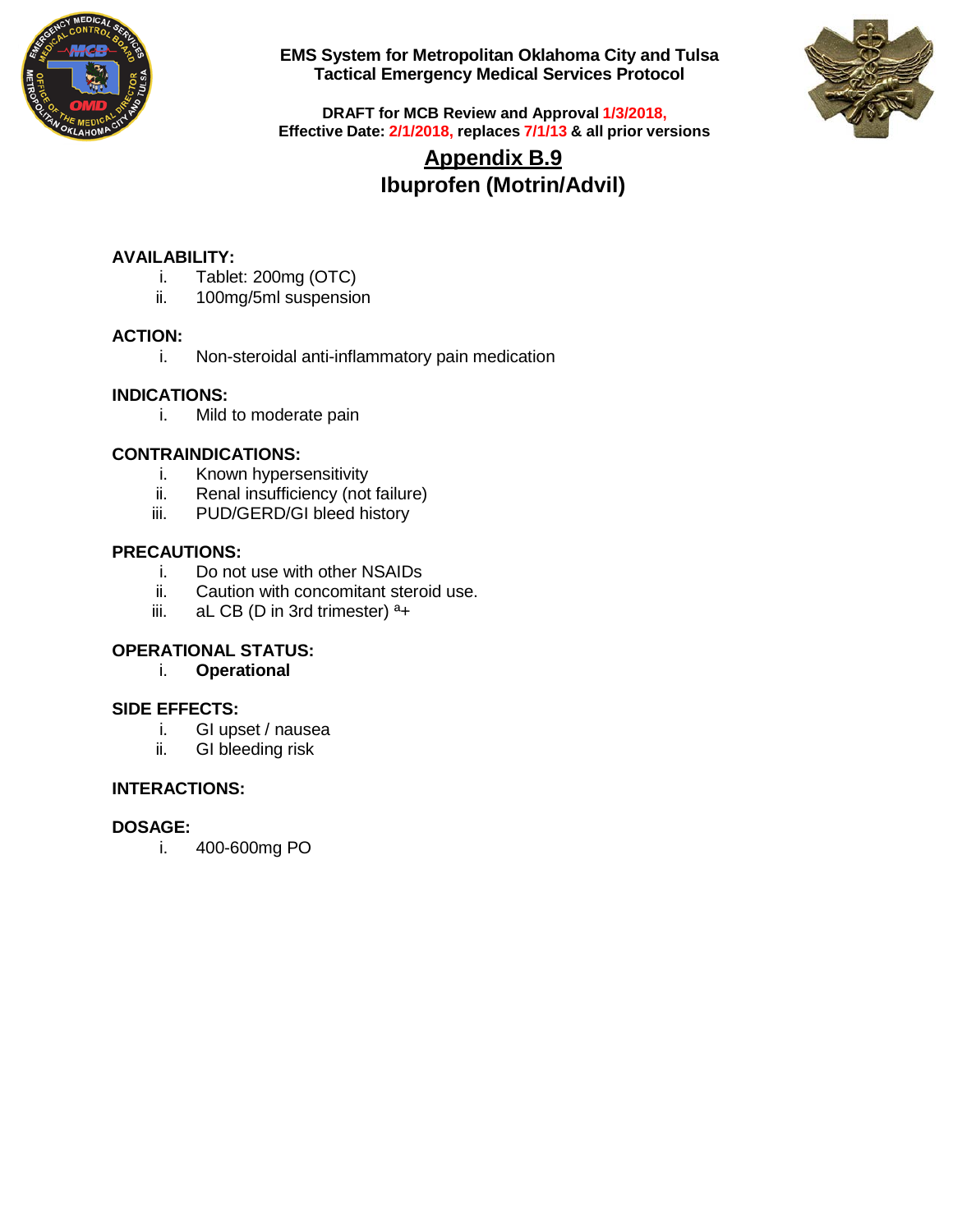



**DRAFT for MCB Review and Approval 1/3/2018, Effective Date: 2/1/2018, replaces 7/1/13 & all prior versions**

### **Appendix B.10 Loperamide (Immodium)**

### **AVAILABILITY:**

i. Tablet: 2mg (OTC) and 1mg/5ml suspension

### **ACTION:**

i. Anti-diarrheal

### **INDICATIONS:**

i. Diarrhea

### **CONTRAINDICATIONS:**

- i. Known hypersensitivity<br>ii. Hypertension
- Hypertension
- iii. Bloody diarrhea

### **PRECAUTIONS:**

### **OPERATIONAL STATUS:**

**i. Operational**

### **SIDE EFFECTS:**

i. ENT-dryness

### **INTERACTIONS:**

- ii. 4mg first dose<br>iii. 2mg each subs
- 2mg each subsequent episode until stool formed; maximum 16mg per day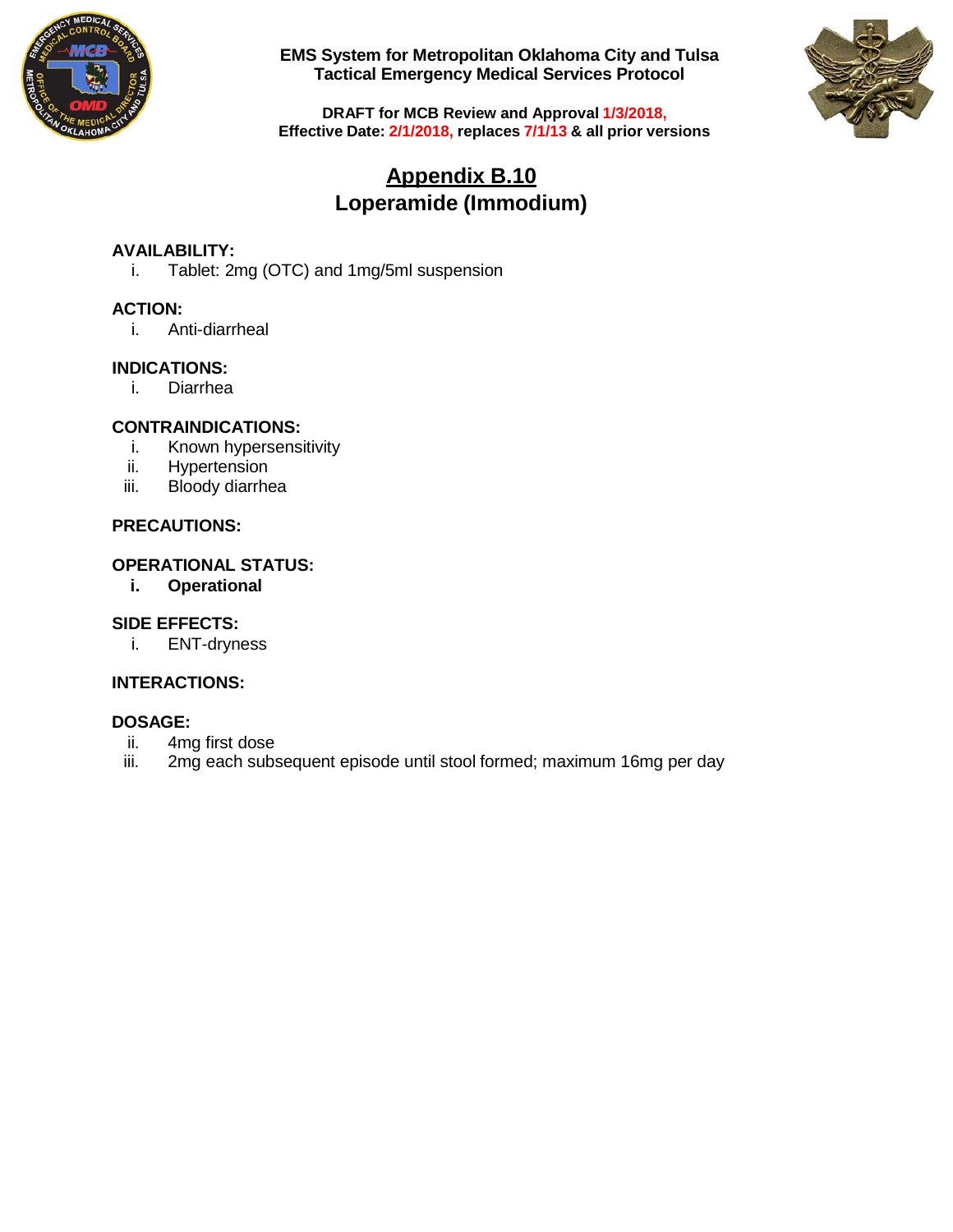



**DRAFT for MCB Review and Approval 1/3/2018, Effective Date: 2/1/2018, replaces 7/1/13 & all prior versions**

### **Appendix B.11 Naproxen (Aleve/Naprosyn)**

### **AVAILABILITY:**

i. 220 / 375 / 500mg Tablet

### **ACTION:**

i. Non-steroidal anti-inflammatory pain medication

### **INDICATIONS:**

i. Mild to moderate pain

### **CONTRAINDICATIONS:**

- i. Known hypersensitivity<br>ii. Renal insufficiency (not
- Renal insufficiency (not failure)
- iii. PUD/GERD/GI bleed history

### **PRECAUTIONS:**

- i. Do not use with other NSAIDs<br>ii. Caution with concomitant sterc
- ii. Caution with concomitant steroid use.<br>iii. aL CB (D in 3rd trimester)  $a_{+}$
- aL CB (D in 3rd trimester)  $a_{+}$

### **OPERATIONAL STATUS:**

i. Operational

### **SIDE EFFECTS:**

- i. GI upset / nausea
- ii. GI bleeding risk

### **INTERACTIONS:**

### **DOSAGE:**

i. 220-500mg q12 hrs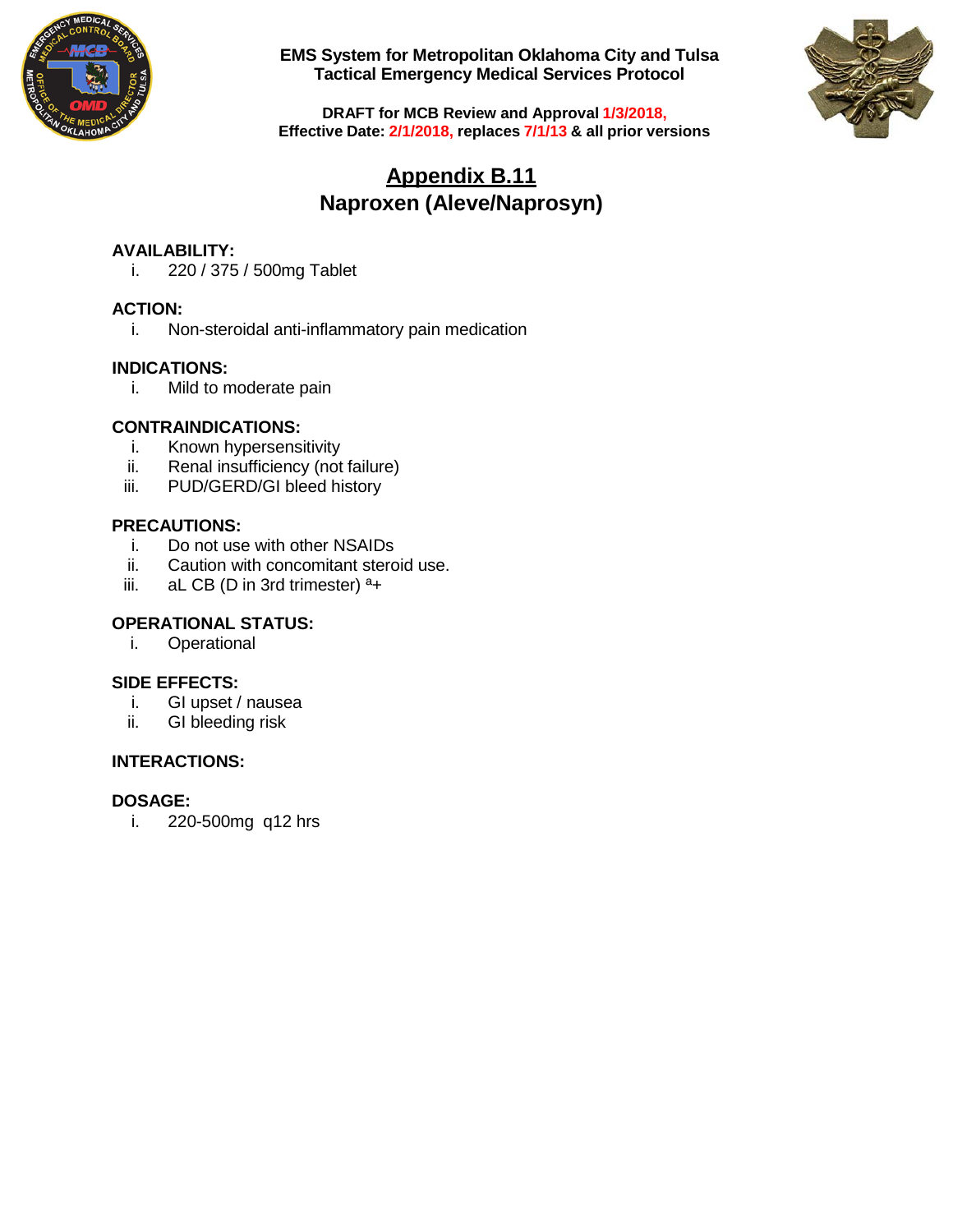



**DRAFT for MCB Review and Approval 1/3/2018, Effective Date: 2/1/2018, replaces 7/1/13 & all prior versions**

## **Appendix B.12 Omperazole (Prilosec)**

# **AVAILABILITY:**

20mg, 40mg (OTC) Capsule

### **ACTION:**

i. Proton pump inhibitor

# **INDICATIONS:**

- PUD / GERD
- ii. Esophagitis
- iii. Gastritis

### **CONTRAINDICATIONS:**

- i. Known hypersensitivity<br>ii. Concomitant H-2 blocke
- Concomitant H-2 blocker use

### **PRECAUTIONS:**

### **OPERATIONAL STATUS:**

**i. Operational**

### **SIDE EFFECTS:**

### **INTERACTIONS:**

### **DOSAGE:**

i. 40mg q day PO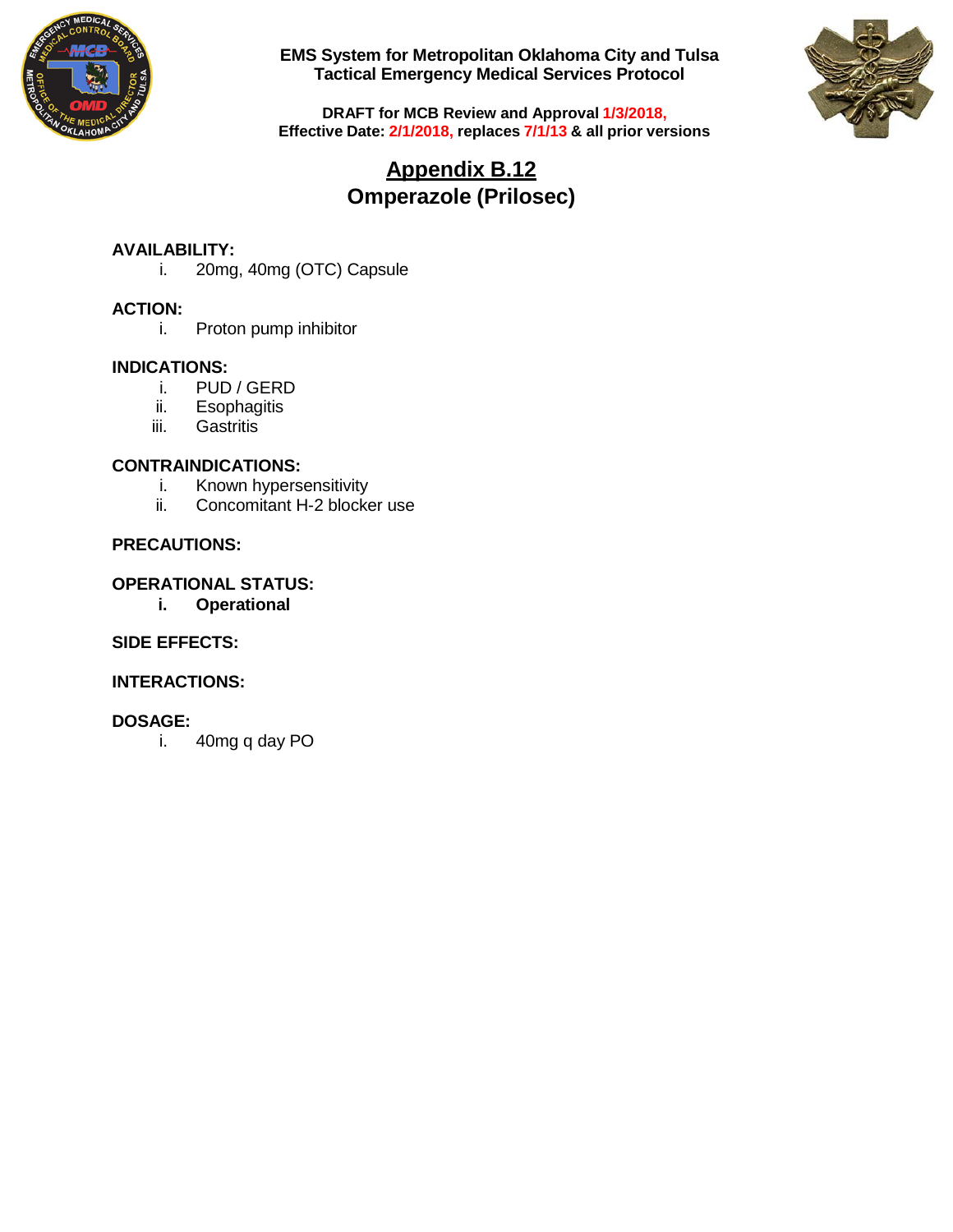



**DRAFT for MCB Review and Approval 1/3/2018, Effective Date: 2/1/2018, replaces 7/1/13 & all prior versions**

## **Appendix B.13 Proparacaine / Tetracaine (Alcaine)**

### **AVAILABILITY:**

i. Ocular anesthetic solution

### **ACTION:**

i. Topical anesthetic

#### **INDICATIONS:**

- i. To facilitate eye exam
- ii. Relieve eye pain<br>iii. per MD/DO
- per MD/DO

#### **CONTRAINDICATIONS:**

i. Known hypersensitivity

### **PRECAUTIONS:**

i. Insure eye protection from foreign objects after exam

### **OPERATIONAL STATUS:**

i. Operational

### **SIDE EFFECTS:**

i. Eye pain

### **INTERACTIONS:**

- i. 1-2 drops per eye Topically<br>ii. per MD/DO
- per MD/DO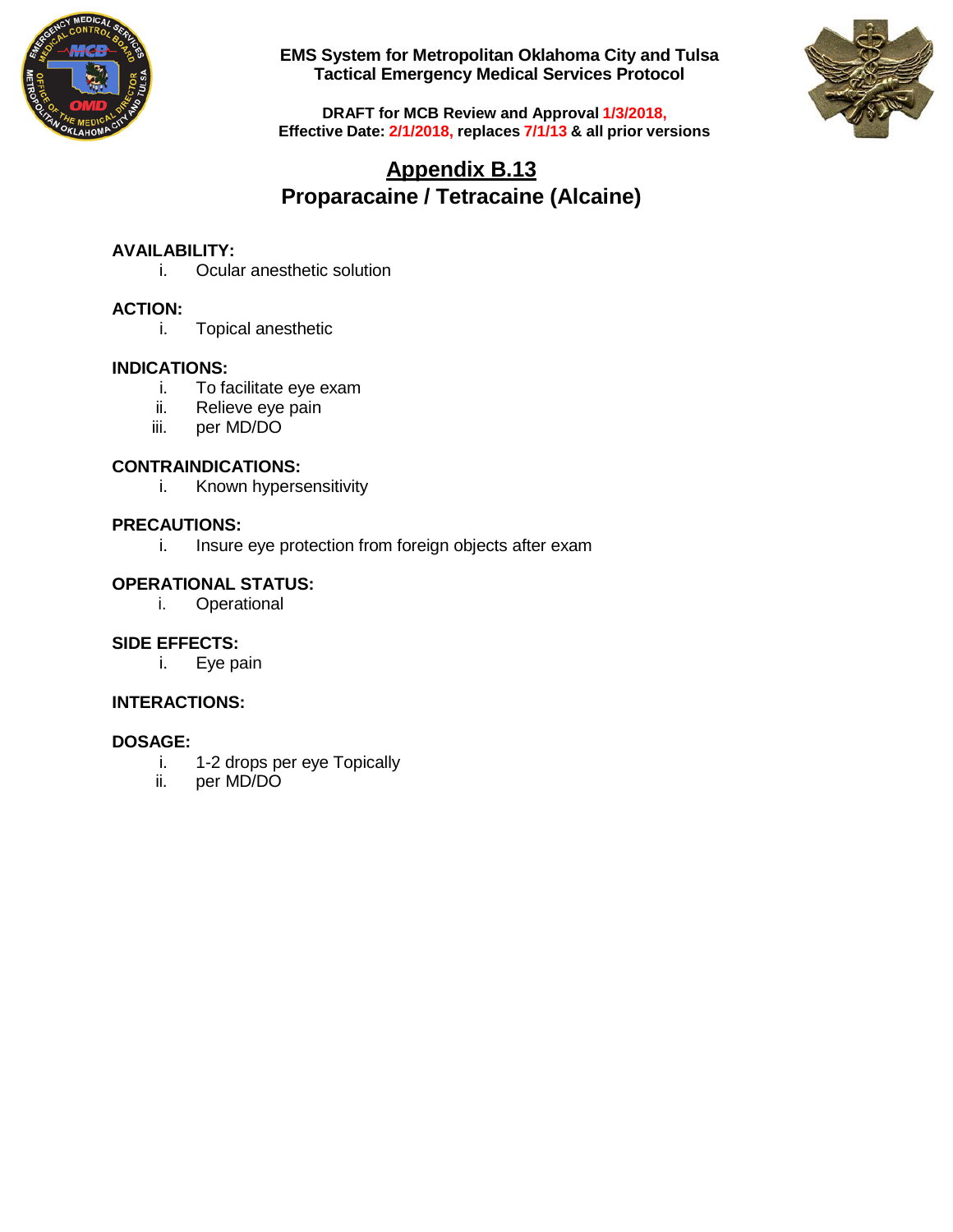



**DRAFT for MCB Review and Approval 1/3/2018, Effective Date: 2/1/2018, replaces 7/1/13 & all prior versions**

### **Appendix B.14 Pseudoephedrine (Sudafed)**

### **AVAILABILITY:**

i. 30mg; 60mg (OTC) Tablet

### **ACTION:**

i. Decongestant

### **INDICATIONS:**

- i. Nasal congestion
- ii. Rhinorrhea

### **CONTRAINDICATIONS:**

- i. Known hypersensitivity
- ii. Hypertension

### **PRECAUTIONS:**

### **OPERATIONAL STATUS:**

i. Operational

### **SIDE EFFECTS:**

i. Insomnia

### **INTERACTIONS**

### **DOSAGE:**

i. 30mg to 60mg q4 to 6 hrs or PRN, PO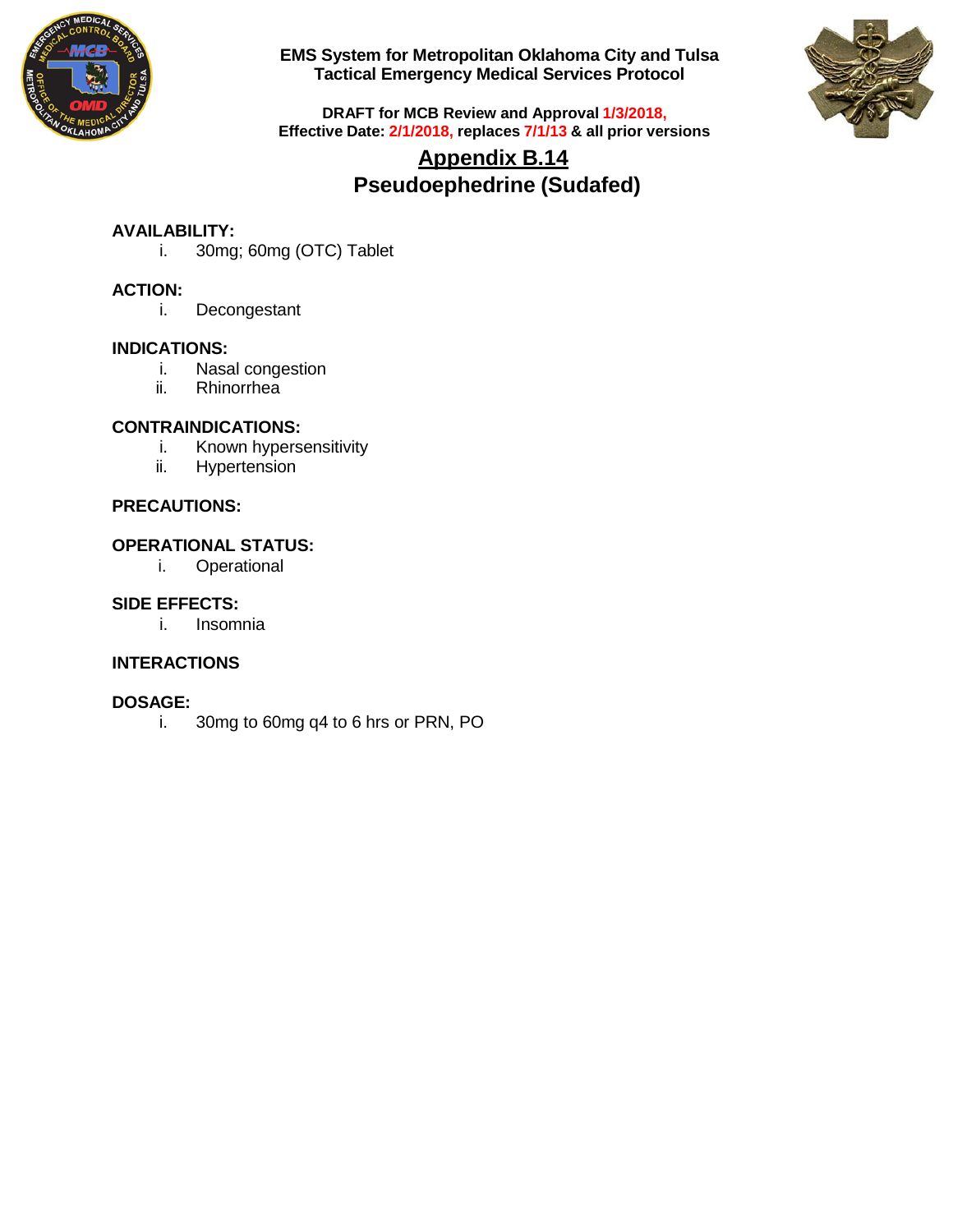



**DRAFT for MCB Review and Approval 1/3/2018, Effective Date: 2/1/2018, replaces 7/1/13 & all prior versions**

### **Appendix B.15 Non-Operational Medications**

The Medical Director has approved the following Over the Counter Medications specific to the tactical environment to be considered a Non-Operational Medication:

Dimenhydrinate(Dramamine) Diphydramine(Benadryl) Ondansetron (Zofran) Combat Gauze Hemcon Tranexamic Acid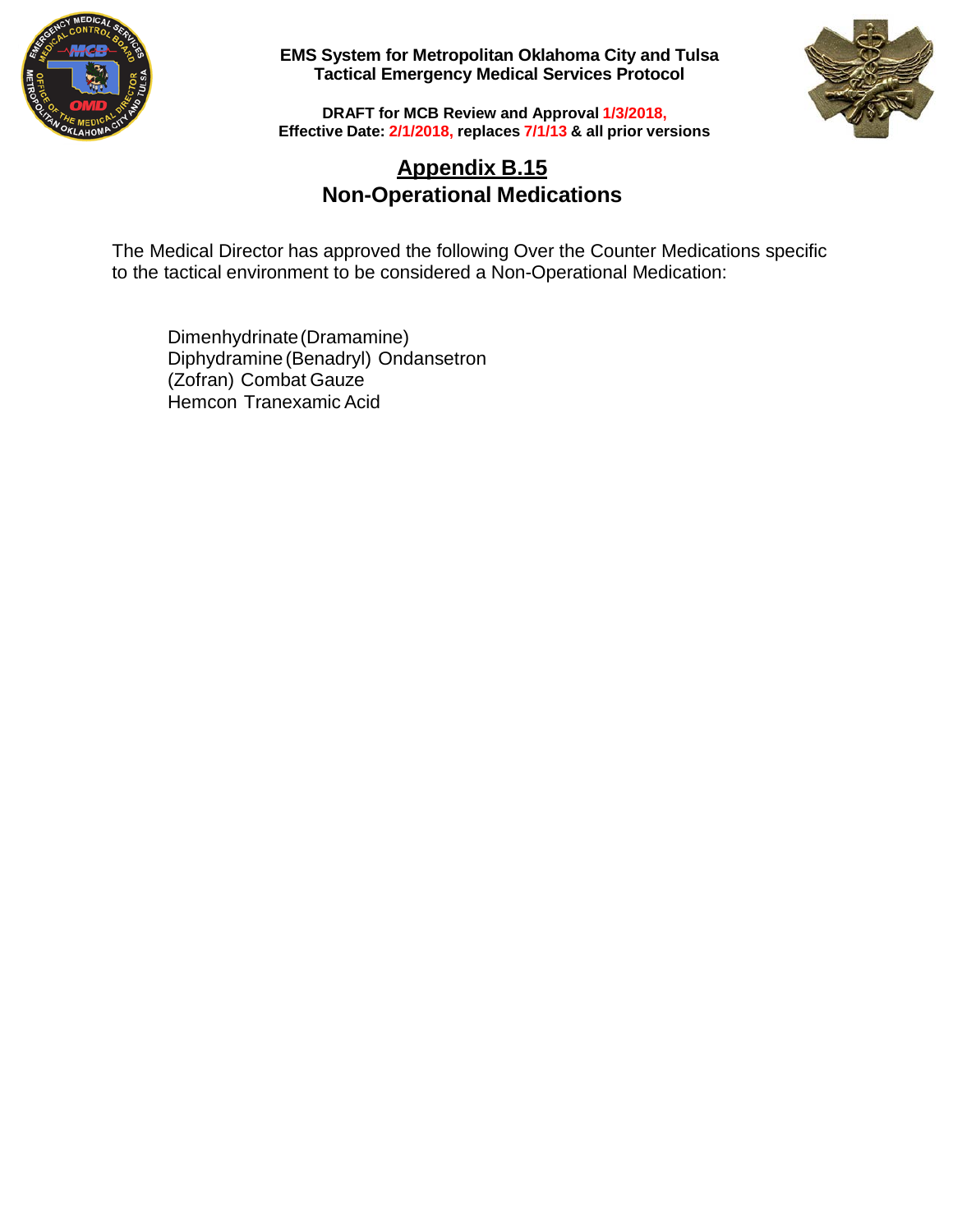



**DRAFT for MCB Review and Approval 1/3/2018, Effective Date: 2/1/2018, replaces 7/1/13 & all prior versions**

### **Appendix B.16 Dimenhydrinate (Dramamine)**

### **AVAILABILITY:**

- i. IM/IV injectable<br>ii. 50mg tablet
- 50mg tablet

### **ACTION:**

- i. Anti-emetic
- Anti-motion sickness

### **INDICATIONS:**

i. Nausea / vomiting

### **CONTRAINDICATIONS:**

i. Known hypersensitivity

### **PRECAUTIONS:**

i. May see sedation

### **OPERATIONAL STATUS:**

i. NON-OPERATIONAL 4 hrs

### **SIDE EFFECTS:**

i. Sedation

### **INTERACTIONS:**

- i. 50-100mg IM/IV/PO q4 hours or PRN<br>ii. Per MD/DO
- Per MD/DO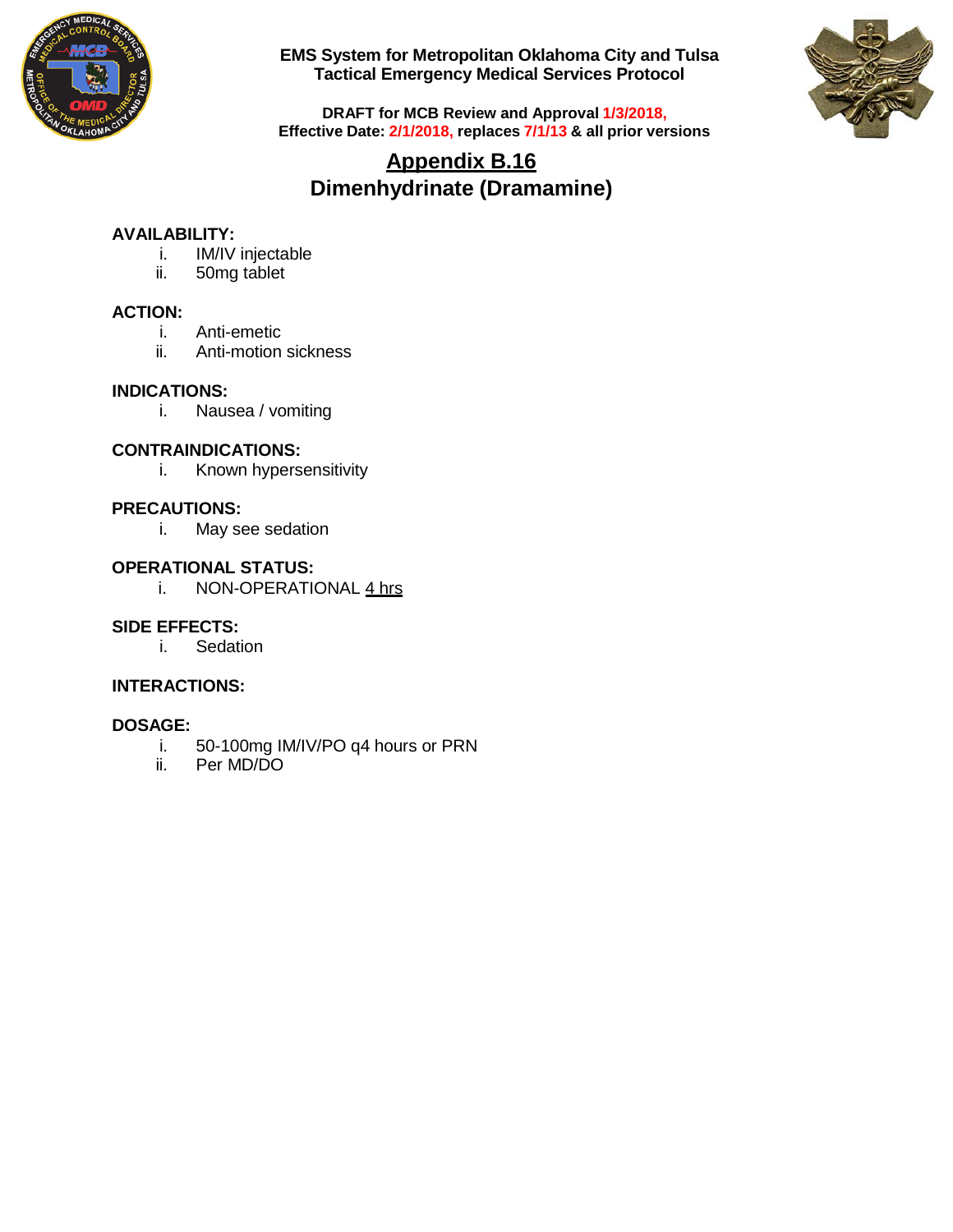



**DRAFT for MCB Review and Approval 1/3/2018, Effective Date: 2/1/2018, replaces 7/1/13 & all prior versions**

### **Appendix B.17 Diphenhydramine (Benadryl)**

### **AVAILABILITY:**

- i. IM/IV injectable<br>ii. 25mg tablet
- 25mg tablet

### **ACTION:**

- i. H<sub>1</sub>-receptor antagonist
- ii. antihistamine

### **INDICATIONS**

- i. Allergic conditions
- ii. Motion sickness
- iii. Vertigo,
- iv. Drug induced extra pyramidal reactions

### **CONTRAINDICATIONS**:

- i. Known hypersensitivity
- ii. Asthma

### **PRECAUTIONS:**

- i. May see sedation<br>ii. Disturbed coordina
- ii. Disturbed coordination<br>iii. Tremors
- **Tremors**
- iv. Thickened bronchial secretions
- v. Wheezing

### **OPERATIONAL STATUS:**

i. NON-OPERATIONAL 6 hrs

### **SIDE EFFECTS:**

i. Sedation

### **INTERACTIONS:**

i. other CNS depressants and MAOIs compound CNS depression

- i. 25-50mg IM/IV/PO q4-6 hrs or PRN<br>ii. Per MD/DO
- Per MD/DO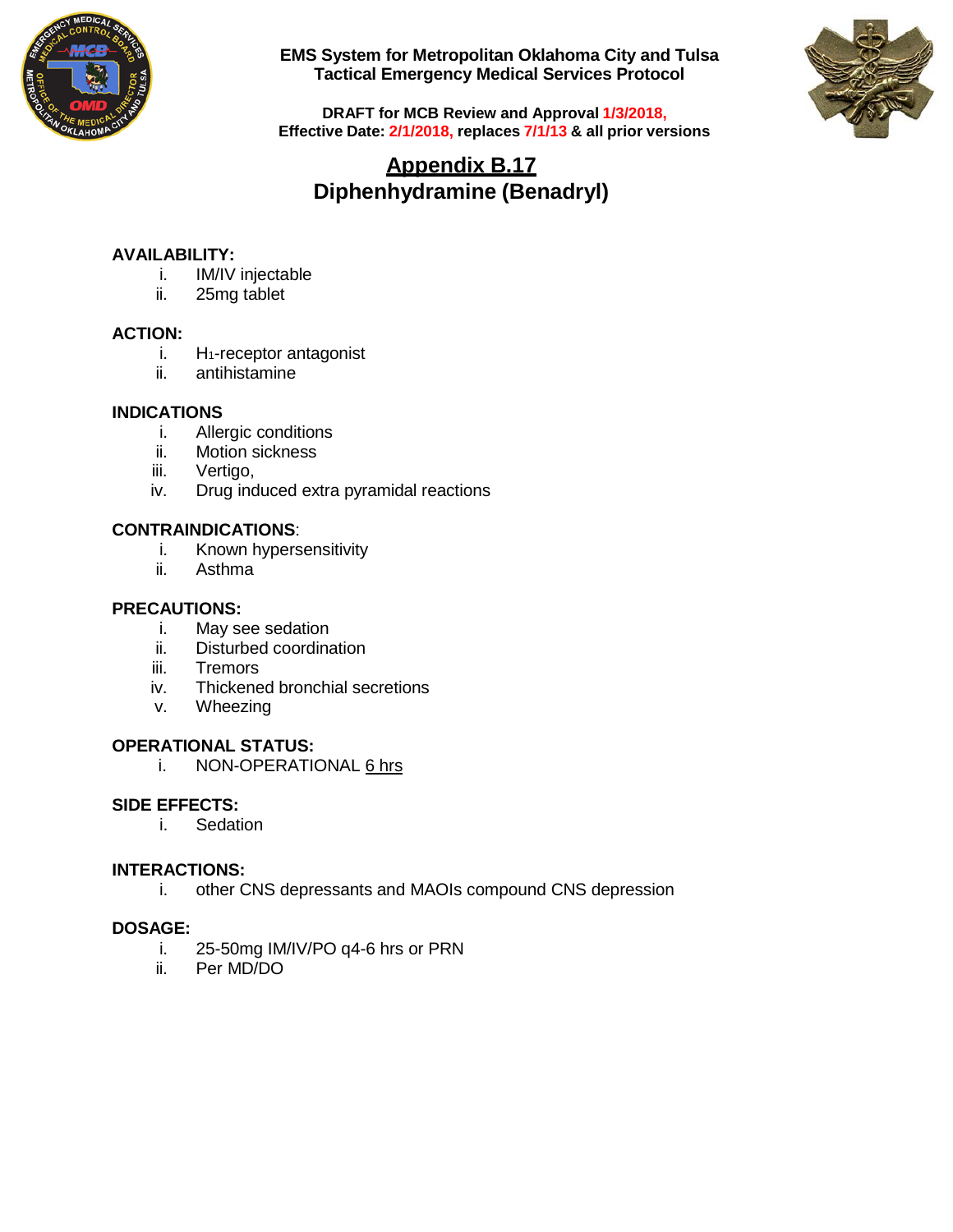



**DRAFT for MCB Review and Approval 1/3/2018, Effective Date: 2/1/2018, replaces 7/1/13 & all prior versions**

### **Appendix B.18 Ondansetron (Zofran)**

### **AVAILABILITY:**

- i. IM/IV injectable
- ii. 4mg tablets

### **ACTION:**

- i. Anti-emetic
- ii. Anti-motion sickness

#### **INDICATIONS:**

i. Nausea / vomiting

### **CONTRAINDICATIONS:**

i. Known hypersensitivity

### **PRECAUTIONS:**

- i. May see sedation
- ii. Dizziness
- iii. Light-headedness,
- iv. Headache
- v. Diarrhea
- vi. Constipation
- vii. Dry mouth

### **OPERATIONAL STATUS:**

i. NON-OPERATIONAL 8 hrs

### **SIDE EFFECTS:**

i. Sedation

### **INTERACTIONS:**

i. Rifampin may decrease Ondansetron levels

- i. 4mg slow IVP or IM Q q hrs 8-16 mg<br>ii. 4mg PO q 8hrs
- 4mg PO q 8hrs
- iii. Per MD/DO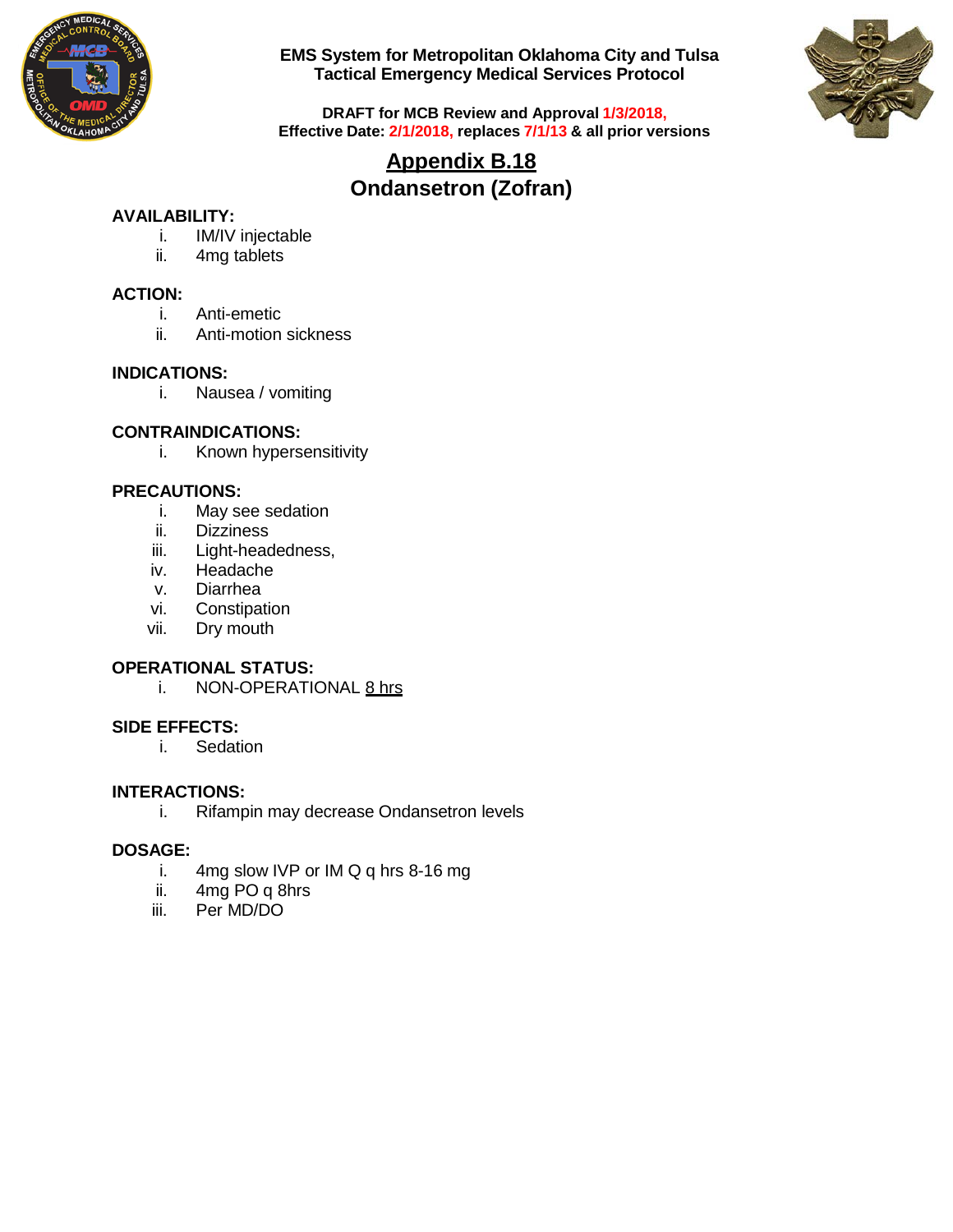



**DRAFT for MCB Review and Approval 1/3/2018, Effective Date: 2/1/2018, replaces 7/1/13 & all prior versions**

## **Appendix B.19**

### **Hemostatic Agent or Impregnated Dressing (Combat Gauze / Hemcon)**

### **AVAILABILITY:**

- i. Gauze
- ii. Single use packets

### **ACTION:**

i. Blood clotting aid

### **INDICATIONS:**

i. Massive Hemorrhage

### **CONTRAINDICATIONS:**

i. Known hypersensitivity

### **PRECAUTIONS:**

i. Standard / Universal precautions for wound care

### **OPERATIONAL STATUS:**

**i. NON-OPERATIONAL NO END TIME**

### **SIDE EFFECTS:**

### **INTERACTIONS:**

### **DOSAGE:**

i. Single or multiple packet(s) applied into bleeding wound